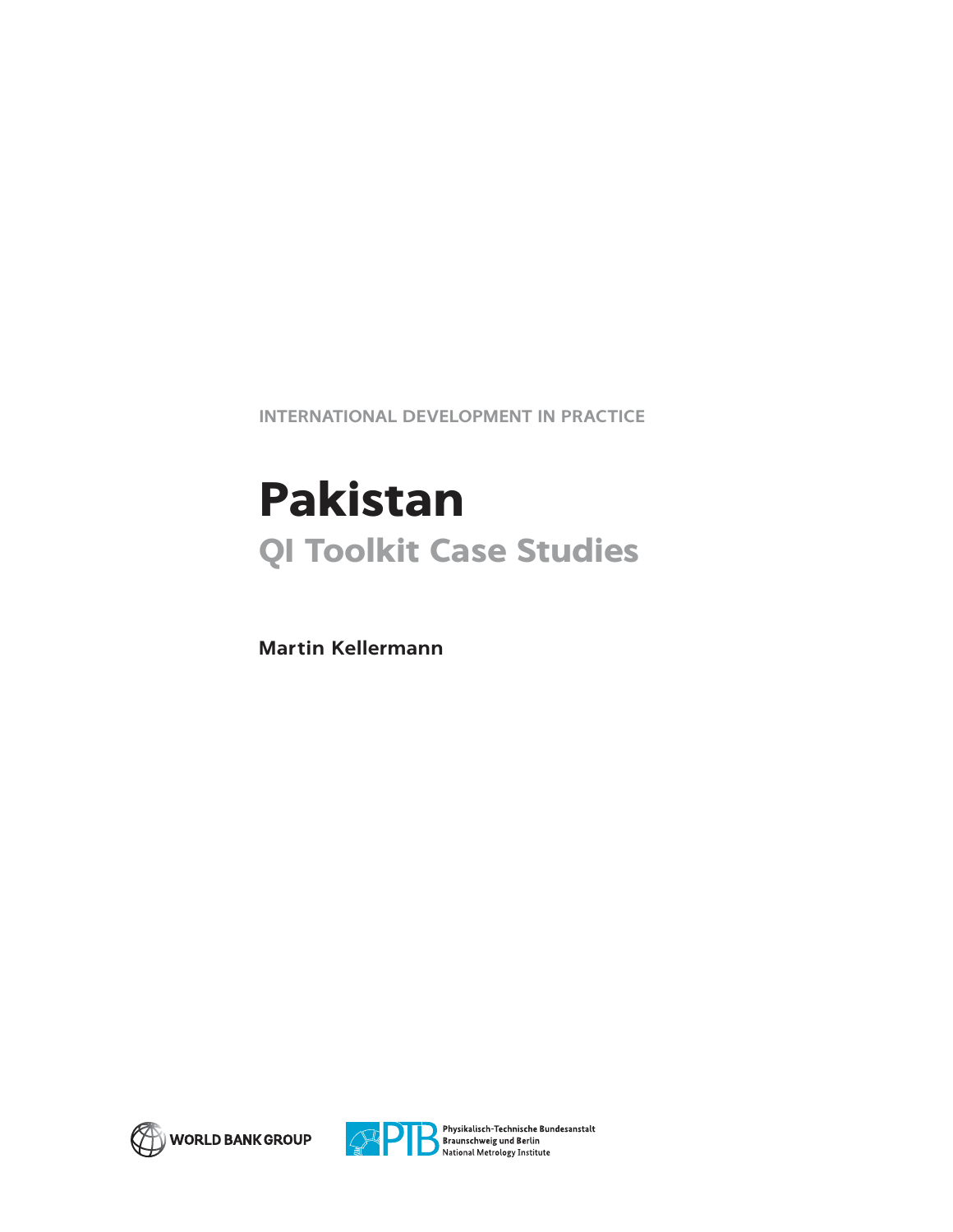© 2019 by International Bank for Reconstruction and Development / The World Bank and Physikalisch-Technische Bundesanstalt (PTB) 1818 H Street NW, Washington, DC 20433 Telephone: 202-473-1000; Internet: www.worldbank.org

Some rights reserved

1 2 3 4 22 21 20 19

Books in this series are published to communicate the results of Bank research, analysis, and operational experience with the least possible delay. The extent of language editing varies from book to book.

This work is a product of the staff of The World Bank with external contributions. The findings, interpretations, and conclusions expressed in this work do not necessarily reflect the views of The World Bank, its Board of Executive Directors, or the governments they represent, or those of PTB. The World Bank and PTB do not guarantee the accuracy of the data included in this work. The boundaries, colors, denominations, and other information shown on any map in this work do not imply any judgment on the part of The World Bank and/or PTB concerning the legal status of any territory or the endorsement or acceptance of such boundaries.

Nothing herein shall constitute or be considered to be a limitation upon or waiver of the privileges and immunities of The World Bank, all of which are specifically reserved.

#### **Rights and Permissions**



This work is available under the Creative Commons Attribution 3.0 IGO license (CC BY 3.0 IGO) http:// creativecommons.org/licenses/by/3.0/igo. Under the Creative Commons Attribution license, you are free to copy, distribute, transmit, and adapt this work, including for commercial purposes, under the following conditions:

- **Attribution**—Please cite the work as follows: Kellermann, Martin. 2019. "Pakistan: QI Toolkit Case Studies." World Bank, Washington, DC; Physikalisch-Technische Bundesanstalt, Braunschweig, Germany. License: Creative Commons Attribution CC BY 3.0 IGO
- **Translations**—If you create a translation of this work, please add the following disclaimer along with the attribution: *This translation was not created by The World Bank and should not be considered an official World Bank translation. The World Bank shall not be liable for any content or error in this translation.*
- **Adaptations**—If you create an adaptation of this work, please add the following disclaimer along with the attribution: *This is an adaptation of an original work by The World Bank. Views and opinions expressed in the adaptation are the sole responsibility of the author or authors of the adaptation and are not endorsed by The World Bank.*
- **Third-party content**—The World Bank does not necessarily own each component of the content contained within the work. The World Bank therefore does not warrant that the use of any third-partyowned individual component or part contained in the work will not infringe on the rights of those third parties. The risk of claims resulting from such infringement rests solely with you. If you wish to re-use a component of the work, it is your responsibility to determine whether permission is needed for that re-use and to obtain permission from the copyright owner. Examples of components can include, but are not limited to, tables, figures, or images.

All queries on rights and licenses should be addressed to World Bank Publications, The World Bank Group, 1818 H Street NW, Washington, DC 20433, USA; e-mail: pubrights@worldbank.org.

Cover photo: © monsitj / iStockphoto.com. Used with permission; further permission required for reuse. Cover design: Debra Naylor / Naylor Design Inc.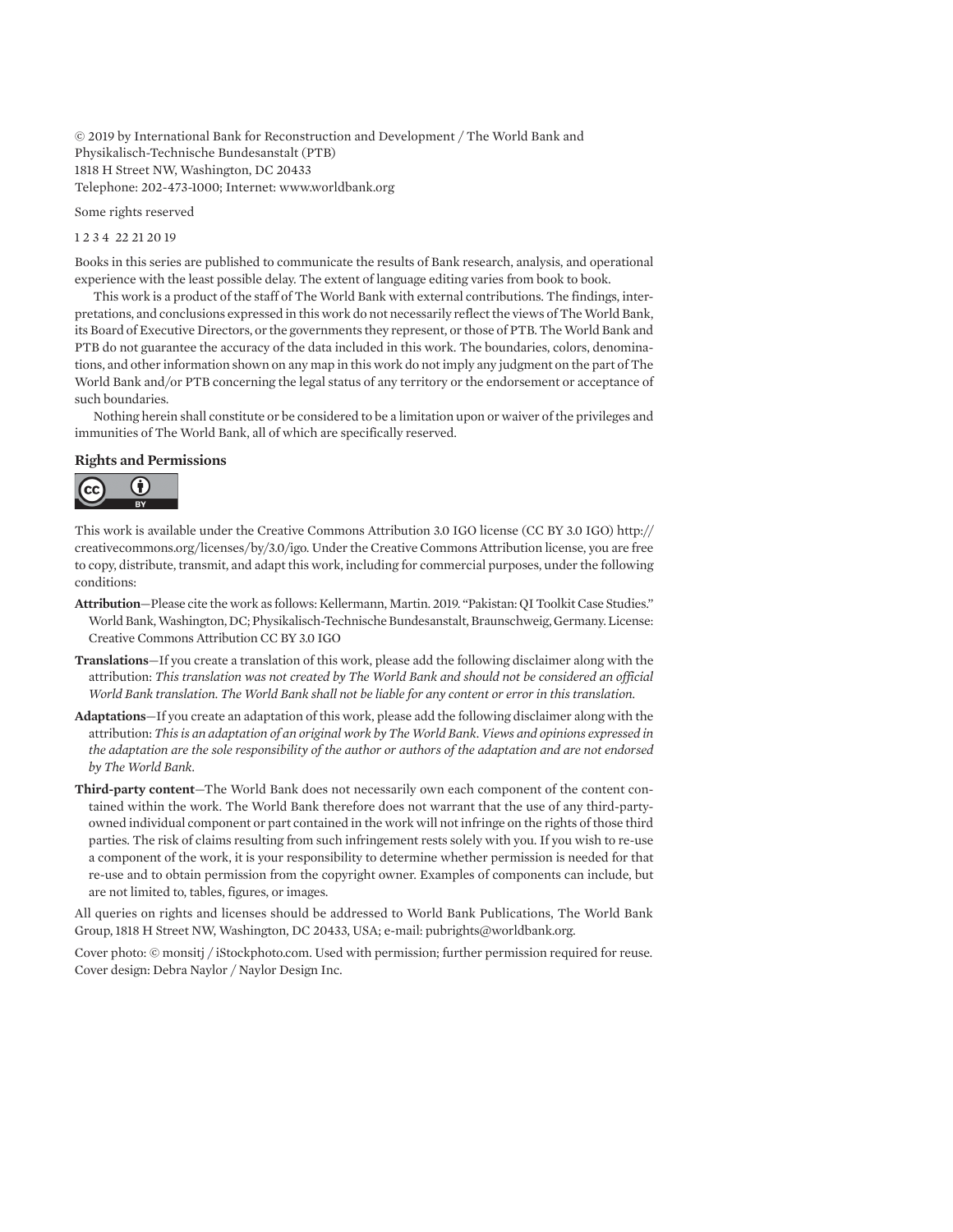## **Contents**

*Acknowledgments 163 About the Author 165 Abbreviations 167* Executive summary 169 Country context 172 General background 172 Economic situation 173 Background of QI issues 173 Policy context 173 National QI 174 Industry sector challenges 178 Intellectual property rights system 178 Project objectives and components 179 Trade Related Technical Assistance, Phase I (TRTA I) 180 From TRTA I to TRTA II 180 Trade Related Technical Assistance, Phase II (TRTA II) 181 Project design and implementation 184 TRTA I program 184 TRTA II program 188 Stakeholders and their roles 191 Results achieved 192 Identifying TBT and SPS constraints faced by exporters 192 Developing a national QI 192 Formulating a national quality policy 194 Working toward an SPS management system 195 Upgrading and accrediting laboratories 196 Promoting exports in three sectors 200 Problems encountered 204 Federal versus provincial responsibilities 204 Sustainability 204 Federal and provincial government cooperation on food safety 205 The PSQCA and mandatory standards 205 Key success factors and lessons learned 205 Conclusion 207 Notes 207 References 208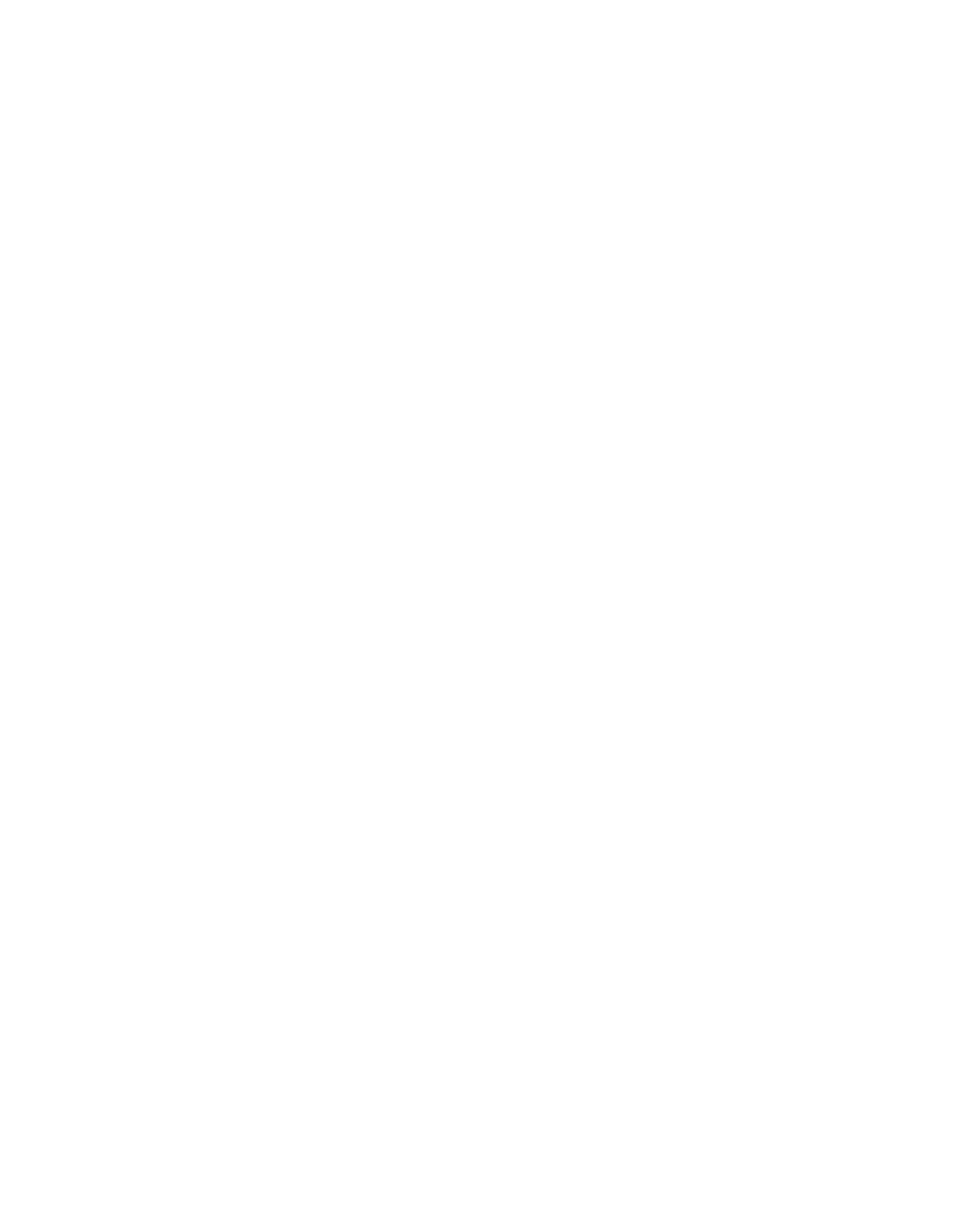## **Acknowledgments**

The content of this publication was developed jointly by the World Bank Group and the National Metrology Institute of Germany (PTB). The preparation of this toolkit was initiated by Christine Zhenwei Qiang, practice manager for the Global Investment and Competition Unit of the World Bank's Macroeconomics, Trade & Investment (MTI) Global Practice. It was subsequently led by Catherine Masinde, practice manager for the MTI Global Practice's Global Business Regulation Unit. The principal author of this toolkit is global quality infrastructure (QI) consultant Martin Kellermann.

The World Bank and PTB team that oversaw and contributed heavily to this publication consisted of Andrei Mikhnev, World Bank lead private sector specialist; Wafa Aranki, World Bank senior private sector specialist; Bin Zhai, World Bank private sector specialist; Susanne Wendt, PTB project coordinator; Solomon Stavis, World Bank consultant; and Alexis Valqui, PTB consultant.

The team would like to thank Marion Stoldt, Ulf Hillner, Selma Rasavac, and Miles McKenna for their excellent suggestions and thoughtful contributions.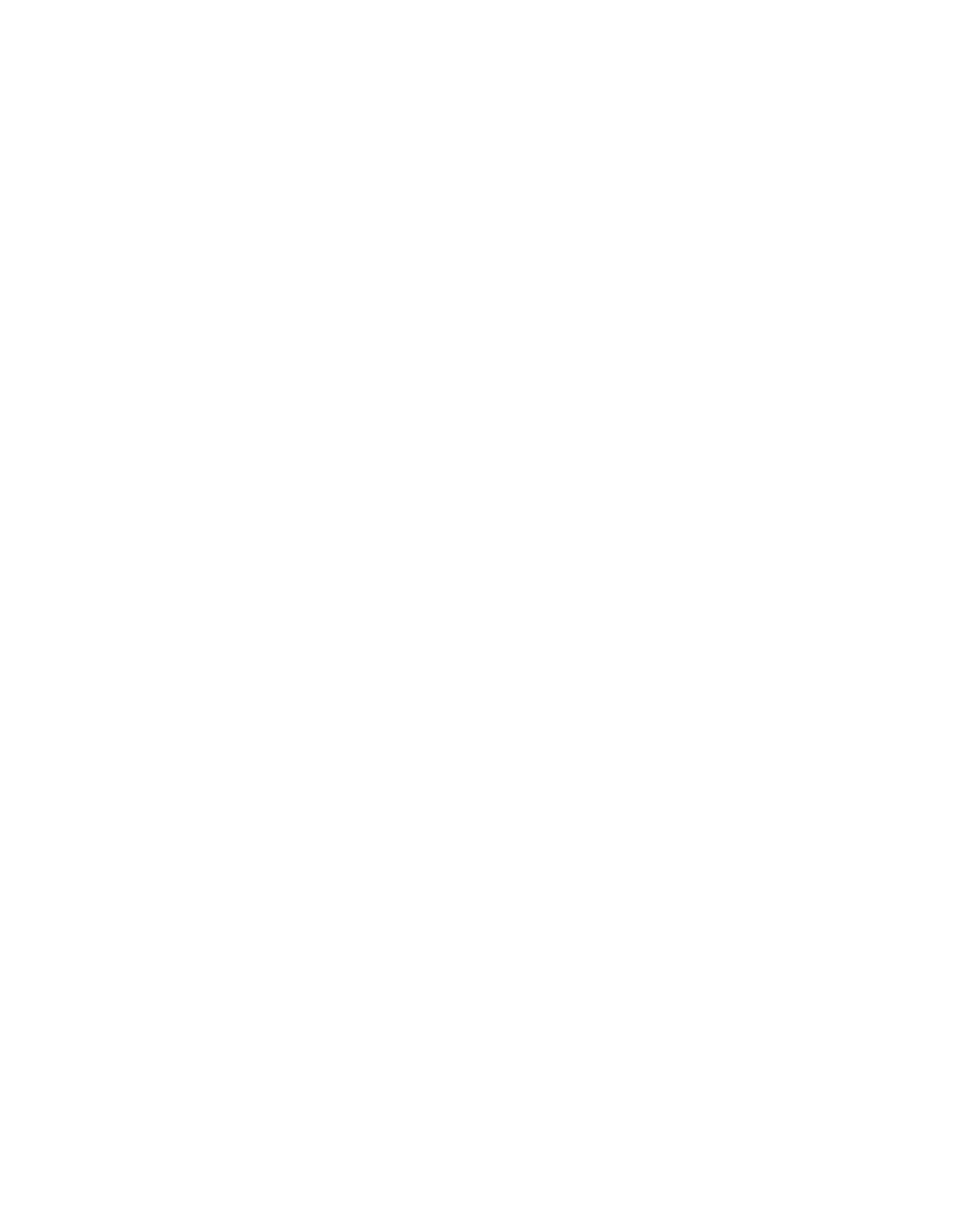## **About the Author**

**Martin Kellermann** has more than 40 years of experience working in quality infrastructure (QI), first in the South African Bureau of Standards and thereafter as a consultant all over the world. He has worked in Central Asia, the Middle East, East Africa, West Africa, and East Asia, advising governments and QI institutions on policy, strategy, and the reengineering of business activities, as well as facilitating the drafting of national quality policies and QI legislation. During this time, he worked with the World Bank, National Metrology Institute of Germany, International Organization for Standardization, International Trade Centre, United Nations Industrial Development Organization, United Nations Development Programme, and many other organizations, and he has contributed to and authored multiple publications on QI.

Kellermann holds a master's degree in mechanical engineering from Pretoria University. He has also studied accountancy at the University of the Witwatersrand's Graduate School of Business Administration and participated in the Executive Education Program of the Haas School of Business, University of California, Berkeley. Currently, Kellermann lives with his wife in South Africa.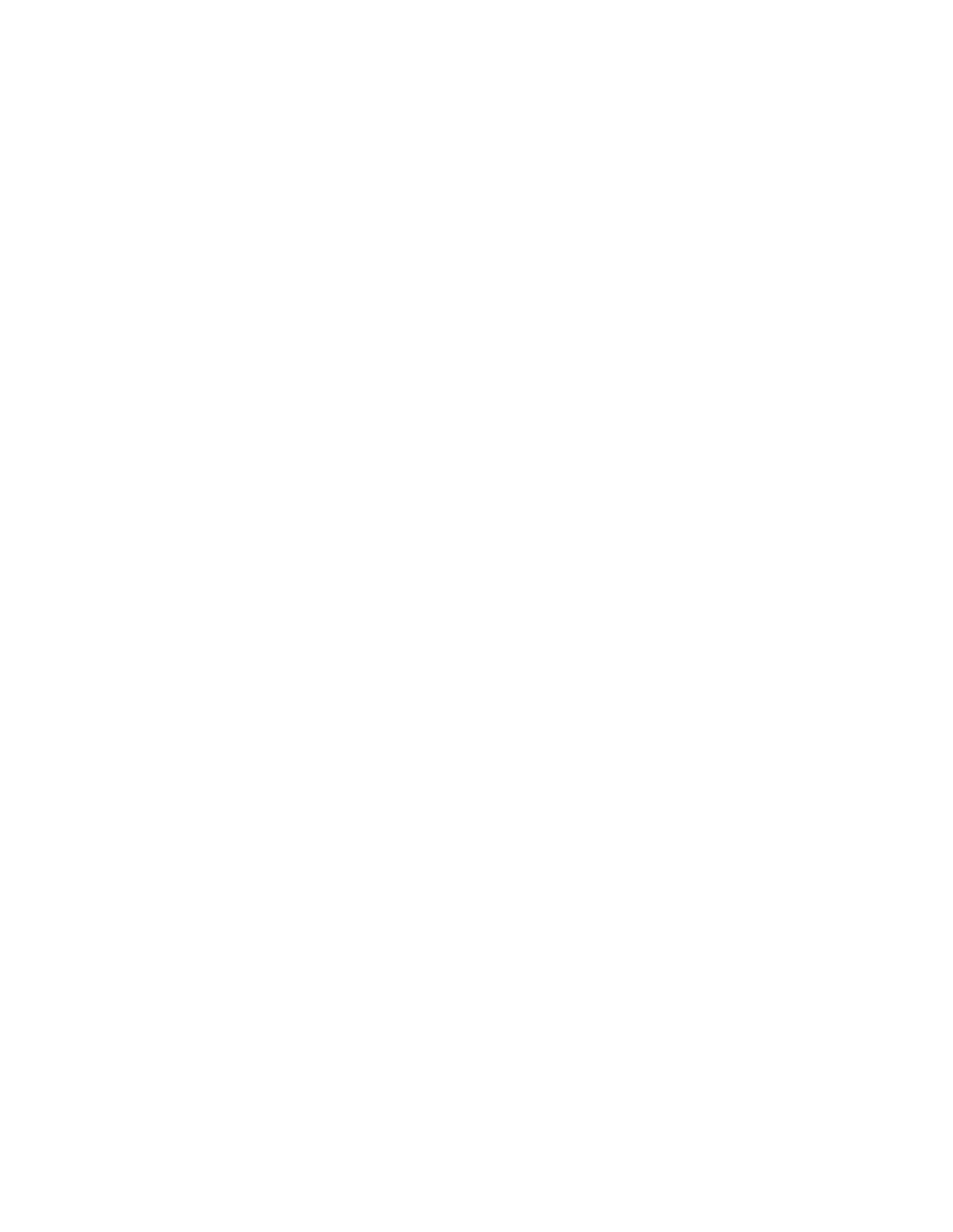## **Abbreviations**

| <b>BIPM</b>      | International Bureau of Weights and Measures              |
|------------------|-----------------------------------------------------------|
| CE               | Conformité Européenne                                     |
| <b>CEO</b>       | chief executive officer                                   |
| <b>CMC</b>       | calibration and measurement capabilities                  |
| EC.              | <b>European Community</b>                                 |
| EU               | European Union                                            |
| <b>FAO</b>       | Food and Agriculture Organization                         |
| G.A.P.           | Good Agricultural Practice                                |
| <b>HACCP</b>     | hazard analysis and critical control points               |
| <b>IAF</b>       | <b>International Accreditation Forum</b>                  |
| <b>IEC</b>       | International Electrotechnical Commission                 |
| <b>ILAC</b>      | <b>International Laboratory Accreditation Cooperation</b> |
| <b>TP</b>        | intellectual property                                     |
| <b>ISO</b>       | International Organization for Standardization            |
| <b>KCDB</b>      | Key Comparison Database (BIPM)                            |
| <b>MFD</b>       | Marine Fisheries Department                               |
| M <sub>o</sub> C | Ministry of Commerce                                      |
| MoST             | Ministry of Science and Technology                        |
| NA.              | Norwegian Accreditation                                   |
| <b>NAPHIS</b>    | National Animal and Plant Health Inspection Service       |
| <b>NMI</b>       | national metrology institute                              |
| Norad            | Norwegian Agency for Development Cooperation              |
| <b>NPSL</b>      | National Physical and Standards Laboratory                |
| <b>NQP</b>       | national quality policy                                   |
| <b>NSB</b>       | national standards body                                   |
| PakGAP           | Pakistan Good Agricultural Practice                       |
| <b>PCSIR</b>     | Pakistan Council of Scientific and Industrial Research    |
| <b>PNAC</b>      | Pakistan National Accreditation Council                   |
| <b>PSQCA</b>     | Pakistan Standards and Quality Control Authority          |
| QI               | quality infrastructure                                    |
| <b>SCC</b>       | <b>System Certification Centre</b>                        |
| SMEs             | small and medium enterprises                              |
| <b>SPS</b>       | sanitary and phytosanitary                                |
|                  |                                                           |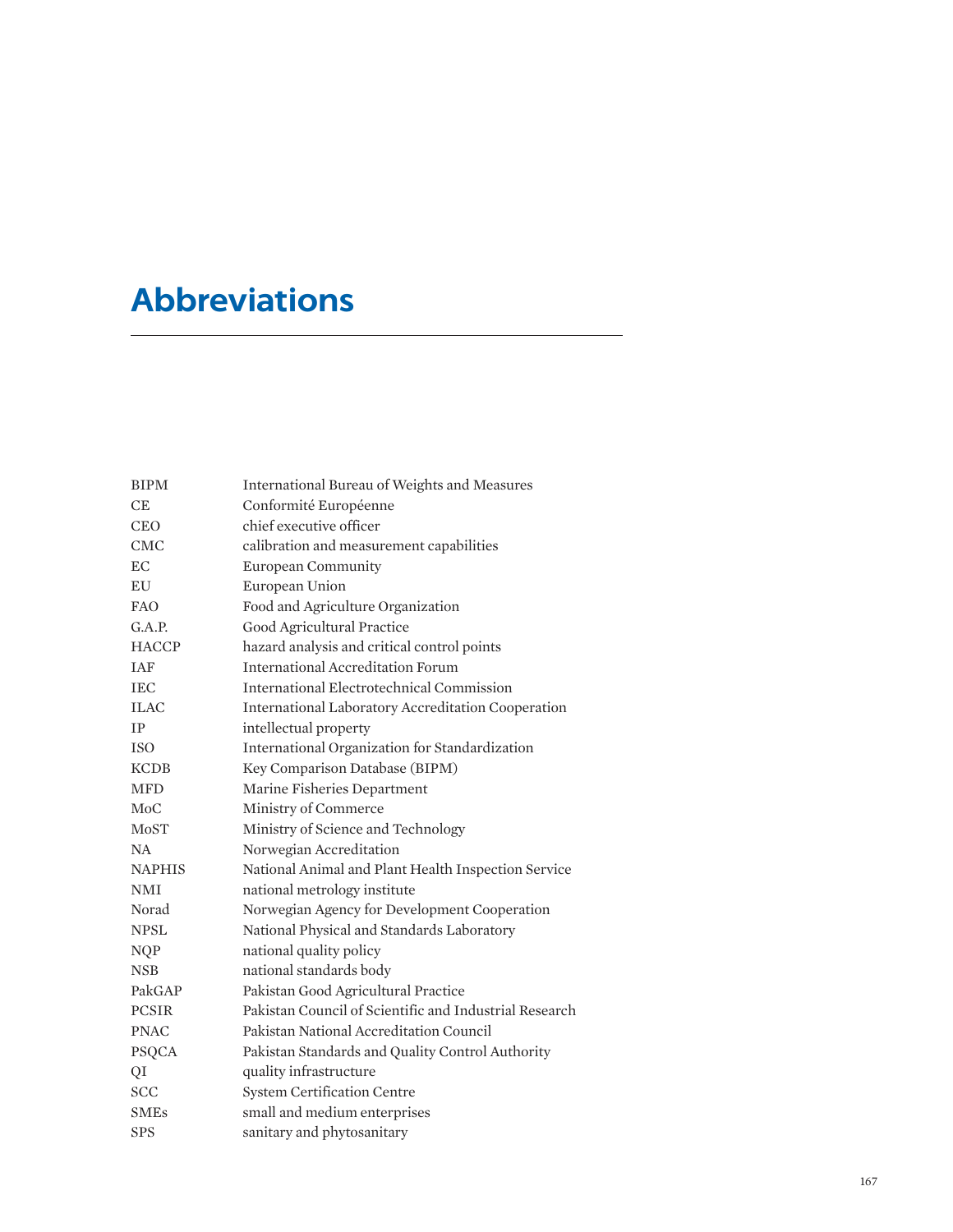| technical barriers to trade                        |
|----------------------------------------------------|
| Trade-Related Aspects of Intellectual Property     |
| Trade Related Technical Assistance                 |
| United Nations Industrial Development Organization |
| U.S. Agency for International Development          |
| World Trade Organization                           |
|                                                    |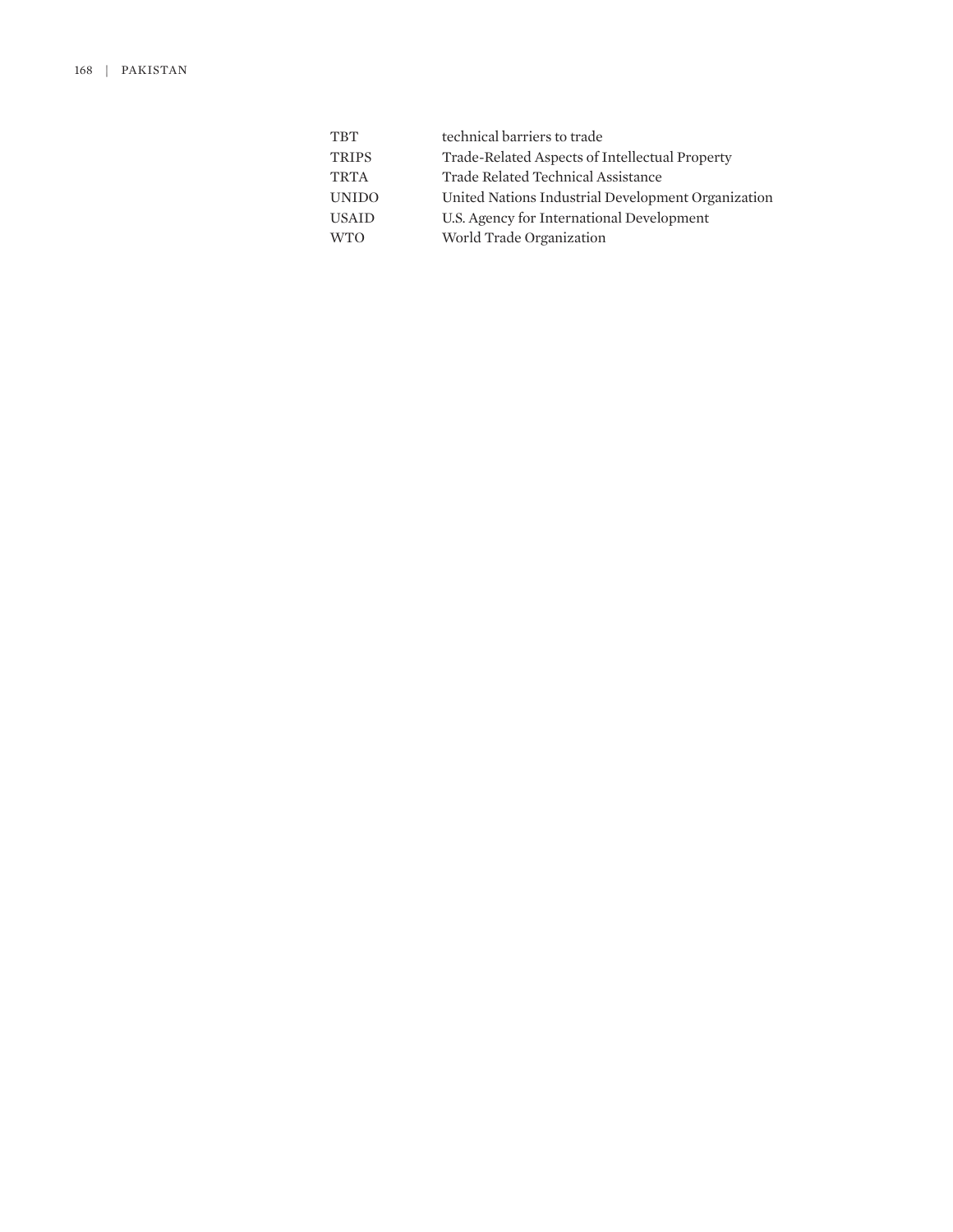## **Pakistan** *QI Toolkit Case Studies*

*Abstract: Pakistan reengineered its quality infrastructure (QI), driven by the need to secure export markets for its products, especially after its fish exports to the European Union (EU) were curtailed in 2004 owing to quality and safety issues. The standards, metrology, and accreditation bodies existed, but they required extensive modernization and international recognition. Laboratories and certification bodies existed, but none was accredited. The development of the QI focused specifically on the demands of the export sector. At the same time, small and medium enterprises (SMEs) in selected export sectors were supported in implementing the relevant quality systems, testing, and certification. By the end of the reform project in 2014, the QI institutions had gained international recognition, fish exports to the EU could be resumed, and new export markets for other products were realized.*

## **EXECUTIVE SUMMARY**

The development of the quality infrastructure (QI) in any country is a continuing process, and hence the narrative in this case study must be limited to a specific period—largely reflecting the changes from 2005 to 2014. In 2005, Pakistan developed a national quality policy. It was not implemented, however, because of inherent flaws, including (a) industrial development, which should have been dealt with in an industrial development policy; (b) the premise that the Pakistan National Accreditation Council (PNAC) was going to "supervise" the other QI organizations; and (c) the national quality policy's prohibitive implementation budget.

At that time, the Pakistan QI organizations did not enjoy any international recognition: no laboratory was accredited; PNAC was not a signatory of the International Laboratory Accreditation Cooperation (ILAC) and International Accreditation Forum (IAF) Mutual Recognition Arrangement and Multilateral Recognition Agreement, respectively; the National Physical and Standards Laboratory (NPSL) laboratories were run down; and no calibration and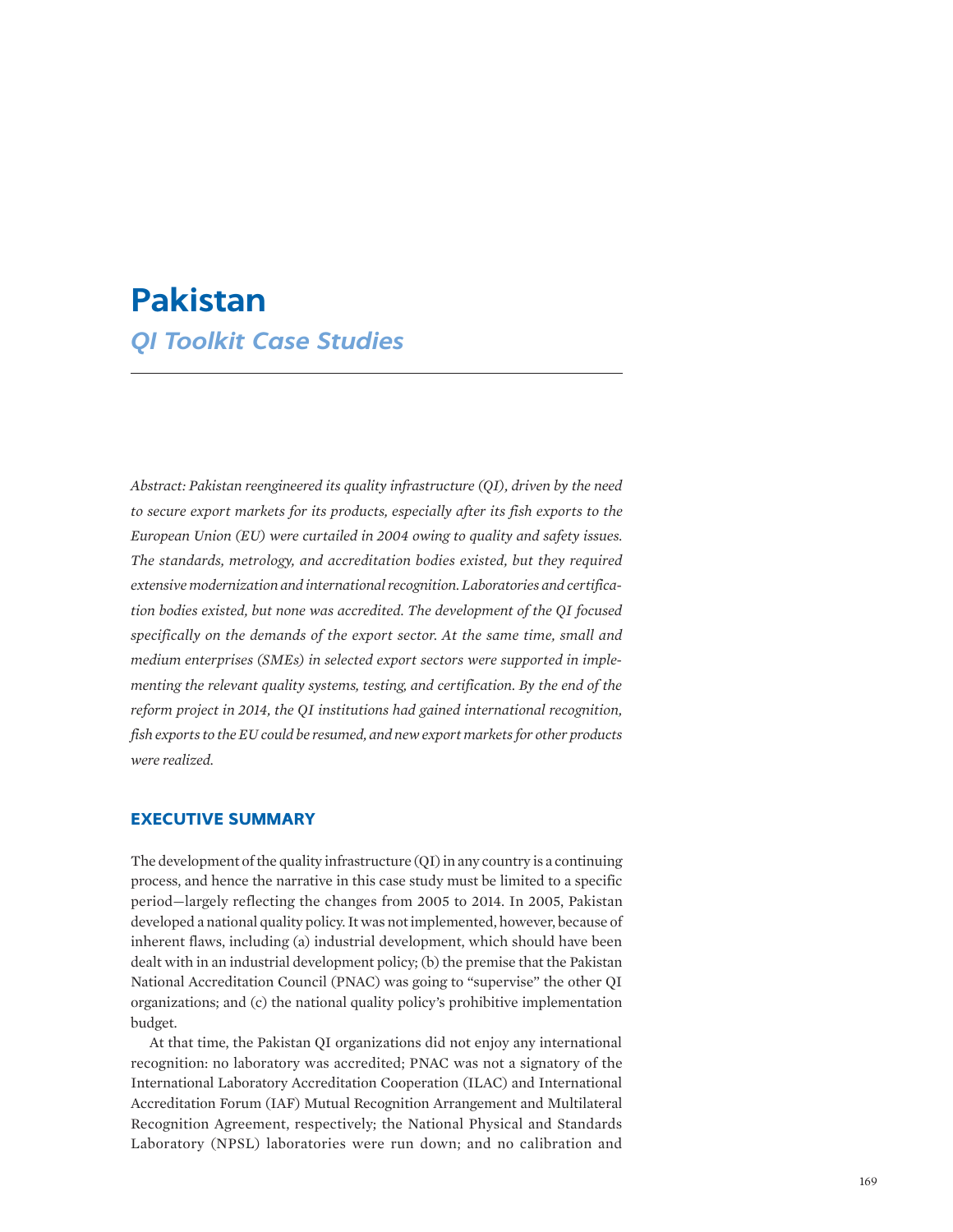measurement capabilities (CMCs) had been established. The Pakistan Standards and Quality Control Authority (PSQCA) was responsible for standards development, inspection, testing, certification, and the implementation of mandatory standards—the latter totally at odds with good international practices.

Pakistan's fish exports to the European Union (EU) were suspended in 2004 and later banned owing to major quality and safety concerns. Even though Pakistan had a huge agribusiness sector, little was being exported for lack of understanding and implementation of foreign market requirements. The Pakistan quality management certification schemes earned themselves a bad reputation in local and foreign markets because of major problems in implementing such systems and subsequently certifying them, exacerbated by a well-meaning but flawed government subsidy scheme. None of the certification bodies was accredited.

Major development projects dealing with the development of the QI, small and medium enterprises (SMEs), the fishing industry, and related issues were undertaken by a variety of development agencies, to the value of nearly €35 million over nearly a decade. The largest of the programs was the Trade Related Technical Assistance (TRTA) program, the two phases of which ran for nearly 10 years (2004–14). It was funded mainly by the EU, with smaller contributions from the Norwegian Agency for Development Cooperation (Norad) and the United Nations Industrial Development Organization (UNIDO). It was implemented by UNIDO, which established a project office in Islamabad that at its height had 14 permanent staff members. Various international experts frequented Pakistan over the 10 years. Other programs aligned with the TRTA were implemented by the International Trade Centre (ITC), the World Bank, and others.

Regarding the issues, the TRTA subcontracted Pakistani institutions at the beginning to conduct three major evaluations concerning the constraints and issues faced by Pakistani industry regarding (a) technical barriers to trade (TBT); (b) sanitary and phytosanitary (SPS) measures; and (c) industry cluster compliance issues. These in-depth evaluations provided much-needed information to design meaningful support programs for the QI and industry.

The PSQCA, NPSL, and PNAC were supported during all the program phases. For PNAC, a master plan was developed (after much discussion and involvement of the EU delegation) that provided the blueprint for all further development work. This plan included training for staff and assessors in the country and abroad, practical training for trainee assessors during the assessment of laboratories by Norwegian Accreditation (NA), and support in developing and implementing quality management documentation within PNAC. PNAC was supported in applying for international recognition through ILAC and the IAF, which it attained in 2011 and 2013, respectively. By 2013, PNAC had accredited more than 50 laboratories in Pakistan, and a further 20 were in process, with the cost of accreditation much lower than it would have been through foreign accreditation services.

The NPSL laboratories were modernized with government funding before more modern measurement equipment and environmental controls could be provided. The NPSL was supported in participating in interlaboratory comparisons as a precondition for the establishment of its CMCs. Once these had been peer-reviewed by International Bureau of Weights and Measures (BIPM) members, they were listed in the Key Comparison Database (KCDB) kept by the BIPM, thereby providing Pakistan with international recognition in metrology.

The PSQCA was supported in streamlining its standards development process; establishing a national Inquiry Point<sup>1</sup> in accordance with the World Trade Organization (WTO) Agreement on Technical Barriers to Trade (TBT Agreement);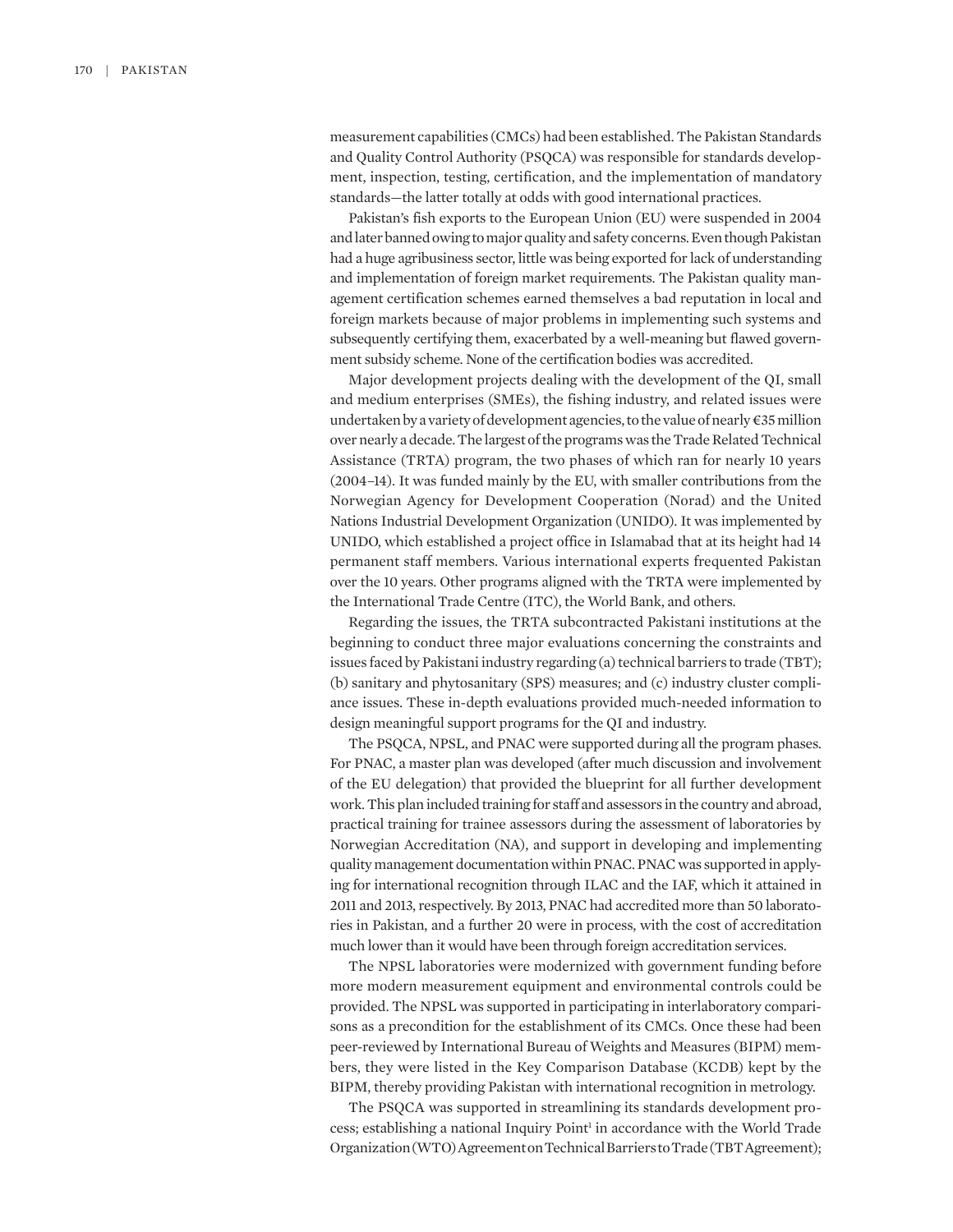and building its capacity for more effective electronic communications with the international standards community. The PSQCA was also supported in establishing a proper management system certification body to counter the bad practices of other certification bodies in the market. Unfortunately, this effort came to naught when the newly appointed chief executive officer (CEO) of the certification body failed to respond to the development plan in a timely manner.

Initially 19 laboratories were selected for support in accordance with the needs of potential export industries. They received training in ISO/IEC 17025 ("General Requirements for the Competence of Testing and Calibration Laboratories"),<sup>2</sup> management system documentation, and interlaboratory proficiency testing. Thereafter they were accompanied in their applications and assessments for NA accreditation. This was a combined effort by Norad and UNIDO's TRTA program. The first laboratories were accredited by 2009. Subsequently more laboratories were identified for support, and by the end of the program, 30 had been successfully accredited in the meantime by PNAC, which had gained international recognition through ILAC. An evaluation of their performance regarding the number of tests conducted and revenue generated showed marked increases before and after accreditation, in one or two cases by as much as 150 percent. The revenue increases from 2009 to 2013 averaged 60 percent—not only because of the accreditation but also because of the increased demand from industry wishing to export (UNIDO 2008b).

One of the major successes of the TRTA interventions was the upgrading of the fisheries sector in Karachi through a broad-based program comprising four pillars (UNIDO 2008b):

- *Pillar 1:* The capacities and operations of the Marine Fisheries Department of the Ministry of Food, Livestock and Agriculture were strengthened, and the department was designated as the responsible authority for the EU.<sup>3</sup>
- *Pillar 2:* To facilitate the compliance of the handling of fisheries' products with international standards, the Karachi Fish Harbour Authority was supported in refurbishing fish auction halls, training fish inspectors, and upgrading the management of harbor activities.
- *Pillar 3:* The boat owners were supported through the powerful Fishermen Cooperative Society to upgrade their boats and the handling of fish. This included the refurbishing of fishing boats with fiberglass—the first four as a pilot project, followed by 500 financed by the provincial government, and finally about 900 financed by the boat owners themselves.
- *Pillar 4:* Capacity was improved in fish processing plants to implement hazard analysis and critical control points (HACCP) and related hygiene requirements in compliance with EU Directives. At the end of the fisheries component program in 2013, the EU had lifted the embargo on fish exports from Pakistan, and the first exports were received without any rejections in Europe.

Another intervention that was less successful was the support provided to mango and kinnow producers (UNIDO Evaluation Group 2014). Pakistan is a major mango and kinnow grower but was exporting little. After prolonged negotiations between the relevant provincial authorities, the federal promotion organization, and the dedicated mango and kinnow research organizations, a Code of Practice was developed as a cooperative venture between the UNIDO TRTA program and the Australia-Pakistan Agriculture Sector Linkages Program.<sup>4</sup> Pilot programs trained farmers through Farmer Field Schools on the proper handling of the fruits from field to market, and trade missions were taken to Europe in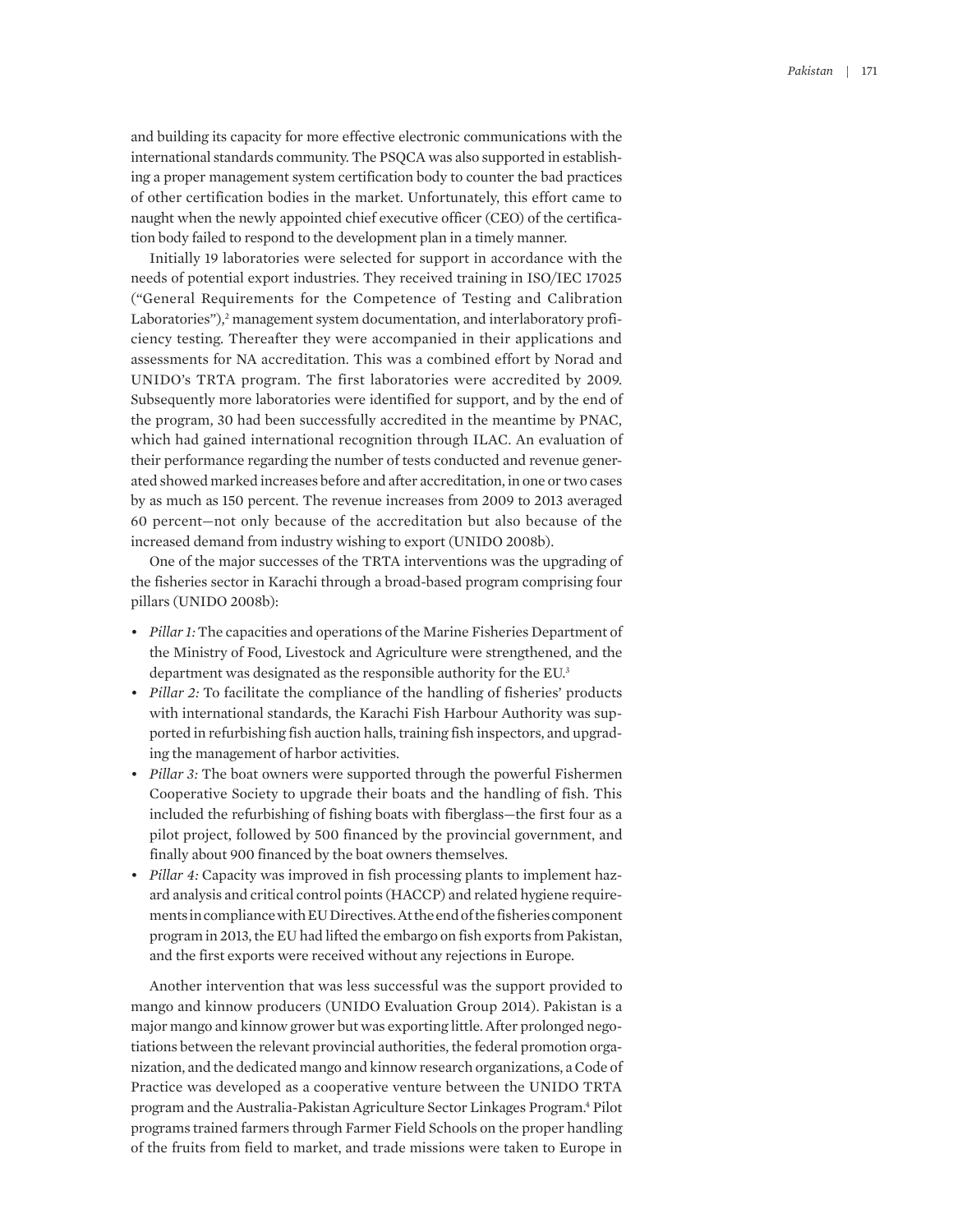**TABLE 1 Snapshot of quality infrastructure (QI) reform in Pakistan**

| <b>BEFORE REFORM</b>                                                                                                                                                                                                                                        | <b>AFTER REFORM</b>                                                                                                                                                                                                                                                                                               |
|-------------------------------------------------------------------------------------------------------------------------------------------------------------------------------------------------------------------------------------------------------------|-------------------------------------------------------------------------------------------------------------------------------------------------------------------------------------------------------------------------------------------------------------------------------------------------------------------|
| Pakistan developed a National Quality Policy in 2005, but its<br>implementation stalled because of inherent problems with its<br>content and overambitious budget.                                                                                          | A new National Quality Policy based on international good<br>practices was developed and agreed to by stakeholders in both<br>the public and private sectors. By 2013, it still had to be<br>approved by the cabinet for implementation.                                                                          |
| The food safety regime of Pakistan was totally fragmented, with a<br>variety of national ministries, national organizations, and provincial<br>authorities claiming responsibility. In reality, little was implemented.                                     | Draft national food safety legislation was developed, but it still<br>required stakeholder approval before being submitted to<br>parliament.                                                                                                                                                                      |
| PNAC had been established and offered a wide variety of<br>accreditation services, but it struggled to gain international<br>recognition, and it had no customers.                                                                                          | PNAC became a signatory of the ILAC and IAF multilateral<br>recognition arrangements, and it retained its status during the<br>first follow-up peer evaluation.                                                                                                                                                   |
| No laboratories in Pakistan were accredited, either by PNAC or<br>foreign accreditation bodies. The National Physical and Standards<br>Laboratory's (NPSL) equipment was out of date, and laboratories<br>were in a bad state. No CMCs had been determined. | More than 50 laboratories were accredited to ISO/IEC 17025,<br>some initially by the Norwegian accreditation body and, by the<br>end of the project, by PNAC once it achieved international<br>recognition. The NPSL laboratories were renovated, and<br>equipment had been upgraded. CMCs were being determined. |
| The European Union (EU) had banned fish exports from Pakistan<br>because of quality and safety concerns.                                                                                                                                                    | Massive interventions to upgrade the whole value chain of the<br>fishing industry led to the lifting of EU sanctions and the first<br>consignments being accepted by the EU authorities.                                                                                                                          |
| Mango and kinnow produce and products could not be exported<br>to the EU owing to a total lack of food safety controls.                                                                                                                                     | All the food safety controls were implemented, satisfying the EU<br>"farm to fork" concept for the whole value chain. The first<br>mango exports to the EU were realized.                                                                                                                                         |
|                                                                                                                                                                                                                                                             |                                                                                                                                                                                                                                                                                                                   |

*Note:* CMCs = calibration and measurement capabilities. IAF = International Accreditation Forum. ILAC = International Laboratory Accreditation Cooperation. PNAC = Pakistan National Accreditation Council. ISO/IEC 17025 refers to the standard, "General Requirements for the Competence of Testing and Calibration Laboratories."

> cooperation with the Centre for Development Innovation (CDI) from the Netherlands. The result has been the first exports of mangoes to the EU; kinnow exports were still to come by the end of 2013. This was a small step. The big one namely to roll out the program to all farmers—was left in the hands of the provincial authorities as the only entities with the mandate and human resources to do so.

> In conclusion, it can be said that the broad-based programs of a decade had made a major impact on the Pakistani QI, upgrading it to international standards and gaining international recognition (table 1). At the same time, it developed major industrial sectors (namely, fisheries and horticulture) to the point where small and medium producers met international standards and could export successfully to the major markets of the world.

## **COUNTRY CONTEXT**

#### **General background**

Pakistan, officially the Islamic Republic of Pakistan, is a South Asian country with the world's sixth-largest population—exceeding 199 million people. It has a 1,046-kilometer coastline along the Arabian Sea and the Gulf of Oman in the south and is bordered by India to the east, Afghanistan to the west, the Islamic Republic of Iran to the southwest, and China to the far northeast. It is separated from Tajikistan by Afghanistan's narrow Wakhan Corridor in the north and also shares a maritime border with Oman.

Classified as a low-income country by the World Bank,<sup>5</sup> Pakistan has a semi-industrialized economy with a well-integrated agriculture sector. Pakistan gained independence in 1947, and its postindependence history has been characterized by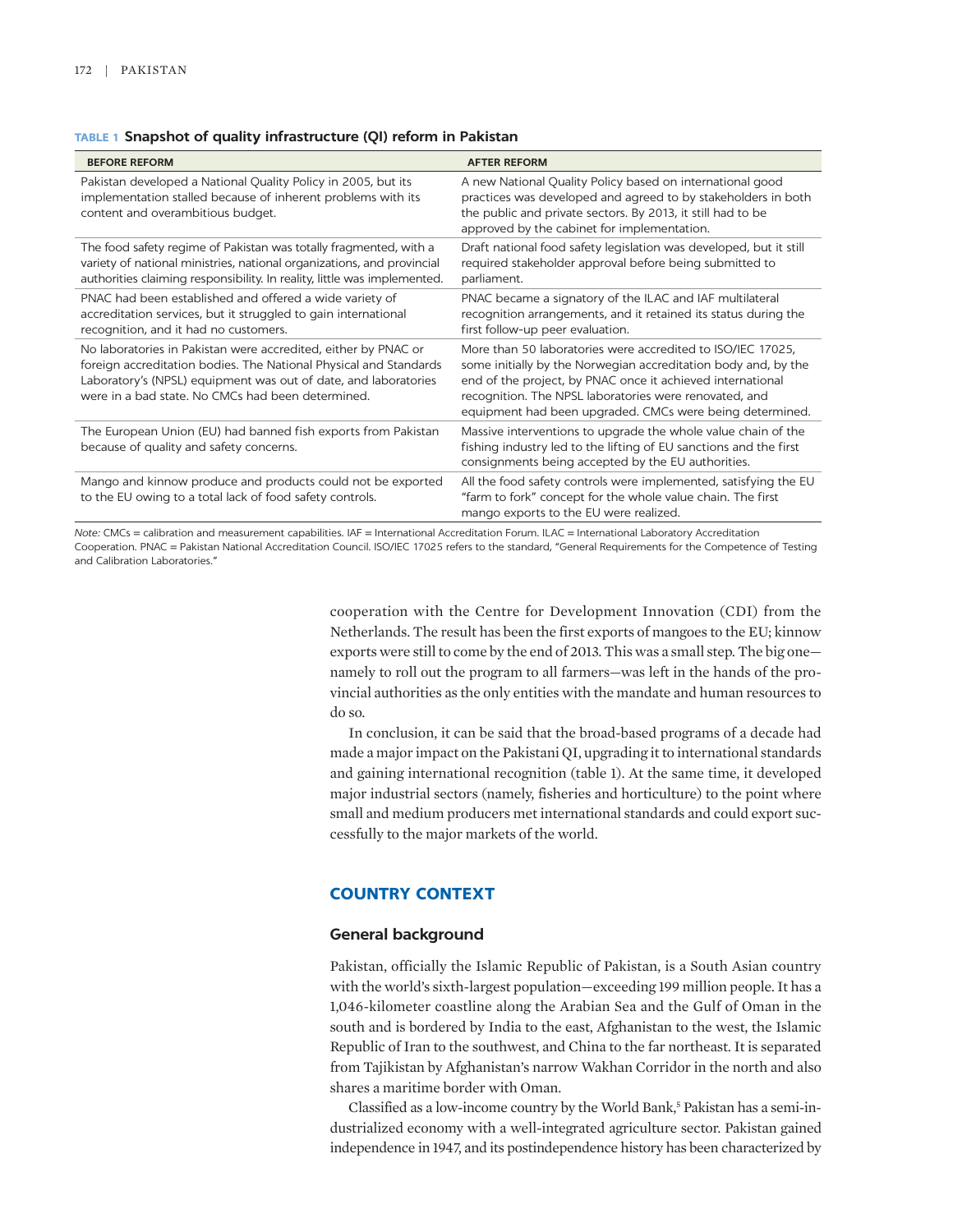periods of military rule, political instability, and conflicts with neighboring India. It waged a disastrous war against India in 1971, after which East Pakistan gained its independence as Bangladesh. The country continues to face challenging problems, including overpopulation, terrorism, poverty, illiteracy, and corruption. Despite these factors, it maintains strategic endowments and development potential while it has made substantial progress in reducing poverty, giving it the second-lowest headcount poverty rate (3.5 percent at the level of US\$1.90 per day) in South Asia.<sup>6</sup>

## **Economic situation**

Pakistan's economic growth since it gained its independence from Britain in 1947 has been varied. In the 1970s the economy was largely nationalized, and development slowed because of mismanagement. In the 1980s and 1990s, the economy was privatized again, but it stagnated owing to multiple factors, including international sanctions after Pakistan's first nuclear tests.

Following a military coup in October 1999, Pervez Musharraf became the president of Pakistan in 2001 and worked to address the challenges of heavy external and domestic indebtedness; a high fiscal deficit and low revenue-generation capacity; rising poverty and unemployment; and a weak balance of payments with stagnant exports. Sound structural policies coupled with improved economic management accelerated growth between 2002 and 2007, which reduced poverty levels and increased gross domestic product (GDP). The rate of inflation fell, while the investment rate grew with billions of foreign private capital inflows that financed many sectors of the economy. The exchange rate also remained fairly stable throughout this period. Although these gains can be attributed to debt reduction and economic reforms, the billions of dollars' worth of U.S. aid to Pakistan in return for Pakistan's support in the U.S.-led war on terror in Afghanistan also played its part.

After Musharraf's resignation in 2008, a civilian government once again resumed control of Pakistan. Subsequent civilian administrations experienced a dramatic rise in violence, corruption, and unsustainable economic policies that forced Pakistan to reenter an era of stagflation. The Pakistan economy slowed to around 5 percent annual growth, as opposed to the high of9 percent during 2004–08, while the yearly growth rate fell from a two-decade average of 5 percent to around 2 percent.7 Inflation (average consumer price index) reached 19.6 percent in 2008, and Pakistan had to depend on a fiscal policy backed by the International Monetary Fund (IMF) to avoid possible bankruptcy. The inflation rate for the fiscal year 2010/11, for example, was 13.7 percent. Since 2013, as a beneficiary of an IMF program, Pakistan's economic growth has started picking up again.8

## **BACKGROUND OF QI ISSUES**

#### **Policy context**

Pakistan developed and endeavored to implement many policies in the early 2000s that contained elements of standards, technical regulation, and quality assurance in some form: the National Science, Technology and Innovation Policy; National Environment Policy; National Trade Policy; national investment policy; and National Industrial Policy. These policies were developed over many years, their implementation varied, and some have been revised.

Although the policy directions regarding standards, technical regulations, and quality for each of these policies were laudable and sensible, they remained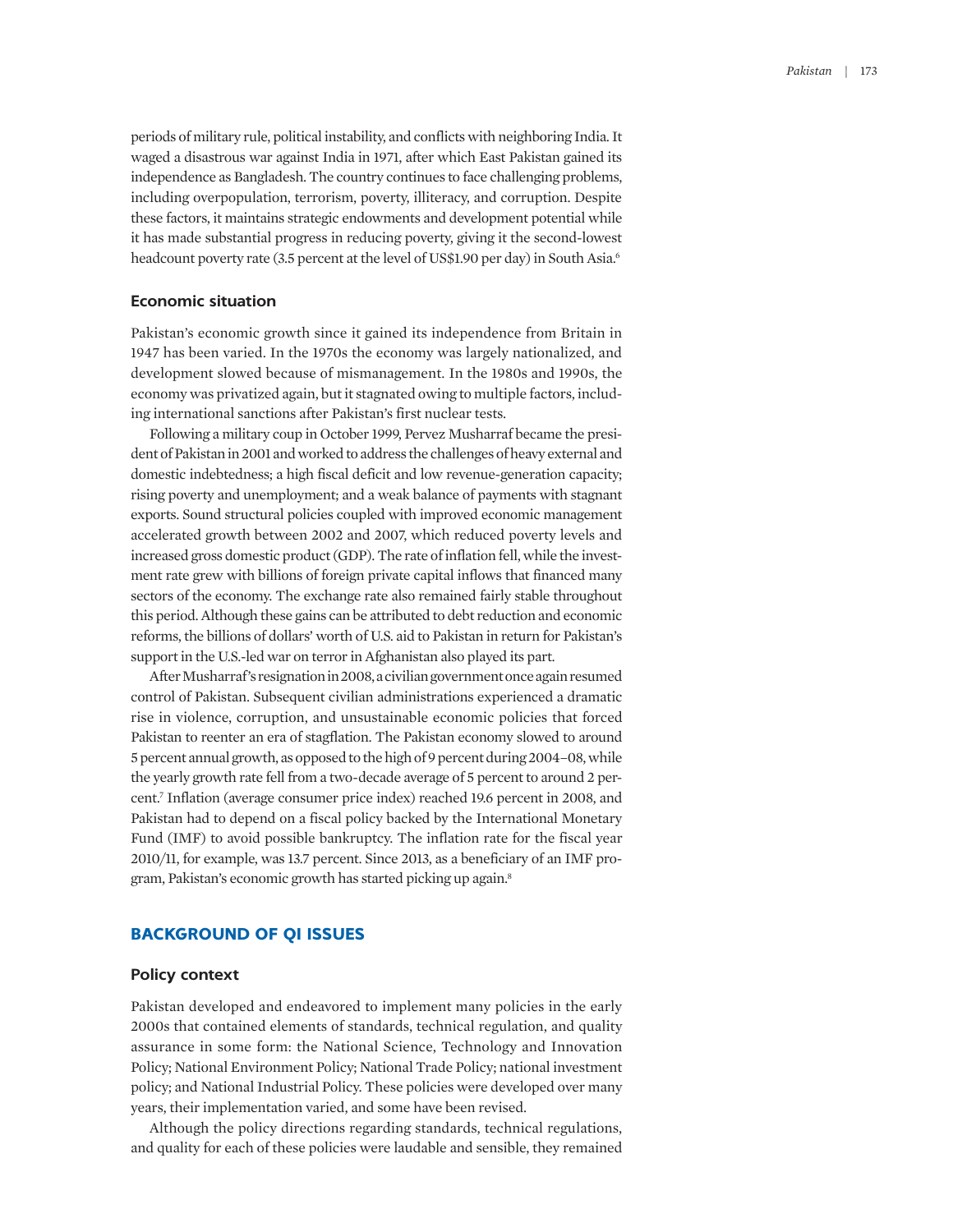disconnected from each other and provided little guidance on the coordination of the overall QI or a holistic technical regulation system. In addition, the 18th Amendment to the Constitution of Pakistan (2010)—enacted to curb presidential powers and reverse legislation of the military rulers not aligned with the Constitution—also devolved much of the policy and legislation implementation to the provinces while abolishing federal ministries such as the Ministry of Health. The system that followed can be described as chaotic because the rules were unclear: for example, some provinces were taking a lead in establishing a technical regulation system or food safety system all on their own; others did not really know what to do.

PNAC developed a National Quality Policy during 2004–05, which was approved by the government for implementation. This policy, however, had three main flaws:

- It included certain issues, such as industrial development, that should have been the domain of an industrial policy or similar policy.
- PNAC was, to some extent, elevated as an oversight organization among the QI institutions. This could not be, because these institutions are considered equal in the QI.
- Technical regulations were mentioned only in passing; no real policy objectives were listed that would coordinate the differences in approach among the regulators.

In addition, the finances required to implement this policy were quite substantial, and this—combined with the policy's flaws—soon caused it to be quietly shelved.

#### **National QI**

This narrative describes the QI of Pakistan at the time the first National Quality Policy was developed, in 2004–05.9

## *Pakistan Standards and Quality Control Authority (PSQCA)*

The PSQCA is the national standards body (NSB) of Pakistan. The PSQCA Act was promulgated in 1996, and the PSQCA became operational in 2001. But this act needed revision because many changes had occurred in the standards and quality domain worldwide, and the QI landscape in Pakistan had likewise seen many changes. Coordination issues had to be addressed, such as the relationship of food safety issues with mandatory standards that had to be aligned with internationally recognized approaches.

The PSQCA provided the whole range of services normally associated with an NSB in a low- or middle-income country: standards development, publication and information, inspection, testing, and product certification, as well as the administration of mandatory standards. The only conformity assessment service it did not offer was quality management system certification. As a full member of both the International Organization for Standardization (ISO) and the International Electrotechnical Commission (IEC), the PSQCA participated in many international technical committees. It operated a standards information center that was also the designated national WTO TBT Inquiry Point but was not very effective. None of its laboratories was accredited.

The PSQCA administered 78 mandatory standards (approximately 50 percent of which dealt with food items) but would have liked to see this list extended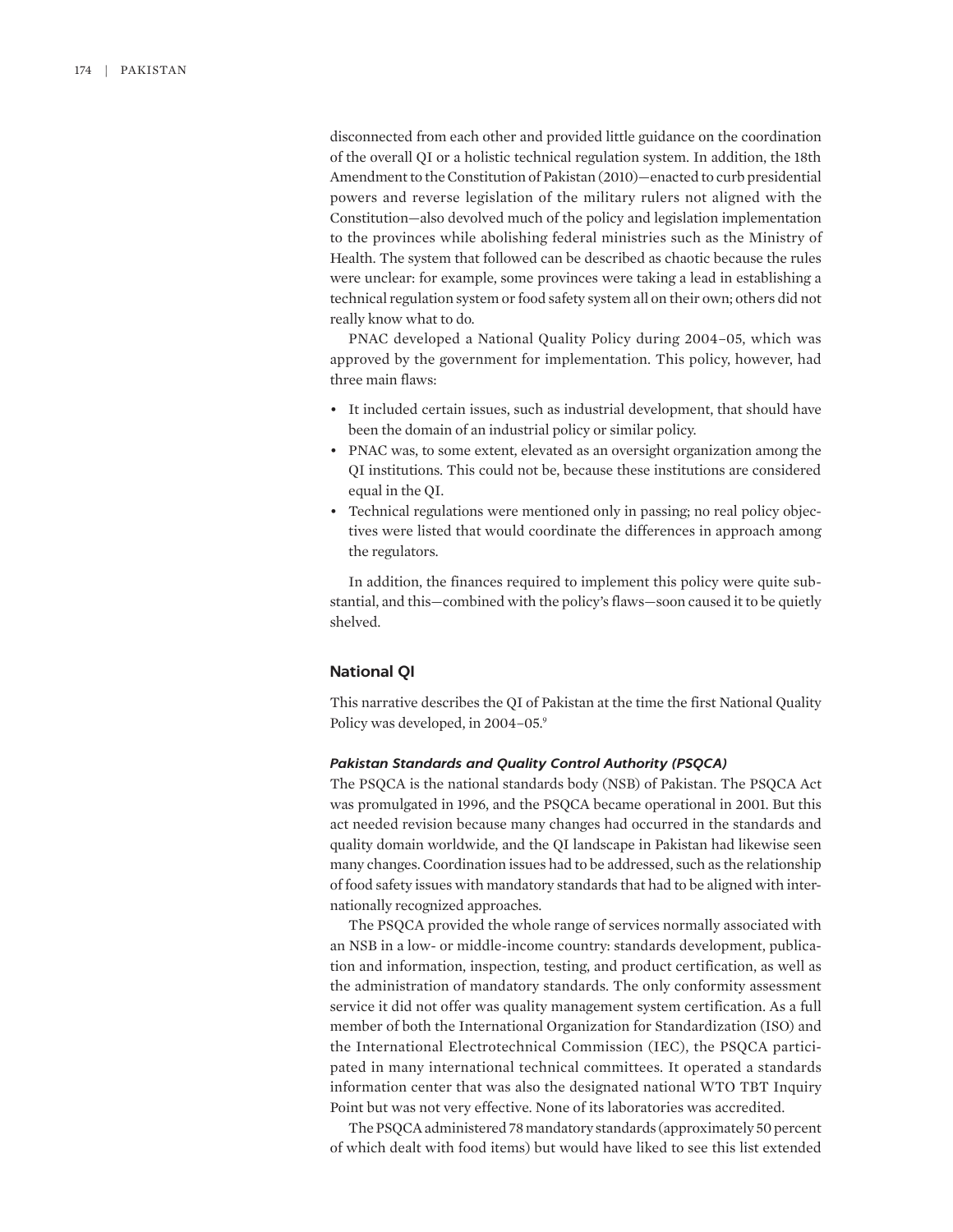because it considered many products not covered by mandatory standards in the marketplace to be substandard. The notion of mandatory standards is in principle not a problem: every government has the responsibility to protect its peoples, fauna and flora, and environment from unsafe products, provided the standards' development and implementation meet the requirements of the WTO TBT Agreement. But the way in which mandatory standards are promulgated and the responsibility for their implementation frequently give rise to some real challenges.

Having NSBs responsible for the administration of such mandatory standards has been the norm in many low- and middle-income countries in the past, but it is becoming untenable in the modern era of more-open trade relations. Such a construct is considered a conflict of interest by the major trading blocs such as the EU and United States. Pakistan would therefore have to seriously reconsider this construct, also in light of the proposed establishment of a food authority as well as the devolution of implementation responsibilities to the provinces under the 18th Amendment to the Constitution.

The PSQCA had set up a national TBT Coordination Committee under the WTO TBT Inquiry Point, with approximately 25 ministries and agencies as members. The PSQCA considered its relations with the private sector to have been improving after hitting a low a few years earlier, but they were still far away from what the PSQCA would have liked them to be. That the PSQCA was a regulatory body certainly did not help; industry saw it mostly as an irritation rather than as a friend—another reason to reconsider its mandatory-standards activities.

#### *Pakistan National Accreditation Council (PNAC)*

PNAC was established in 1998 under the administrative control of the Ministry of Science and Technology (MoST) as the national apex agency to accredit conformity assessment bodies such as laboratories and certification bodies. Its accreditation services were launched in 2001, and PNAC soon provided a wide variety of accreditation services, including the following:

- Testing and Calibration Laboratories Accreditation (ISO/IEC 17025)
- Medical Laboratories Accreditation (ISO 15189)
- Certification Bodies Accreditation (ISO/IEC 17021)
- Halal Certification Bodies Accreditation (PS 4992)
- Inspection Bodies Accreditation (ISO/IEC 17020)
- Proficiency Testing Provider Accreditation (ISO/IEC 17043)
- Product Certification Bodies Accreditation (ISO/IEC 17065)
- Personnel Certification Bodies Accreditation (ISO/IEC 17024).

But PNAC struggled to attain international recognition through ILAC and the IAF, largely because of a lack of trained auditors and inadequate management practices. There was also no demand for accreditation in the country, and no laboratories or certification bodies had been accredited, not even by foreign accreditation bodies.

#### *National Physics and Standards Laboratory (NPSL)*

The NPSL is the national metrology institute (NMI) of Pakistan, administratively placed within the Pakistan Council of Scientific and Industrial Research (PCSIR). This is not an uncommon construct in low- and middle-income countries, and it has a number of advantages, especially in the formative years of the NMI.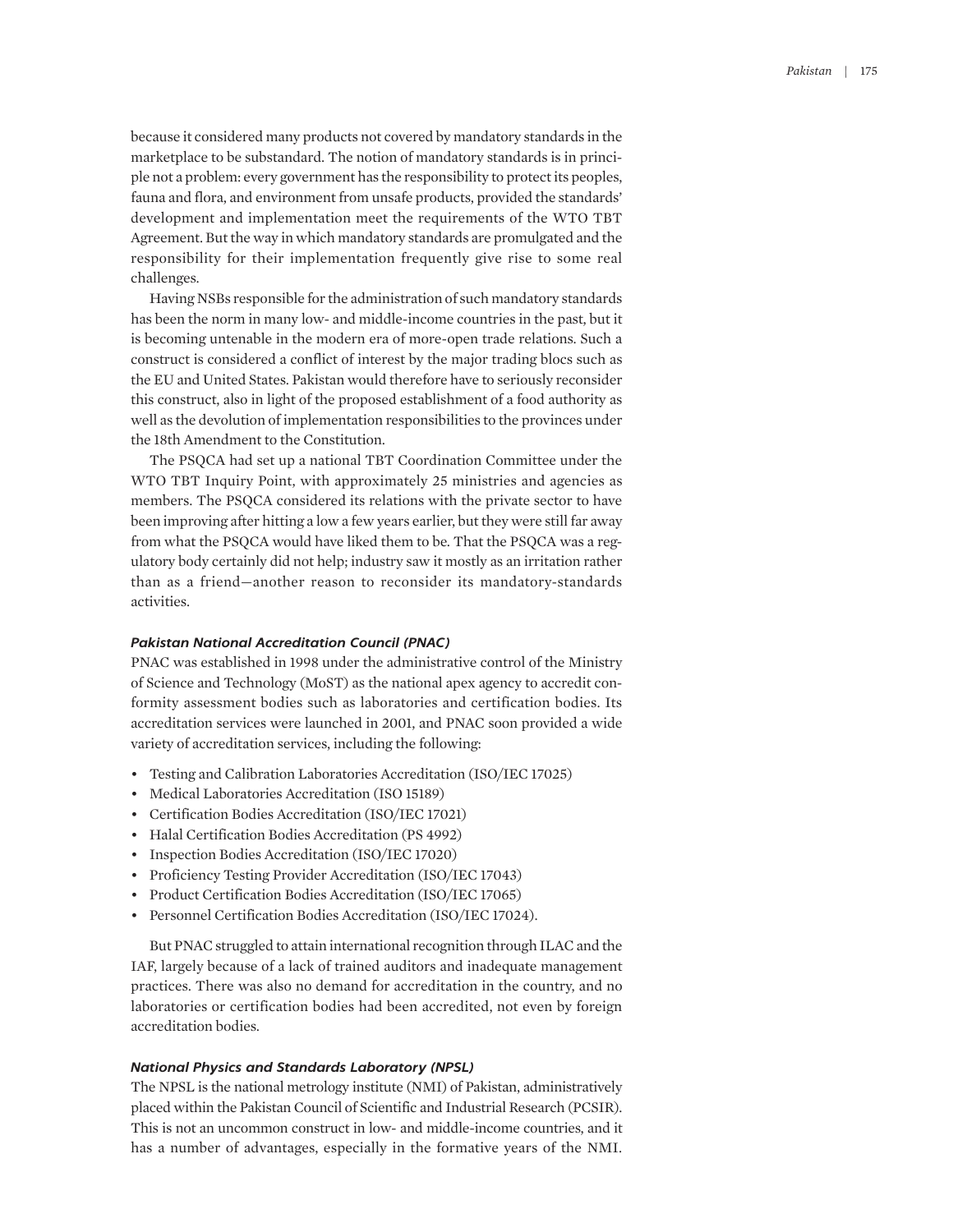However, as the NMI gains more metrology laboratories, national measurement standards, other measuring equipment, and personnel, there comes a time when it makes sense to establish it as an independent organization. Doing so will certainly enhance its stature in the international metrology community, even though there are no international agreements that demand it. As of 2010, none of the NPSL's CMCs had been accepted in the KCDB managed by the BIPM.

A formal national calibration service—a formal cooperation between the NPSL and private calibration laboratories—did not exist. Many laboratories were providing calibration services (driven by the ISO 9001, "Quality Management Systems—Requirements," certification program),<sup>10</sup> but none had been accredited by PNAC. This meant that some of the calibration services may have been of dubious quality. The NPSL estimated there were more than 50 such laboratories, but the UNIDO-managed TRTA Phase II Program identified only 10. This indicated the need for a new and in-depth review of the calibration capacity available in Pakistan and its state of competency to identify needs for technical support, including the establishment of a national calibration service and its modalities.

#### *Legal metrology*

Technically, legal metrology was in the hands of the provinces' labor and welfare departments. However, they employed few if any trained metrologists. It was also unclear whether appropriate legal metrology legislation was in place. On the other hand, the PSQCA was Pakistan's official representative to the International Organization of Legal Metrology (OIML), even though it did not conduct any legal-metrology activities.

The whole system could therefore be deemed dysfunctional. Legal metrology is an extremely important aspect of consumer protection, law enforcement, and health and environmental controls. It would therefore be absolutely necessary to establish a proper legal metrology system in Pakistan consisting of (a) appropriate legislation at the national level, (b) a national system of measuring equipment pattern approval and prepackaging requirements, (c) effective market surveillance at the provincial level, and (d) an oversight and coordination function at the national level.

## *Quality management system certification*

After the 1987 publication of the ISO 9000 series of international standards, certification of quality management systems took off worldwide as purchasers tried to gain control over suppliers to deliver quality products. The same applied in Pakistan. Hence, the Pakistan government implemented a scheme to financially support the implementation of ISO 9001 in industry through subsidies managed by the Export Promotion Board (EPB). The subsidy was designed to cover the first round of certification costs. Approximately 800 companies benefited from this scheme before it was terminated around 2004. A follow-up scheme with slightly better controls was proposed but did not materialize.

Anecdotal evidence available to the EPB suggested that approximately 3,000 companies managed to be certified to ISO 9001 in the years before 2005 but that as many as 2,000 may not have maintained their certification because of financial constraints, a lack of tangible increases in market acceptance, or a failure to convert from the 1993 version of ISO 9001, ISO 9002, and ISO 9003 to the 2000 version of ISO 9001.

As many as 25 certification bodies were active in Pakistan, with five or six probably sharing the bulk of the business, but none was accredited. Furthermore,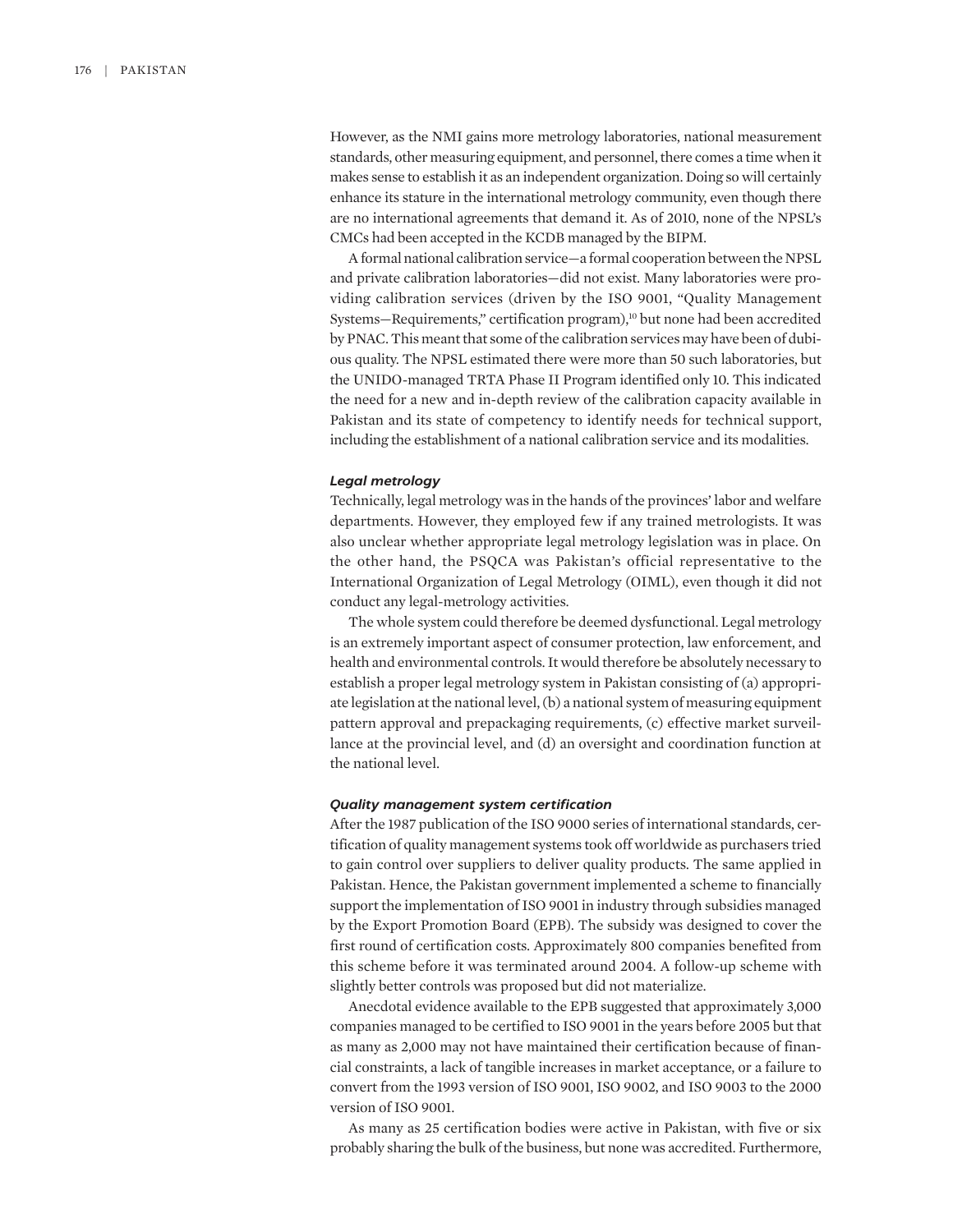there was evidence that many of these certification bodies, some of them even affiliates of multinationals, provided both consultancy services and certification of these same clients' management systems thereafter—a practice that is a serious conflict of interest. They basically responded more to the immediate concerns of enterprises for quick certification for marketing purposes than to the need to effect organizational improvements. At the same time, enterprises that established proper operational systems saw their reputation tainted by this low level of certification, and hence tended to lose interest. As a result, Pakistani quality management certification gained itself a bad reputation, both locally and abroad.

#### *Food safety system*

A systemic failure of food safety, plant health, and animal health controls existed in Pakistan. Fishery product exports to the EU were cut off for noncompliance with EC sanitary requirements. The EC's Rapid Alert System for Food and Feed (RASFF) continued to publish Rapid Alert notices regarding Pakistani food and horticultural products imported into the European Community (EC). There was ample evidence that a significant proportion of the agrifood products consigned to domestic and international markets other than the EU was not compliant with animal and plant health and food safety standards. For example, food items such as wheat, onions, mangoes, and honey had been refused entry even in lesssophisticated markets—such as India, the Islamic Republic of Iran, Iraq, the Philippines, and Sri Lanka—because they did not meet the required standards.

Pakistan had no policy on food safety. Most of the existing food laws dealt with production, distribution, and food supply, with some of these dating back to the 1960s. Apart from these basic food safety regulations, many law enforcement and regulatory bodies were working both directly and indirectly in the food safety sector. This situation was exacerbated by the lack of a single organizational focus of responsibility at the federal level for food safety.

These various bodies continued to undertake their food inspection activities for example, fish inspection by the Marine Fisheries Department and meat inspection by the Animal Quarantine Department in relation to exports. The PSQCA, under the Ministry of Science and Technology (MoST), implemented mandatory standards dealing with food safety. On the other hand, there was only limited capacity to ensure food safety controls at places of production such as fishing vessels and landing sites, farms, and distributors. Food safety controls were poorly integrated throughout the supply chain; in other words, implementation of the "farm to fork" principle was nonexistent.

The widespread lack of understanding and awareness of modern SPS management systems in the SPS institutions hampered development of the control system. Controls were organized on the basis of commodity groups, reflecting functions of government departments rather than being arrangements concerning the risks to be controlled (regarding animal health, plant health, and food safety). The federal Animal Quarantine Department (under the Ministry of Livestock and Dairy Development) and the Department of Plant Protection (under the Ministry of Food and Agriculture) worked exclusively with import/export controls, with no focused effort to integrate activities or controls at the domestic level in Pakistan.

Furthermore, coordination between the different functions and departments with SPS responsibilities at the federal level had been significantly complicated by the 2010 division of the Ministry of Food and Agriculture and Livestock into two ministries: the Ministry of Food and Agriculture and the Ministry of Livestock and Dairy Development. Provincial governments were acting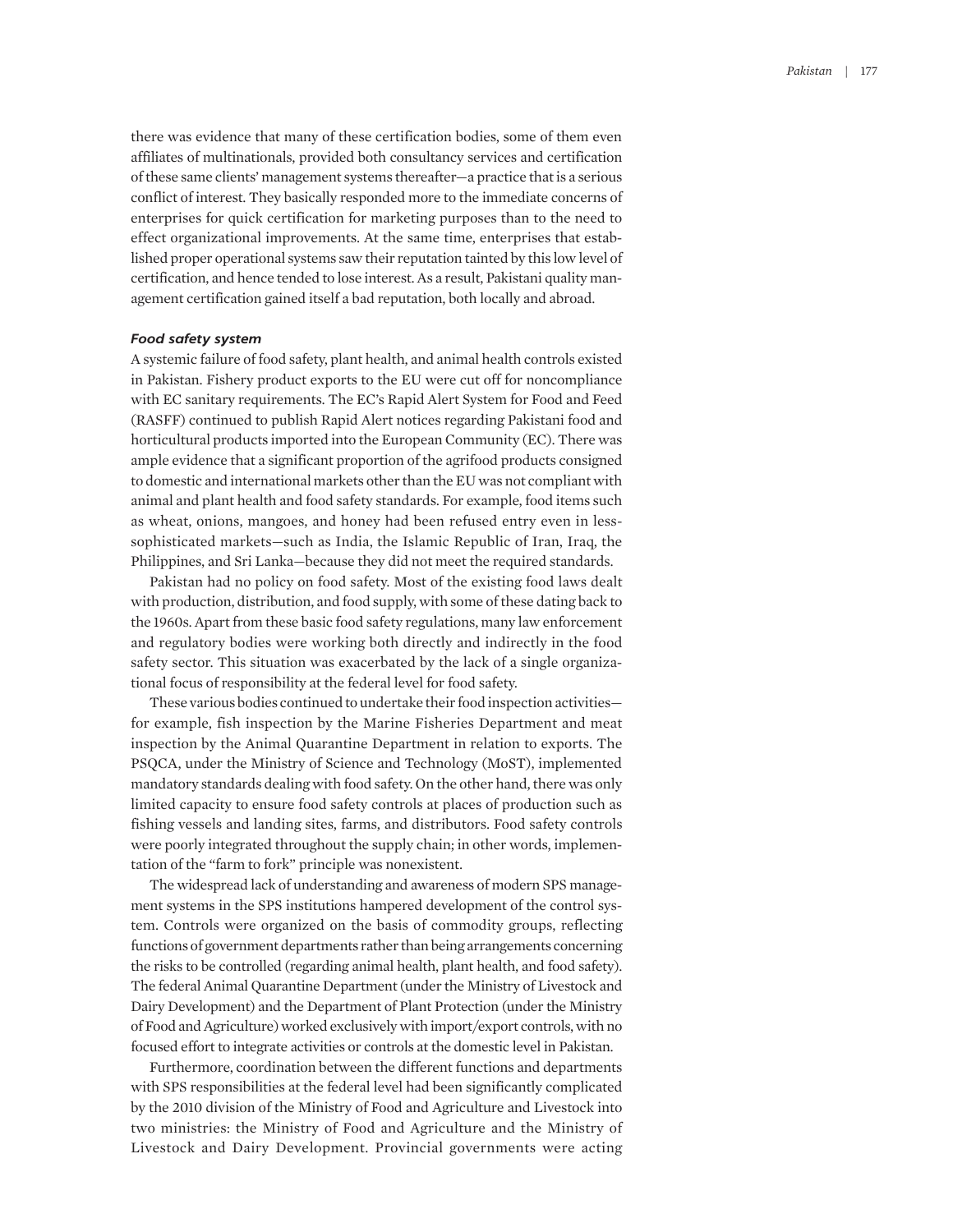unilaterally to fill the policy vacuum and had proceeded to develop food safety controls, but with no coordination or strategic direction from the federal government. For example, in Punjab alone, the Fisheries Department was developing new legislation for inspection and control of fishery products, the Livestock Department was developing a meat and dairy inspection agency, and the Department of Health proposed revisions of the Pure Food Rules and the formation of the Punjab Food Safety Agency.

These failures undermined export performance and also affected national consumers and the livelihoods of farmers supplying the domestic market.

#### **Industry sector challenges**

Business operators in a number of industrial sectors, especially in relation to fisheries and horticulture products, faced many constraints in export supply chains (UNIDO 2010b). Fishery products suffered from unsanitary conditions on fishing vessels and at landing sites and from a lack of ice and refrigeration. Mango export supply chains lacked rapid chilling facilities immediately after harvest. For kinnows and mangoes, there was poor quality management in plants packaging for export. Postharvest losses were high in all food sectors.

Common cross-sectoral constraints were the lack of compliance with international regulations, poor quality management by enterprises, poor handling of produce, and a lack of understanding of customer needs. These factors resulted in Pakistani exports being rejected by customers, achieving relatively low market prices, and subsequently losing market shares.

Although larger producers wished to move toward certification under the GLOBAL G.A.P. (Good Agricultural Practice) standard, this was out of reach for most of the small-scale growers in Pakistan. The Pakistan Horticulture Development and Export Company (PHDEC) had proposed a PakGAP standard as a more affordable complementary option. This approach was an important step in the right direction, but the standard lacked international recognition, without which it would remain ineffective.

#### **Intellectual property rights system**

Being a signatory to the Trade-Related Aspects of Intellectual Property Rights (TRIPS) Agreement under the WTO, Pakistan was required to upgrade its intellectual property (IP) infrastructure. Pakistan had already created the Intellectual Property Organization of Pakistan (IPO-Pakistan) in 2005 as a focal organization for integrated management of intellectual property and enforcement coordination. IPO-Pakistan operates under the Cabinet Division of the government of Pakistan.

Several IP measures had been implemented (UNIDO 2010b)—in particular, establishment of Anti-Piracy Cells by Pakistan Customs. To improve public awareness, IPO-Pakistan launched the Public Outreach Initiative for leveraging internal and external IP constituencies, including chambers of commerce and industry, business enterprises, research and development institutions, universities, academia, and the general public. The IPO-Pakistan Policy Board oversaw the drafting of a program for management of copyrights, patents, and trademarks, and in 2010 IPO-Pakistan established an application-receiving and -processing desk in Islamabad for patents, trademarks, copyrights, and industrial design. Initial work was also undertaken to automate the work of the IP registries.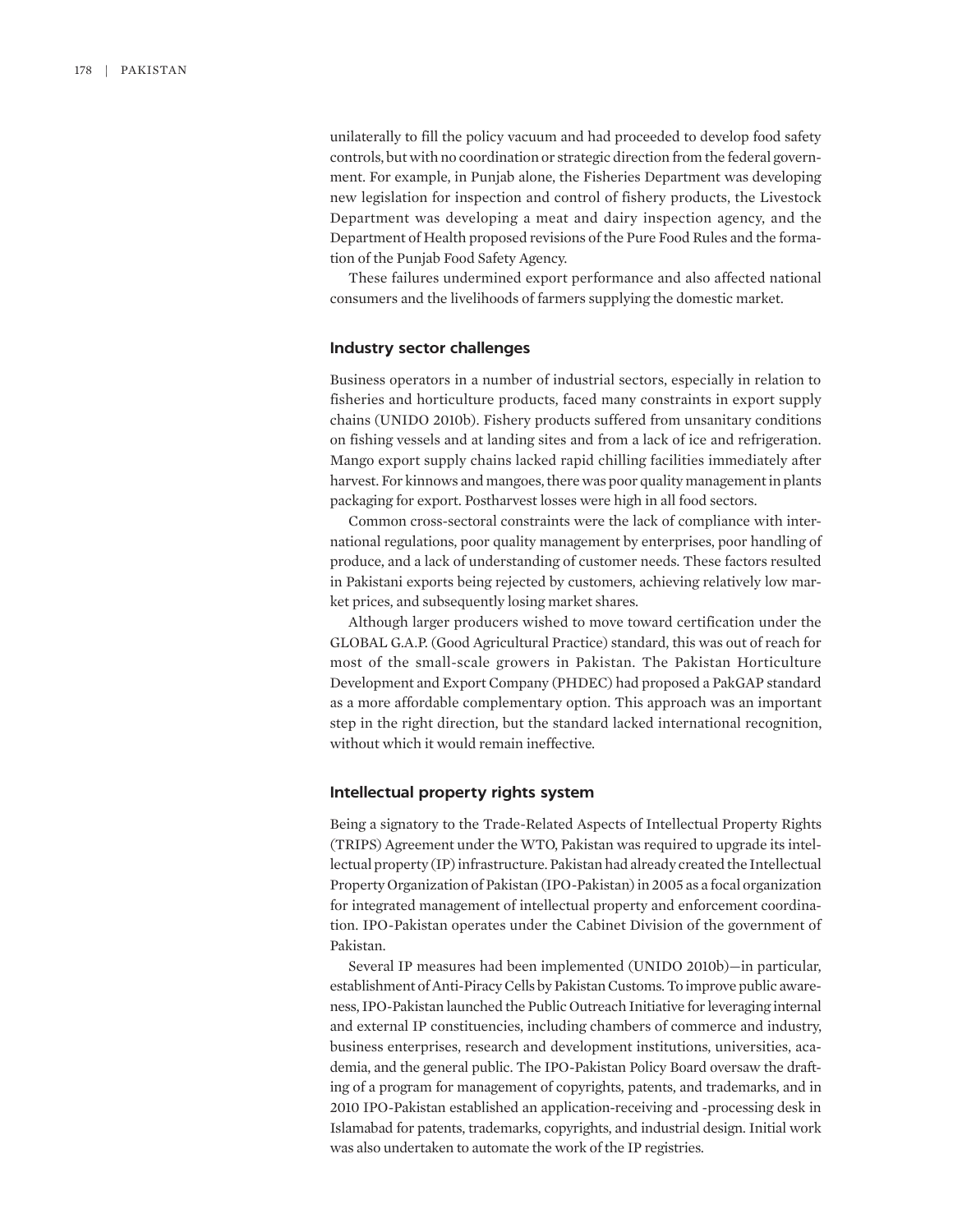However, much remained to be done if the IP system was to make a meaningful contribution to the country's economic goals. IPO-Pakistan's ability to fully exercise its key role in leveraging the IP system for trade and economic development remained constrained by a lack of human resources and expertise and by the inefficient, paper-based nature of its work methods and procedures. There were still significant gaps in the IP legislative and institutional framework, including accession to certain international agreements and the development of laws to protect geographical indications and plant breeders' rights, which would add value to local potential export products.

## **PROJECT OBJECTIVES AND COMPONENTS**

UNIDO has been involved in Pakistan since 1965. By the end of 2012, UNIDO had implemented more than 100 projects with a total expenditure of about US\$33 million (UNIDO Evaluation Group 2014). From 2000 to 2010, UNIDO implemented its Integrated Programme to support capacity building for sustainable industrial development in Pakistan, covering five components—one of which was the Trade Related Technical Assistance (TRTA) program targeting the QI and related matters. The Integrated Programme had a planned budget of US\$21.4 million, excluding project support costs. Since termination of the Integrated Programme in 2010, UNIDO's technical cooperation has been planned and implemented based on individual projects.

The successor to the TRTA I program was the TRTA II program. It was planned for 2010 to 2014 with a budget of US\$10.045 million and had three components, one of which addressed the QI issues. Figure 1 presents the overall budget and expenditures aggregated for all the UNIDO projects by main areas,



**UNIDO projects' fund allocations in Pakistan, 2006–13**

**FIGURE 1**

*Source:* UNIDO Evaluation Group 2014.

*Note:* The Montreal Protocol refers to the 1987 international environmental agreement to protect the stratospheric ozone layer by phasing out the use of substances responsible for ozone depletion.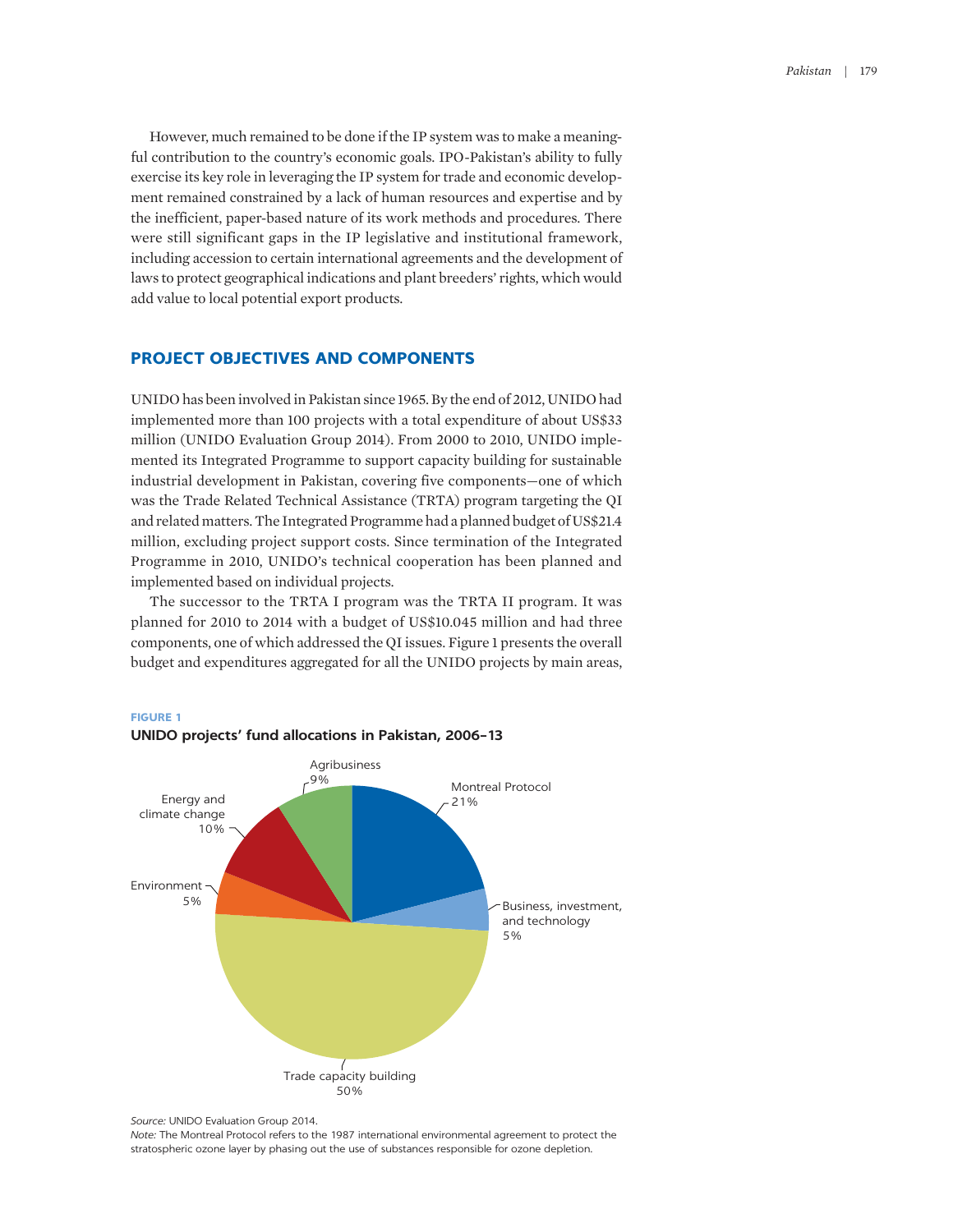for 2006–13. Trade capacity-building projects—projects related to the QI, technical regulation, and SPS measures—represented 50 percent of the portfolio in terms of financial resources, followed by Montreal Protocol–related projects with 21 percent. Energy and climate change as well as agribusiness-related projects accounted for around 10 percent each.

#### **Trade Related Technical Assistance, Phase I (TRTA I)**

From 2000 to 2010, the UNIDO Integrated Programme to support capacity building for sustainable industrial development in Pakistan was designed and implemented, covering five components:

- *Component 1:* Cleaner Production and Environmental Management
- *Component 2:* Institutional Capacity Building for SME Development
- *Component 3:* Metrology, Standardization, Testing, Quality Assurance, and Continuous Improvement
- *Component 4:* Regional Development
- *Component 5:* Industrial Investment Promotion and Technology Transfer.

The Integrated Programme's objective was stated as "Provide the Pakistani authorities and private sector institutions with technical assistance to support their efforts to build national capacities for sustainable industrial development and enable them to meet their industrial objectives" (UNIDO Evaluation Group 2014, 4). In addition, Component 3's immediate objective was stated as "Strengthen the metrology, standardization, testing and quality assurance capabilities of Pakistan and provide restructuring support to selected enterprises" (UNIDO Evaluation Group 2014, 5).

Only two components were implemented and closed during the Integrated Programme period (2000–10): Institutional Capacity-Building for SME Development (2007–09) and Trade Related Technical Assistance (TRTA I) (2004–08). Of the latter, two program results were relevant to the QI (UNIDO 2008b):

- *Program Result 4:* Completion of a full assessment of the constraints faced by Pakistan's exporters in relation to TBT and SPS standards
- *Program Result 5:* Improved capacity of Pakistan's export industry to comply with standards and certification requirements resulting from improved accreditation and conformity assessment practices and metrology and testing services.

To facilitate continuity in the development of the QI of Pakistan from 2008 to 2010, UNIDO and Norad provided bridging finances between the TRTA I and TRTA II programs funded by the EU.

## **From TRTA I to TRTA II**

TRTA extended from 2004 to the end of TRTA II in 2014 (table 2). TRTA I, the three bridging phases, and TRTA II had a total duration of 9.25 years and an overall budget of €13.4 million. The EC provided the bulk of the funding, with a total contribution of €12.045 million. UNIDO financed the first and third Bridging Phases and contributed to TRTA II, with a total contribution of €892,000. Norad financed the second Bridging Phase with €456,000.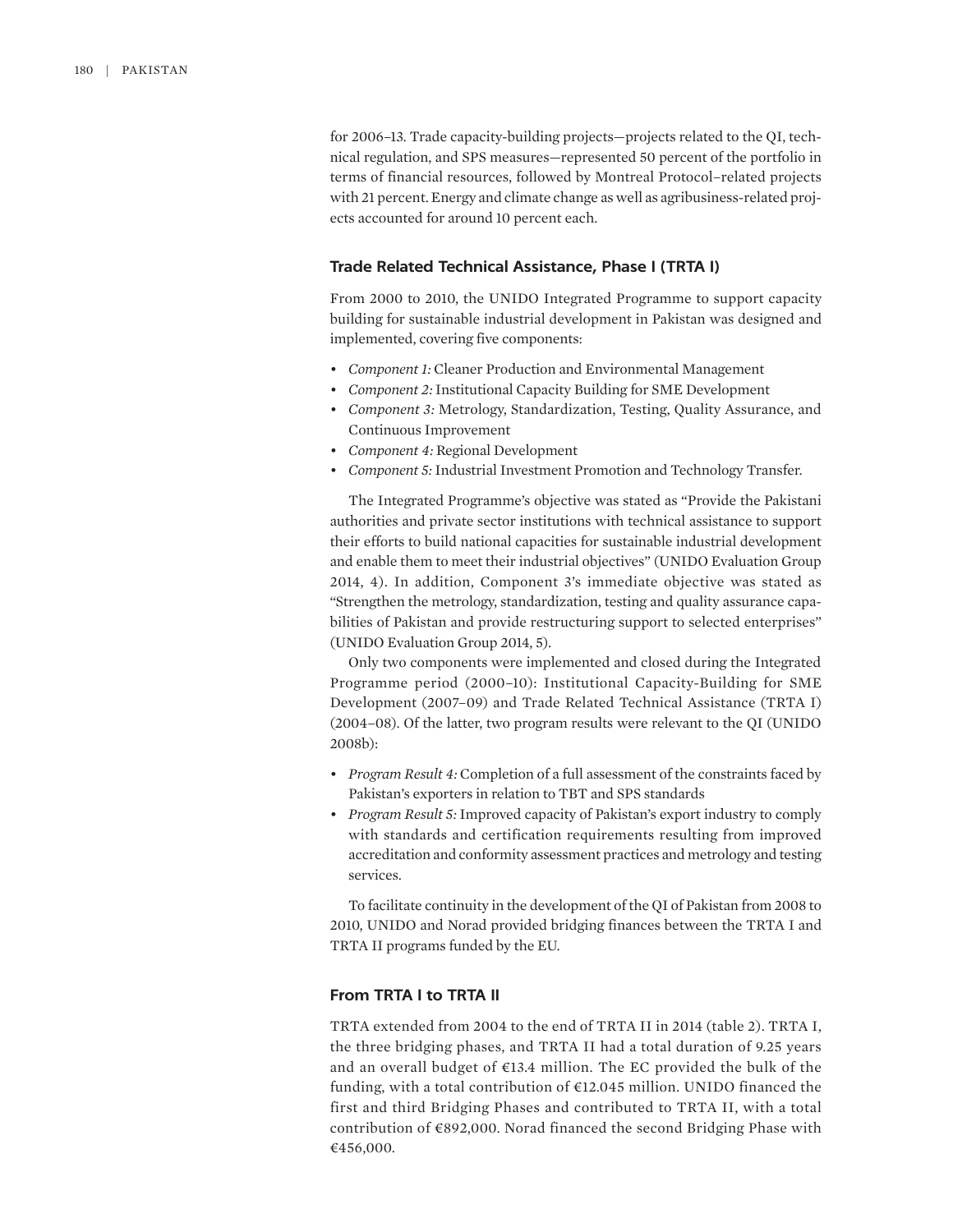| <b>PHASE</b>     | YEAR(S)     | <b>DURATION</b> | BUDGET (€,<br><b>MILLIONS</b> ) | DONOR(S)         |
|------------------|-------------|-----------------|---------------------------------|------------------|
| <b>TRTA I</b>    | 2004-07     | 36 months       | 2.50                            | ЕC               |
| Bridging Phase 1 | 2007-08     | 6 months        | 0.34                            | <b>UNIDO</b>     |
| Bridging Phase 2 | 2008-09     | 12 months       | 0.46                            | Norad            |
| Bridging Phase 3 | 2009        | 3 months        | 0.06                            | <b>UNIDO</b>     |
| <b>TRTA II</b>   | $2010 - 14$ | 54 months       | 10.05                           | EC, UNIDO        |
| Total            | $2004 - 14$ | 9.25 years      | 13.40                           | EC, Norad, UNIDO |

#### **TABLE 2 TRTA phases, duration, budget, and donors in Pakistan, 2004–14**

*Source:* UNIDO Evaluation Group 2014.

*Note:* Budget figures are rounded. EC = European Community; Norad = Norwegian Agency for Development Cooperation; TRTA = Trade Related Technical Assistance; UNIDO = United Nations Industrial Development Organization.

## **Trade Related Technical Assistance, Phase II (TRTA II)**

#### *Objectives*

TRTA II, a follow-up to TRTA I, was funded by the EU. The financing agreement was signed by the EC in June 2009 and countersigned by the government of Pakistan in August 2009. Total program value was €10.045 million, made up of €9.545 million from the EC and €0.5 million from UNIDO, which managed overall program implementation. The program started in January 2010, with a planned implementation period of 54 months, until June 2014 (UNIDO 2010b).

The overall objective of TRTA II was to contribute to poverty reduction and sustainable development in Pakistan. The specific purpose was to support the economic integration of Pakistan into the global and regional economy and to stimulate decent work and employment creation by increasing exports and enhancing the enabling climate for international trade (UNIDO 2010b).

The principal stakeholders of the program were the Ministry of Commerce (MoC), MoST, Ministry of Food and Agriculture, Ministry of Livestock and Dairy Development, Ministry of Industries and Production, and IPO-Pakistan, as well as technological institutions and Competent Authorities operating under the aforementioned ministries.<sup>11</sup> Private sector associations concerned with the fisheries, horticulture, produce, and industrial clusters were also identified as beneficiaries of implementation activities.

The program's overall objective and specific purpose were designed with relevant policy objectives of the parties in mind. Hence, the program was aligned with the Poverty Reduction Strategy Paper (2004) and the Strategic Trade Policy Framework (2009–12) of Pakistan, as well as with the Pakistan-European Community Country Strategy Paper for 2007–13 (EC 2007; IMF 2004; MoC 2009). The importance of international trade development for poverty reduction was further emphasized by the Second EU-Pakistan Summit held in Brussels in June 2010.

#### *TRTA II components and management*

The TRTA II program was a complex, wide-ranging project whose activities were implemented through three components. Its overall design is shown in figure 2, the budget allocations for the various components are shown in table 3, and the components are further described in table 4 (UNIDO Evaluation Group 2014).

UNIDO, as the program's lead implementing agency, established a field-based program management office headed by a chief technical adviser in Islamabad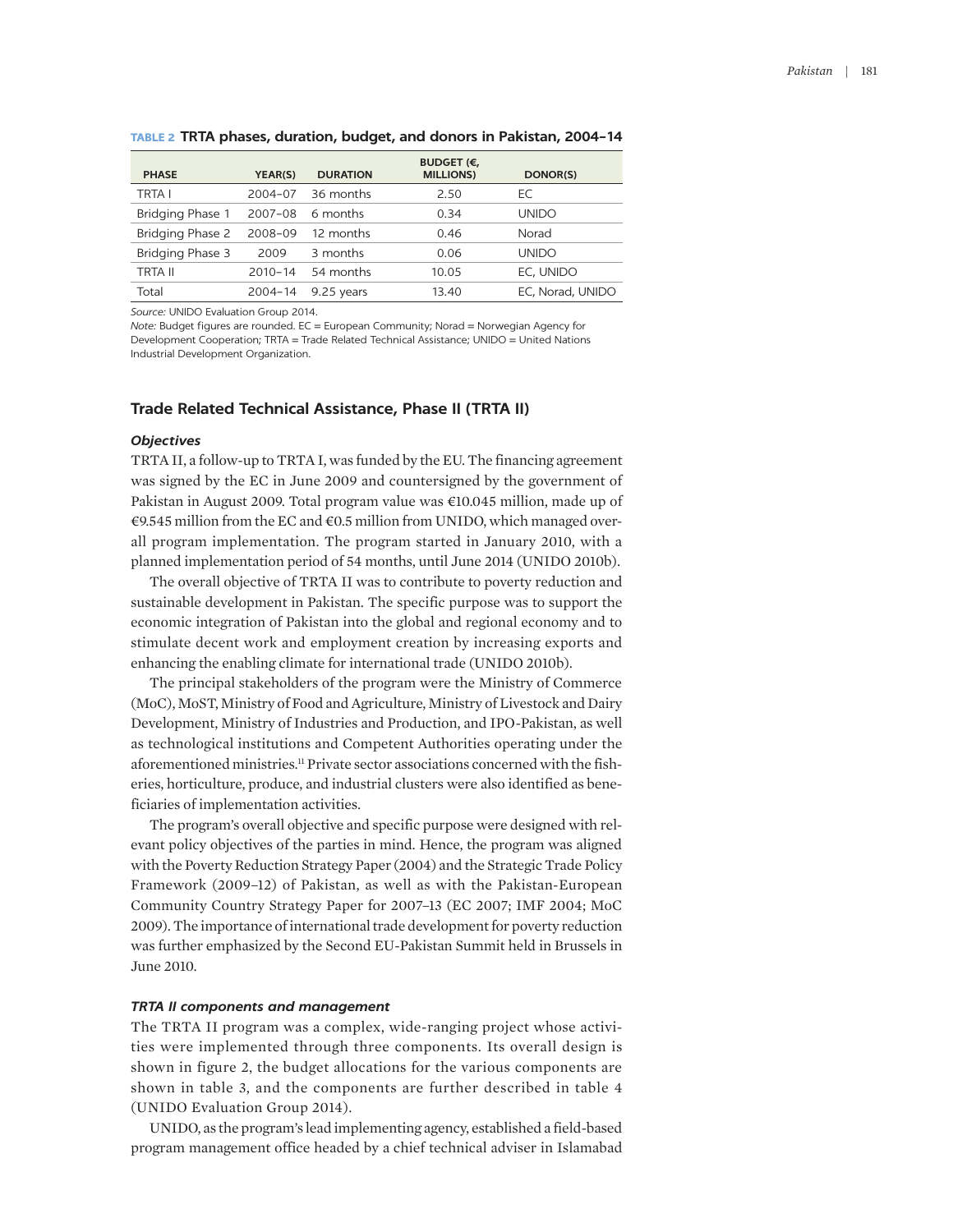

**FIGURE 2**

*Source:* UNIDO Evaluation Group 2014.

*Note:* ITC = International Trade Centre; SPS = sanitary and phytosanitary; TRTA II = Trade Related Technical Assistance, Phase II; UNIDO = United Nations Industrial Development Organization; WIPO = World Intellectual Property Organization.

|  | TABLE 3 TRTA II budget, by component and subcomponent, 2010-14 |  |
|--|----------------------------------------------------------------|--|
|  |                                                                |  |

| <b>COMPONENT OR SUBCOMPONENT</b>                                      | <b>BUDGET (EUROS)</b> |
|-----------------------------------------------------------------------|-----------------------|
| Component 1 (ITC): Trade policy capacity building                     | 1,040,000             |
| Component 2 (UNIDO): Export development through the improvement of QI | 7,108,400             |
| Subcomponent 2.1: Support for SPS management capacity                 | 1,107,460             |
| Subcomponent 2.2: Support for improved quality and value added        | 1,495,820             |
| Subcomponent 2.3: Improvement of conformity assessment infrastructure | 3,530,490             |
| Program coordination and management <sup>a</sup>                      | 974,630               |
| Component 3 (WIPO): Strengthening of the IPR system                   | 1,163,000             |
| Contingency                                                           | 83,600                |
| Total                                                                 | 9,395,000             |
|                                                                       |                       |

*Source:* UNIDO 2010b.

*Note:* IPR = intellectual property rights; ITC = International Trade Centre; QI = quality infrastructure; SPS = sanitary and phytosanitary; TRTA II = Trade Related Technical Assistance, Phase II; UNIDO = United Nations Industrial Development Organization; WIPO = World Intellectual Property Organization.

a. The UNIDO coordination and management function budget is listed under Component 2 but pertains to all three components.

> with 14 staff for TRTA II activities, guided by a program manager at UNIDO headquarters in Vienna. The Ministry of Commerce (MoC) would be the focal point on the Pakistan government's side, and it would have a role in the coordination, monitoring, and evaluation of TRTA II. The program's overall strategic policy and direction was to be guided by the Program Steering Committee (PSC), whose composition and terms of reference were developed during the inception phase. The PSC was cochaired by EC and MoC representatives.

> As for the three TRTA II components (figure 2 and table 4), UNIDO managed Component 2 (QI development) in totality. For Component 1 (trade policy) and Component 3 (intellectual property), UNIDO negotiated two interagency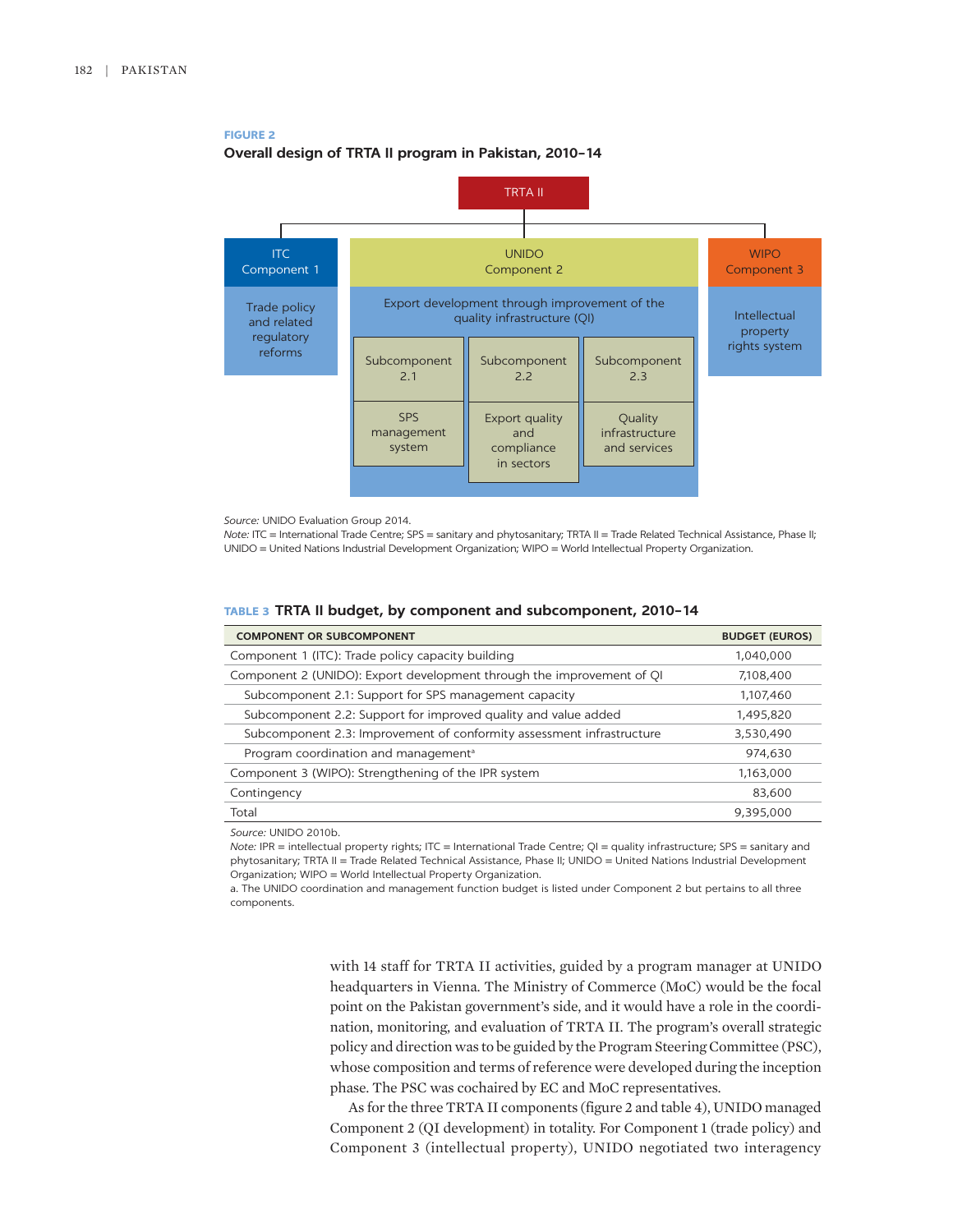| <b>COMPONENT</b>                                                               | <b>EXPECTED RESULT</b>                                                                                                   | <b>THEMATIC AREAS</b>                                                                                                                                                    | <b>KEY VERIFIABLE</b><br><b>INDICATORS</b>                                      |  |
|--------------------------------------------------------------------------------|--------------------------------------------------------------------------------------------------------------------------|--------------------------------------------------------------------------------------------------------------------------------------------------------------------------|---------------------------------------------------------------------------------|--|
| Component 1                                                                    | A coherent trade<br>policy and regulatory<br>reform for export<br>competitiveness                                        | • Strengthening PITAD's institutional capacity                                                                                                                           | Institutionalization of a                                                       |  |
| Trade policy capacity<br>building                                              |                                                                                                                          | Strengthening PITAD's and other research institutes'<br>expertise on trade policy                                                                                        | well-informed public-<br>private dialogue on the<br>design, implementation,     |  |
|                                                                                |                                                                                                                          | • Strengthening government officers' capacity on specific<br>trade policy and international trade negotiations                                                           | and monitoring of trade<br>policy and regulatory<br>reform                      |  |
|                                                                                |                                                                                                                          | Contributing research studies to development of a<br>national export strategy                                                                                            |                                                                                 |  |
|                                                                                |                                                                                                                          | • Fostering public-private dialogue on a coherent<br>national export strategy                                                                                            |                                                                                 |  |
| Component 2                                                                    | Improved<br>compliance of<br>exported products<br>with export market<br>requirements                                     | Strengthening sanitary and phytosanitary (SPS) controls                                                                                                                  | Increase of 5 percent by                                                        |  |
| Export development<br>through improvement<br>of quality<br>infrastructure (QI) |                                                                                                                          | Improving quality, value addition, and compliance<br>with market requirements of supply chains of selected<br>sectors (fisheries, horticulture, and industrial products) | 2014 in average unit<br>export value in fishery<br>and horticulture             |  |
|                                                                                |                                                                                                                          | • Improving conformity assessment infrastructure and<br>services                                                                                                         |                                                                                 |  |
| Component 3                                                                    | A modernized IP<br>system that<br>facilitates increased<br>investment and<br>trade in IP-protected<br>goods and services | Strengthening IP institutions<br>$\bullet$                                                                                                                               | Increase of 25-30 percent                                                       |  |
| Strengthening of the<br>intellectual property<br>(IP) rights system            |                                                                                                                          | Strengthening IP legislative and policy framework                                                                                                                        | by 2014 in efficiency in<br>registrations of IP titles<br>(patents, trademarks, |  |
|                                                                                |                                                                                                                          | Enforcing IP rights                                                                                                                                                      |                                                                                 |  |
|                                                                                |                                                                                                                          | Enhancing capacity of businesses and research<br>institution to use the IP system                                                                                        | industrial designs,<br>copyright, and so on)                                    |  |

#### **TABLE 4 TRTA II program components and key indicators, 2010–14**

*Source:* UNIDO Evaluation Group 2014.

*Note:* PITAD = Pakistan Institute of Trade and Development; TRTA II = Trade Related Technical Assistance, Phase II.

agreements, one with the International Trade Centre (ITC) and one with the World Intellectual Property Organization (WIPO) to take the lead, because they were recognized international institutions in these matters. The ITC had longterm field officers stationed in Islamabad, whereas WIPO managed its component from Geneva and fielded only short-term specialists in Pakistan.

The program envisaged regular consultations with other development partners and programs in areas relating to trade development to avoid overlap and foster complementary delivery of activities. These partners and programs included the following:

- *U.S. Agency for International Development (USAID)* "Empower Pakistan: Firms" project (US\$90 million, 2009–13), which supported enterprises in economic sectors important for Pakistan's export performance
- *USAID* "Empower Pakistan: Trade" project (US\$22 million, 2009–13)
- *World Bank (International Development Association)* "Trade and Transport Facilities-II" project (US\$25 million, 2009–14), which supported implementation of the National Trade Corridor Improvement Program
- *Asian Development Bank (ADB)* "Sindh Coastal Community Development Project" (US\$40 million, 2007–13)
- *Food and Agriculture Organization (FAO)* "Capacity Enhancement Assistance to the Ministry of Food, Agriculture and Livestock" in WTO-related policy and strategy (US\$0.7 million, 2005–10)
- *International Fund for Agricultural Development (IFAD) and Pakistan– Italian Debt Swap Agreement* for Balochistan Coastal Area and Fisheries Development (US\$25 million and US\$5 million, respectively, planned for 2011–16).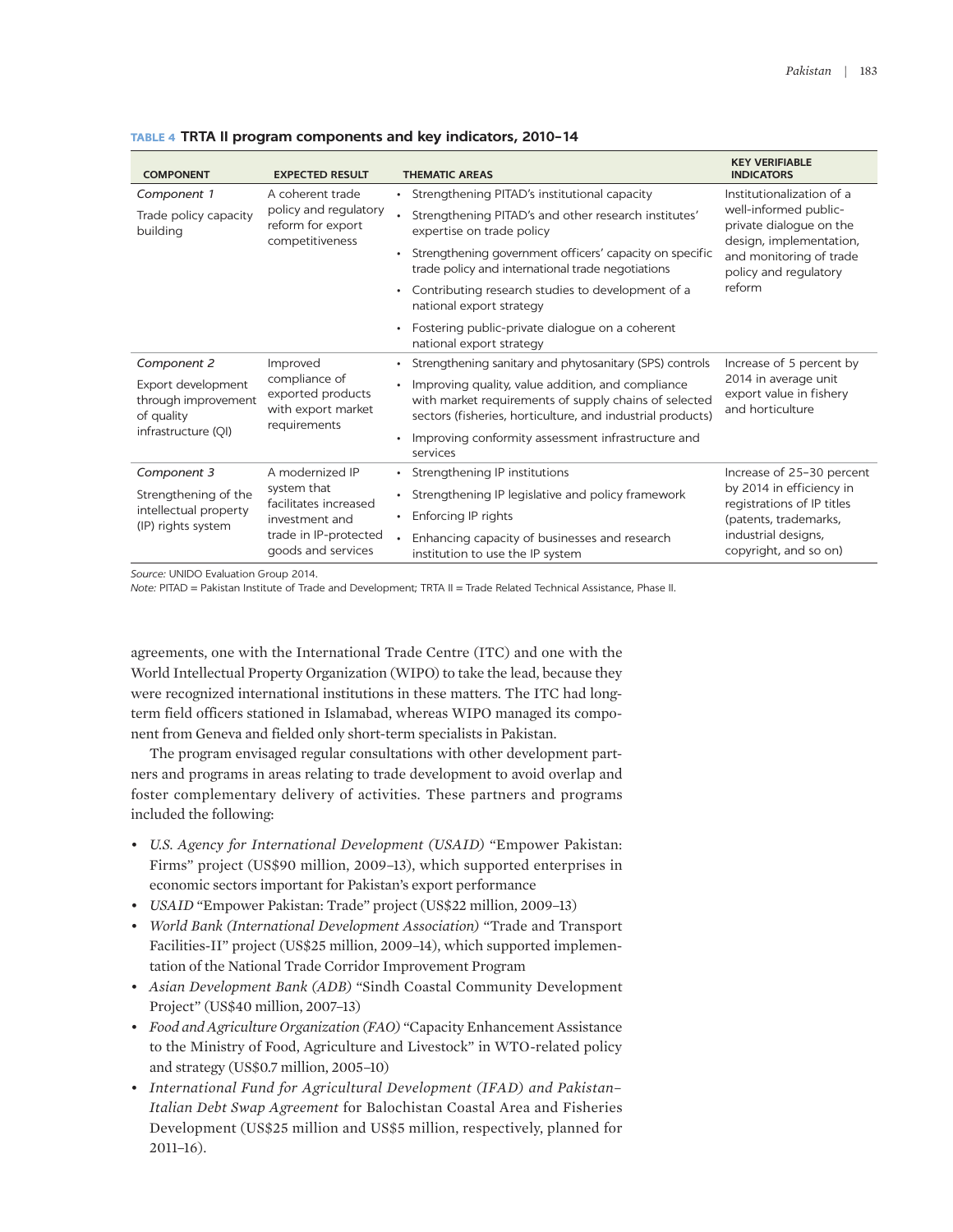## **PROJECT DESIGN AND IMPLEMENTATION**

## **TRTA I program**

## *Pakistan National Accreditation Council (PNAC)*

A series of discussions between Norad, Norwegian Accreditation (NA), UNIDO, and PNAC in August–September 2005 identified the technical support to be provided and coordinated the UNIDO TRTA and Norad-NA interventions in accreditation support to PNAC and Pakistan (UNIDO 2008b). The joint UNIDO-NA intervention focused on capacity development of PNAC to meet the requirements of ISO/IEC 17011 ("Conformity Assessment—Requirements for Accreditation Bodies Accrediting Conformity Assessment Bodies"),<sup>12</sup> including the following:

- Assessment of PNAC's organizational structure and operations
- Elaboration of master plan for PNAC
- Capacity building in laboratory accreditation through training of assessors (28) from various laboratories and PNAC in ISO/IEC 17025
- Development of a pool of external assessors (15) through attachments as observer trainees with NA assessors during the assessment of Pakistani laboratories
- Capacity building in accreditation of certification bodies through training of PNAC staff in ISO/IEC Guide 62 ("General Requirements for Bodies Operating Assessment and Certification/Registration of Quality Systems")<sup>13</sup>
- Sponsorship of three PNAC staff for training abroad in ISO/IEC Guide 62 and cross-frontier accreditation<sup>14</sup>
- Training of PNAC staff abroad in inspection bodies accreditation in ISO/IEC 17020 ("Conformity Assessment—Requirements for the Operation of Various Types of Bodies Performing Inspection")15
- Training of PNAC staff abroad in management of national proficiency testing scheme.

All of these activities were designed to eventually lead PNAC toward international recognition of its accreditation operations through the conclusion of a Mutual Recognition Arrangement with ILAC and a Multilateral Recognition Agreement with the IAF. In addition, UNIDO and NA coordinated their efforts to develop a pool of technical assessors and auditors in ISO 9000 (quality management), ISO 14000 (environmental management), and hazard analysis and critical control points (HACCP).16

### *National Physics and Standards Laboratory (NPSL)*

Activities carried out to strengthen the national metrology infrastructure in Pakistan through support of the NPSL included the following (UNIDO 2008b):

- Renovation of the six NPSL metrology laboratories for mass, dimensional, volume, pressure, temperature, and electrical measurements in accordance with international criteria, with government funding and TRTA technical advice and support
- Installation and commissioning of an environmental conditioning system for the six NPSL metrology laboratories to enable the conduct of internationally traceable measurement and calibration services under internationally acceptable criteria of environmentally controlled conditions
- Supply of E1 class mass pieces (the national reference standard for mass for Pakistan) and state-of-the-art mass comparators for use by the NPSL's renovated Mass Metrology Laboratory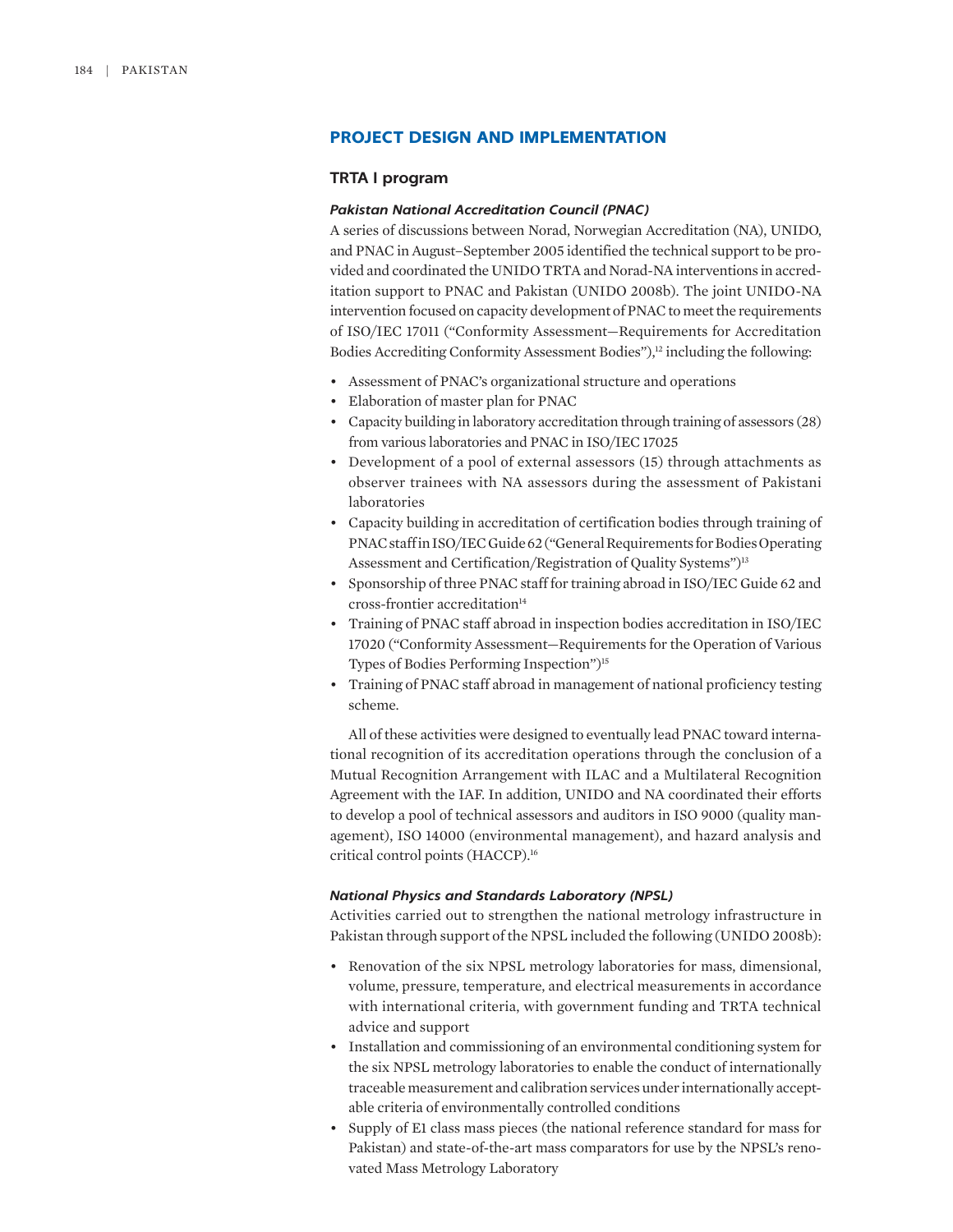- Improvement of skills of the management staff of NPSL through study tours to NMIs in high-income and low- and middle-income economies of relevance for application to Pakistan
- Review of the quality documentation of NPSL and presentations on quality management issues to NPSL technical staff.

The interventions were designed to enable NPSL to carry out and provide to Pakistan commerce and industry traceable measurement and calibration services under internationally acceptable criteria of environmentally controlled conditions and, hence, to enable the mass, dimensional, volume, pressure, temperature, and electrical measurement laboratories to achieve internationally recognized accreditation to ISO/IEC 17025.

### *Pakistan Standards and Quality Control Authority (PSQCA)*

The TRTA I interventions to strengthen the PSQCA so that it would become a more effective NSB and to establish a national certification body included the following (UNIDO 2008b):

- Establishment and operation of a Consumer Liaison Office at the PSQCA for enhanced participation of consumer organizations in standards setting and comparative product testing
- Establishment and operation of the WTO TBT National Inquiry Point to enable the PSQCA to function effectively under the WTO TBT Agreement
- Improvement of standards development activities through provision of technical advice and elaboration of guides
- Improvement of product certification operations through provision of technical advice and elaboration guides and a business plan
- Alignment of PSQCA operations with international practice through provision of technical advice and development of corporate plans
- Improvement of skills of management and technical staff through local and foreign training of PSQCA staff members
- Enhancement of PSQCA capacity to participate expeditiously and effectively in international standardization work through online networking with the ISO activities and information system.

In addition to the general activities, the TRTA I program endeavored to establish a System Certification Centre at the PSQCA for ISO 9000, ISO 14000, ISO 22000 (food safety management),<sup>17</sup> HACCP, and SA 8000 (social accountability)<sup>18</sup> certification. These interventions included the following:

- After an evaluation of the Pakistani certification market, a concept paper was developed to establish a Pakistan system certification body as a public-private partnership but within the PSQCA.
- The System Certification Centre (SCC) was established at the PSQCA through TRTA technical advice and support.
- The chief executive of the SCC received training abroad in system certification.
- The government allocated resources for recruitment of technical staff to conduct the operations of the SCC, after which certification of selected enterprises to ISO 9000, ISO 14000, ISO 22000, HACCP, and SA 8000 would be carried out.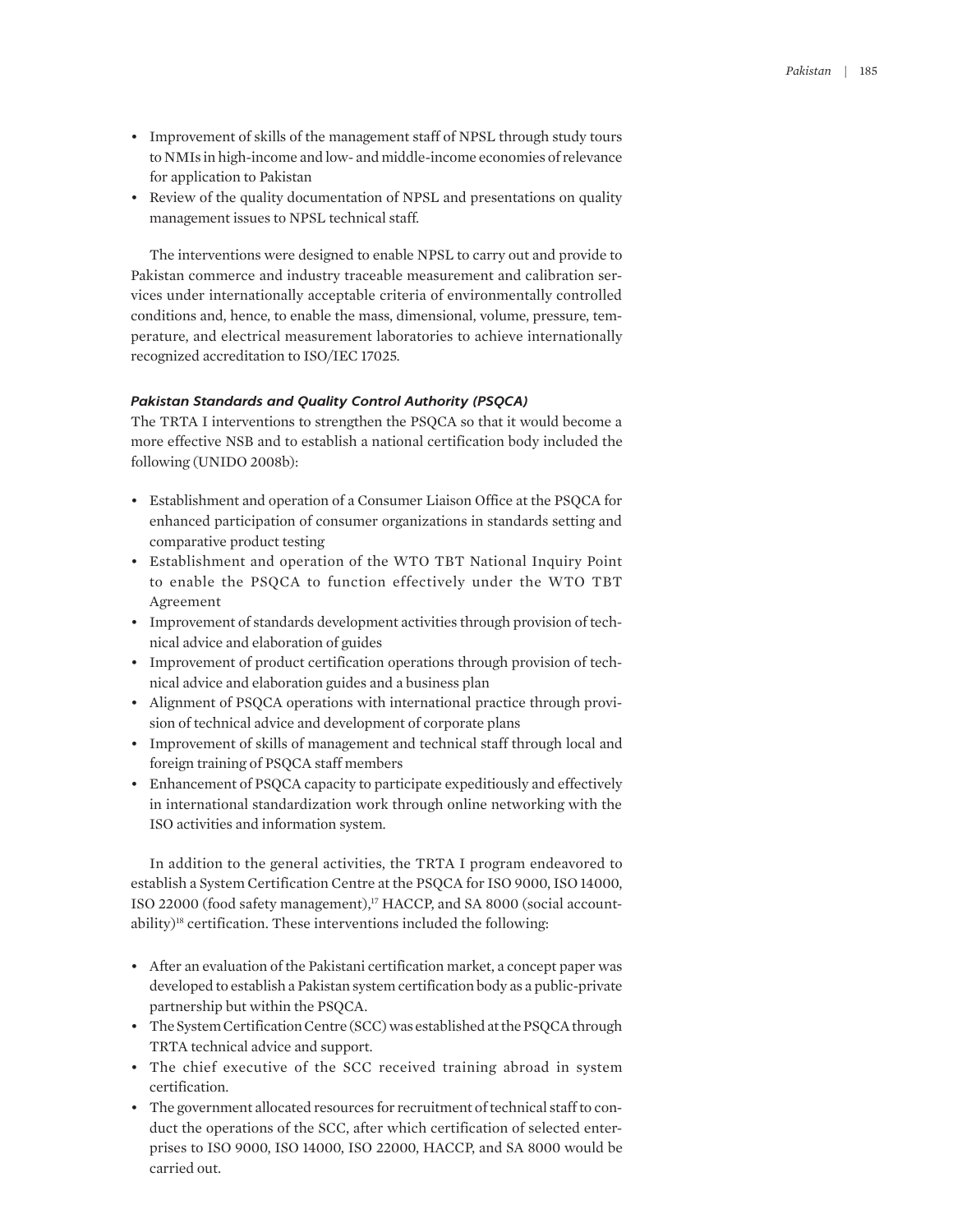A new SCC chief executive was appointed in May 2007 upon transfer of the initial chief executive to assume other responsibilities at the PSQCA. The management documentation and operational procedures of the SCC activities were under preparation but stalled under the new chief executive. Hence, the recruitment of technical staff and launch of operations were put on hold as well. The conduct of an auditor training program and certification of selected pilot enterprises to ISO 9000, ISO 14000, HACCP, and SA 8000 envisaged in the project planning stage were not carried out because the SCC did not become operational before closure of the TRTA I program.

#### *Laboratories*

A group 19 testing laboratories (selected out of 29 reviewed) were prepared for accreditation to ISO/IEC 17025, covering the textile, leather, agroprocessing, fisheries, and electrical sectors, as follows (UNIDO 2008b):

- Microbiology testing (6 laboratories)
- Chemical testing (7 laboratories)
- Textile testing (3 laboratories)
- Leather testing (2 laboratories)
- Electrical testing (1 laboratories).

The support activities for the selected testing labs included

- Expert advice on laboratory layout, testing activities, and quality documentation;
- Formulation of an accreditation plan and close monitoring of planned activities;
- Provision of laboratory equipment, reference cultures, and technical literature;
- Local and foreign training of laboratory staff;
- Participation in international proficiency testing schemes;
- Initial assessment by an accreditation body; and
- Extraordinary assessment by an accreditation body.

The NA conducted initial assessment of the 18 testing laboratories in January– February 2007 and May–June 2007. The 19th testing laboratory was deferred for assessment to December 2007 to allow the method validation process for histamine testing to be finalized. The 18 testing laboratories assessed by NA achieved accreditation in September 2007 following closure of nonconformities raised during the assessments and subsequent verifications made through extraordinary visits by NA.

The NA-issued certificates of accreditation were presented to the 18 testing laboratories in an award ceremony held in November 2007 in Lahore, attended by senior government officials, EU and UNIDO representatives, and a large group of scientists and public and private sector participants.

#### *Fisheries*

UNIDO's TRTA I support to the fisheries sector was provided on request of the Ministry of Food, Livestock and Agriculture and agreed to by the EC delegation. This support was quite extensive and focused on four areas: the Marine Fisheries Department, the Karachi Fish Harbour Authority, the Fishermen Cooperative Society, and fish processing plants (UNIDO 2008b).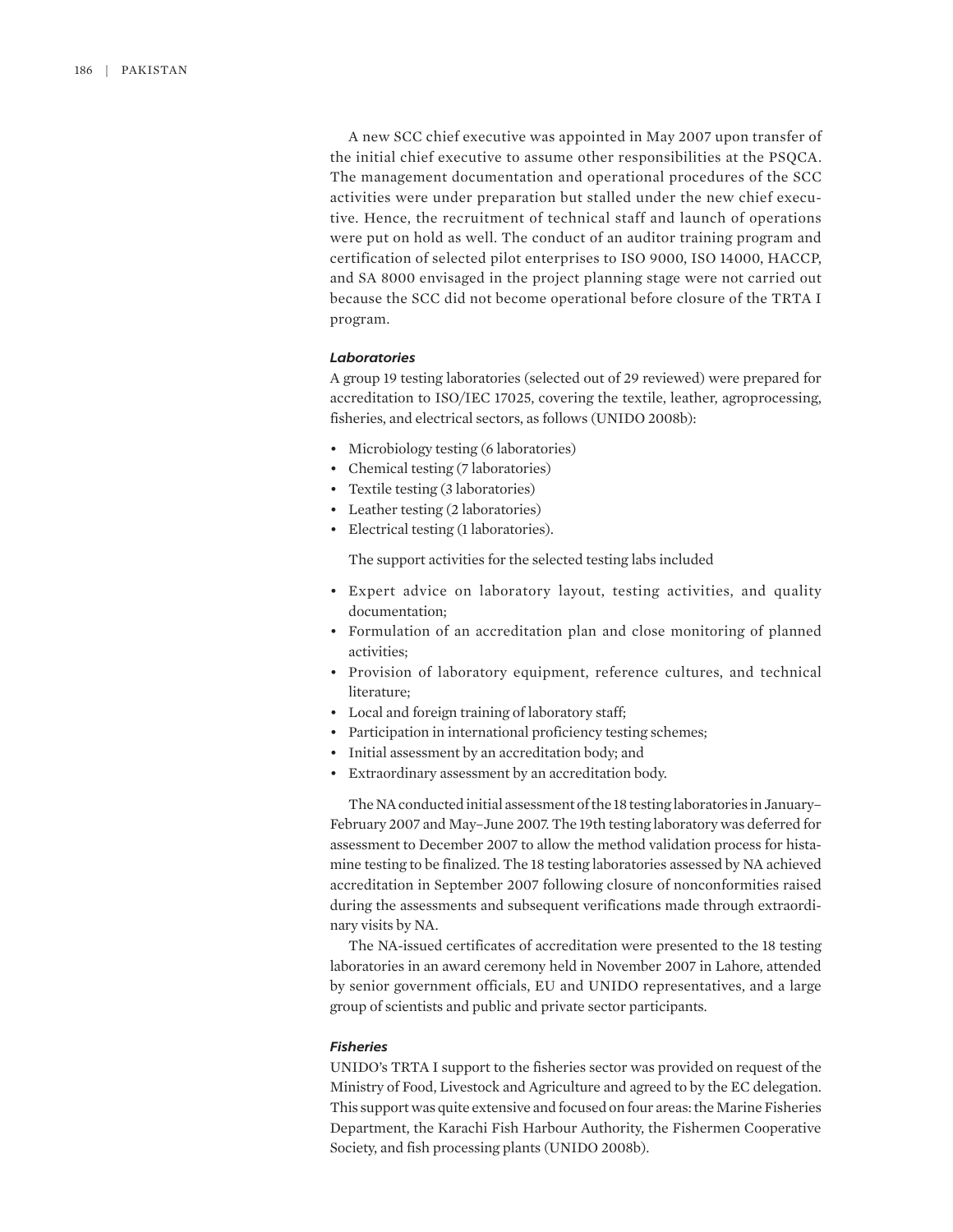**Marine Fisheries Department (MFD).** The TRTA I support strengthened the MFD's capacity and operations by:

- Developing a comprehensive inspection manual in accordance with international practice for the MFD's purpose and use;
- Upgrading the MFD's microbiology testing laboratory and helping it achieve internationally recognized accreditation to ISO/IEC 17025;
- Preparing the MFD's chemical testing laboratory for internationally recognized accreditation to ISO/IEC 17025; and
- Improving the skills of the MFD's senior management and inspection staff through training abroad and local training in standard operating procedures as well as in HACCP and traceability methods.

These interventions were designed to enable the MFD to perform satisfactorily as the EU-designated Competent Authority for Pakistan.

**Karachi Fish Harbour Authority (KFHA).** Capacity improvement of the KFHA comprised:

- Renovation and operationalization of the two fish auction halls (K-1 and K-2), with the largest fish auction hall in Karachi handling more than 450 tons of fish daily;
- Skills development of KFHA inspectors in standard operating procedures and HACCP practices to apply good hygiene practices at landing sites and auction halls; and
- Capacity improvement in management of the fish harbor facilities.

These interventions were designed to facilitate compliance of the handling of fisheries' products with good international practices at landing sites and auction halls.

**Fishermen Cooperative Society (FCS).** The capacity development of the FCS included improvements in the operations of fishermen, boat owners, auction hall operators, and mole holders. The activities made in this regard consisted of:

- Upgrades to 175 Hilla boats and 50 trawlers in accordance with the recommendations of international experts;<sup>19</sup> and
- Skills development of more than 500 fishermen, boat owners, auction hall operators, and mole holders in standard operating procedures to ensure good hygiene practices in the handling of fisheries' products.

These interventions were designed to facilitate compliance with requirements related to activities ranging from primary production to the auctioning of fisheries' products.

**Fish processing plants.** The activities in capacity improvement of the fish processing plants consisted of:

- Skills development of processors' staff in HACCP and traceability methods and practices;
- Implementation of HACCP practices by developing and applying HACCP plans specific to each fish processing plant;
- Employment of handheld, personal computer (PC)–compatible traceability instruments for recording the traceability of fisheries' products processed for export; and
- Application of paper-based traceability systems at processing plants covering all operations along the entire fisheries chain.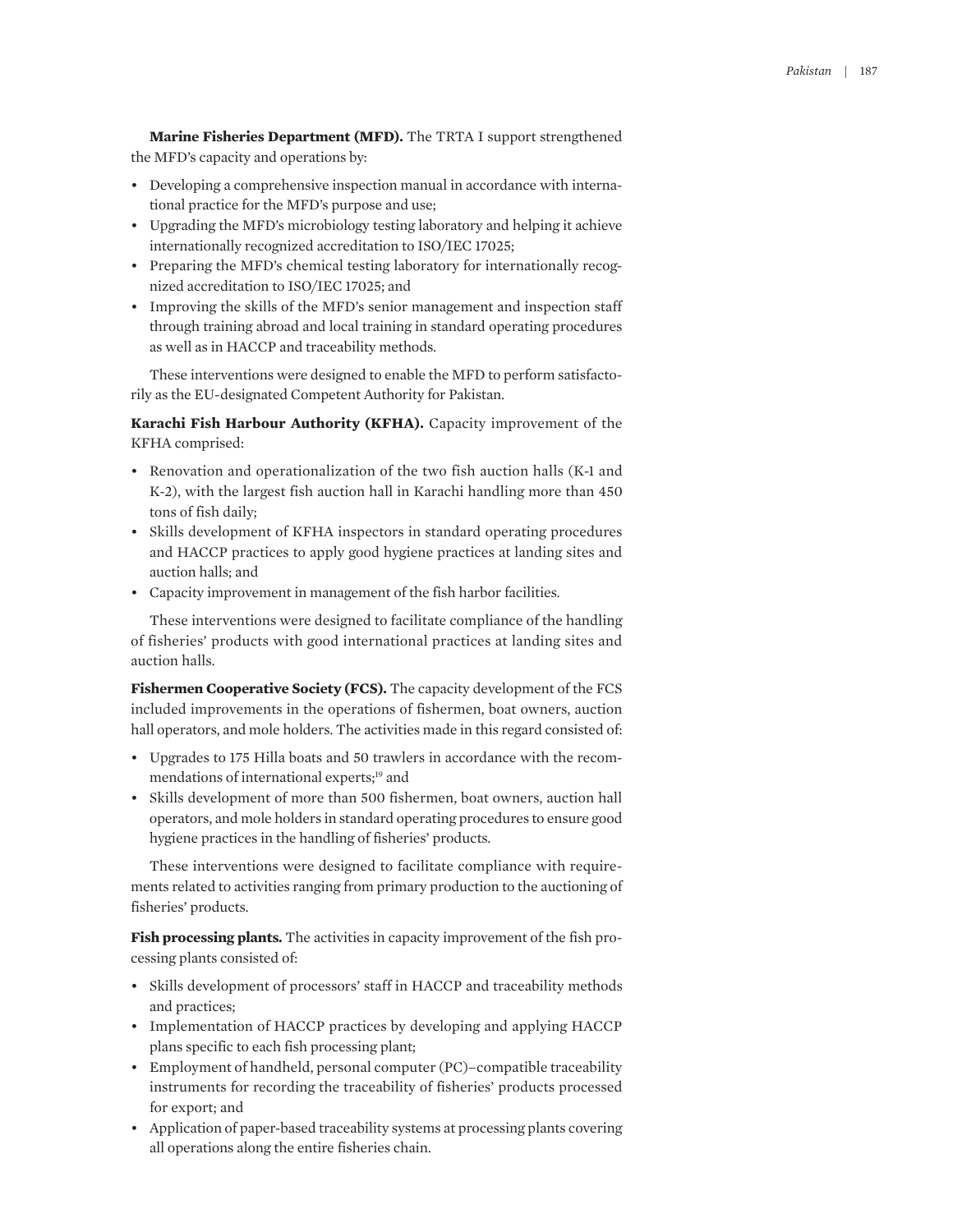These interventions were designed to enable fish processing plants to meet international requirements of fisheries' exports destined to the EU countries.

#### **TRTA II program**

As noted earlier, the TRTA II Program was implemented in three components. Synergy between them was designed into the program from the start. It was envisaged that Component 1 institutions (Pakistan Institute of Trade and Development [PITAD] and other research entities) would develop capacity and undertake trade policy research and analytic studies relevant to the activities carried out through Components 2 and 3—export development and intellectual property (IP) rights, respectively—particularly in relation to sectors linked to high poverty rates (fisheries and horticulture). Component 2 would work with enterprises in these sectors and strengthen institutions dealing with mandatory and voluntary standards. Component 3 would strengthen the IP rights system, again with a focus on IP instruments such as geographical indications and plant breeder rights, which would contribute to the realization of trade and developmental goals (UNIDO 2010b).

The establishment of effective private-public dialogues was an important cross-cutting issue in all three components; hence common public-private dialogues for both horizontal trade-related issues and the specific targeted sectors were established to ensure coherence in program delivery across all components.

## *Component 1: Trade policy and related regulatory reforms*

In 2008, the Pakistan Institute of Trade and Development (PITAD) (formerly the Foreign Trade Institute of Pakistan) was restructured to provide greater focus on strategic research on trade policy and to become Pakistan's premier body on trade capacity building and human capital development for commerce. PITAD had since strengthened its team of researchers, trainers, and support staff and became fully functional as an independent policy think tank and training center on international trade.

But although Pakistan had taken positive steps to establish the institutional framework for development of trade policy, more needed to be done to operationalize the organization. The specific purpose of TRTA II Component 1 was aimed at the government of Pakistan, but more specifically at the Ministry of Commerce (MoC), for developing a coherent trade policy and attendant regulations for export competitiveness, as envisioned in the MoC's Strategic Trade Policy Framework 2009–12 (MoC 2009). Hence, the activities of Component 1 constituted the following:

- Strengthening PITAD's institutional capacity by providing updated tools and publications based on actual needs as well as advice on their use
- Strengthening PITAD's and other research institutes' expertise on trade policy (after a needs assessment of ministries and implementing governmental agencies as well as key institutes) by enhancing specialized training programs to align with international best practices
- Strengthening government officers' capacity on specific trade policy and international trade negotiations through a series of six short (two- to threeday) training sessions on trade policy
- Conducting research studies to establish a coherent framework for trade policy and regulatory reform for a national export strategy
- Fostering a public-private dialogue for a coherent national export strategy.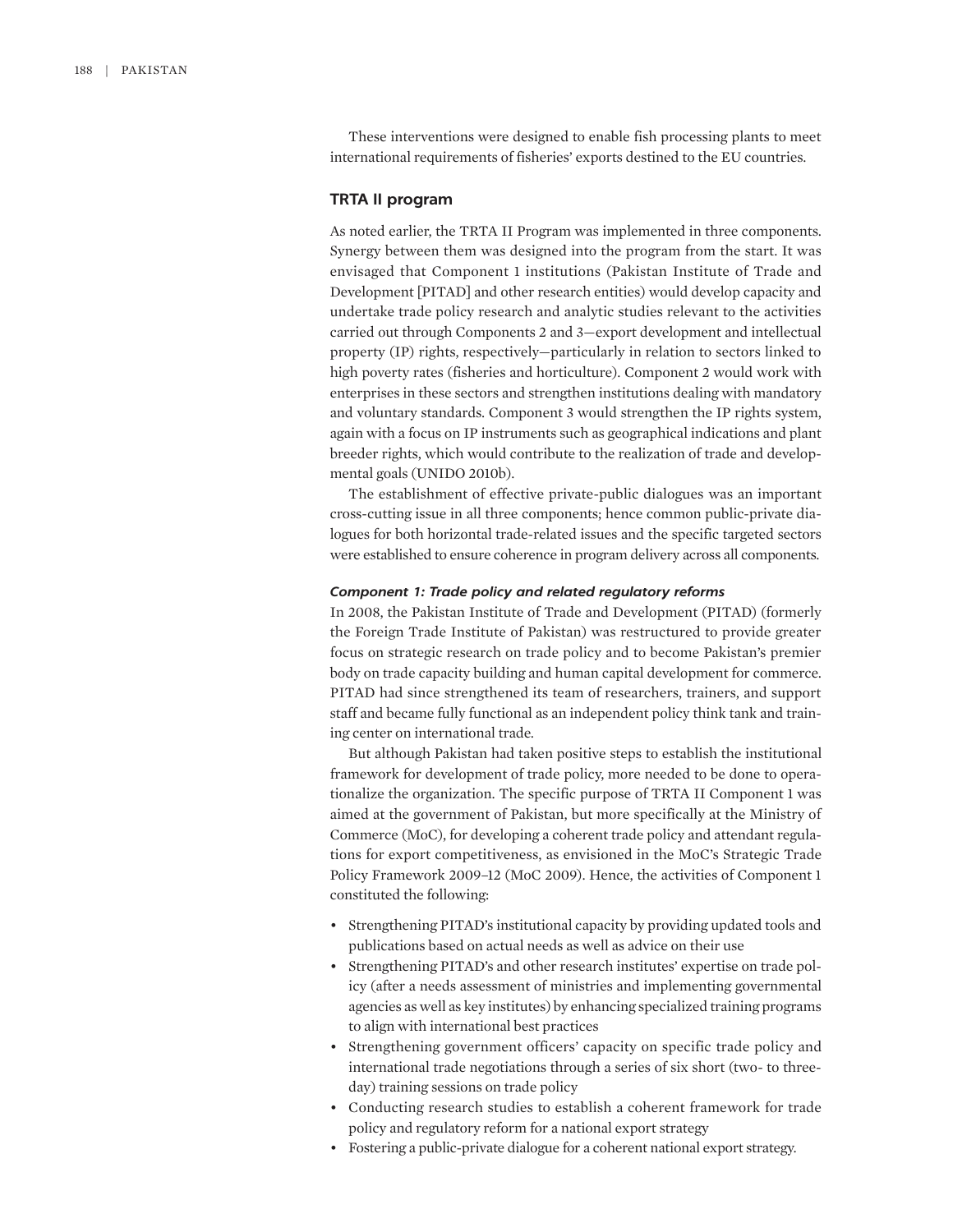#### *Component 2: Improved compliance of exported products*

Component 2 comprised three subcomponents designed to provide a holistic approach to improving the compliance of exported products with standards and technical regulations in export markets. They dealt with the SPS management system, export quality, and compliance in selected sectors, and with QI-related capacity building to support the other two subcomponents.

#### *Subcomponent 2.1: SPS management system*

As noted earlier, the food safety system of Pakistan was totally fragmented and, for all intents and purposes, ineffective. Therefore, the TRTA II approach was to

- Strengthen the coordination of SPS issues by the government of Pakistan;
- Implement new and better-coordinated controls, particularly in relation to food safety and plant health to respond to mandatory and voluntary quality standards;
- Improve productivity and value added at the enterprise level (subcomponent 2.2); and
- Establish the necessary QI support services (subcomponent 2.3).

To address the need for a holistic integration of SPS controls, the government of Pakistan, through the Ministry of Food and Agriculture, established the National Animal and Plant Health Inspection Service (NAPHIS) with its own premises and professional staff complement. Although it had established a number of activities, NAPHIS had not been able to develop any coherent policy proposal for the development of an SPS management system.

These developments increased the need for interventions to improve SPS coordination. NAPHIS had a clear opportunity to lead and coordinate important developments in the SPS area, but it needed to establish its credibility by taking the policy lead for strengthening the SPS management system in Pakistan, with a focus on food safety. Hence, the activities to achieve the goals of Subcomponent 2.1 constituted the following:

- *Strengthening the SPS management system*, starting with SPS policy development and followed by the development of new food safety and phytosanitary laws and model technical regulations
- *Enhancing application of food safety controls* by developing inspection guidelines, manuals, and checklists; providing inspection equipment; and building the technical capacity of the food safety inspection staff.

#### *Subcomponent 2.2: Export quality and compliance in selected sectors*

Industrial sectors suffered from (a) lack of awareness of market requirements, and (b) use of outdated management and productivity tools. Strategic direction for meso-level interventions to support the improvement of quality and productivity was only weakly defined. The TRTA II program results in this component were therefore designed to support exporters by building the capacity of private and public organizations that were in a position to provide support services (such as technical advice, training, public infrastructure investment, and incentive schemes).

In the fisheries and horticulture sectors, the program would help strengthen public and private investment planning in supply chain infrastructure (such as fish landing sites) and would support the development of business arrangements along the global supply chain to identify key bottlenecks in the establishment of business links between international buyers and Pakistani exporters.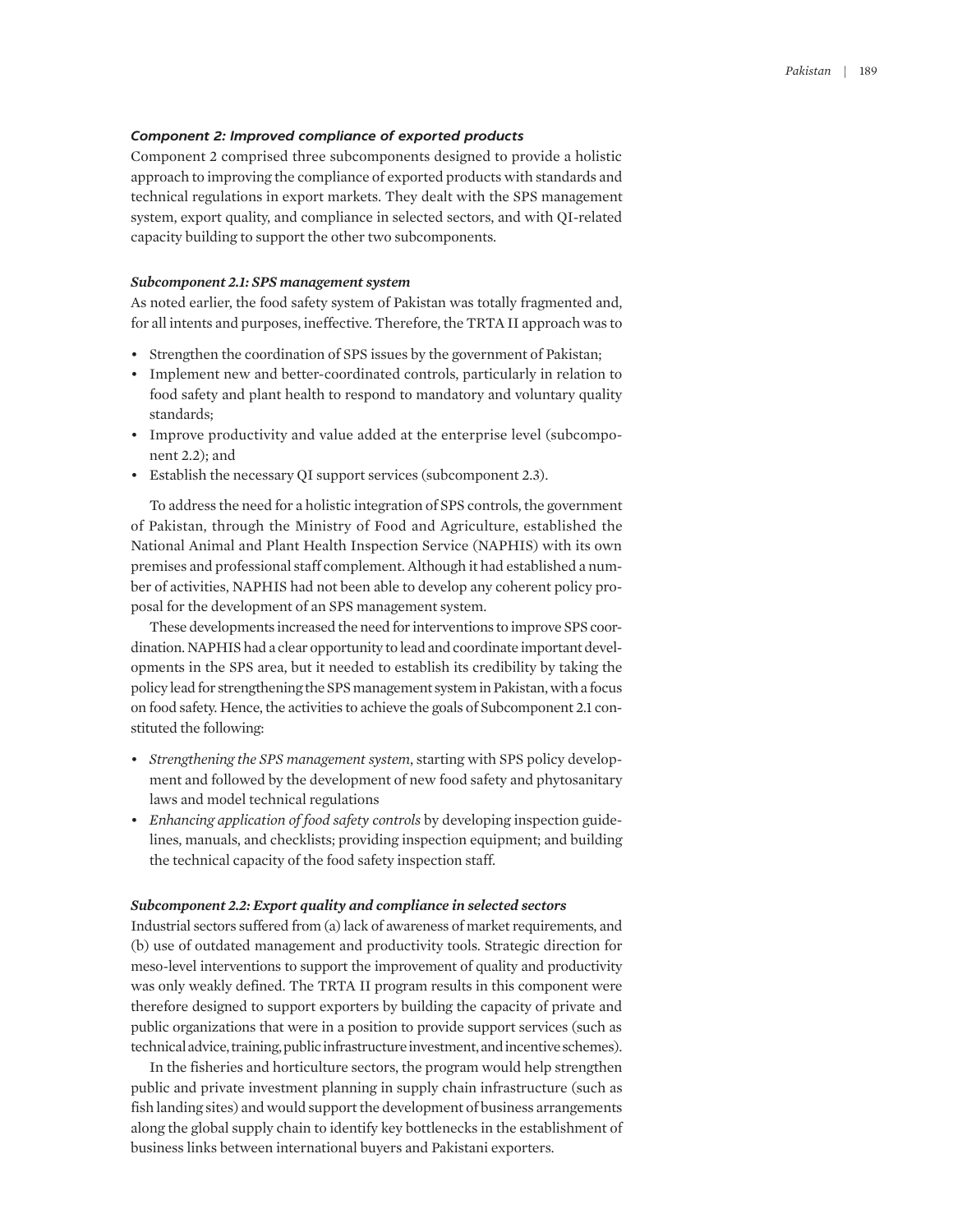Hence, this subcomponent focused on the following activities:

- *Strengthening the competitiveness of meso-level agencies* and service providers through technical advice and training
- *Improving competitiveness in selected pro-poor manufacturing sectors* through recommendations and technical advice on value-added production, leading to certification to recognized standards
- *Improving competitiveness in the fishery sector* with proposals to improve branding, marketing, and supply chain performance as well as business planning
- *Improving competitiveness in the horticulture sector* with development and dissemination of codes of practice and their pilot implementation in the kinnow and mango sectors and in the provision of associated training
- *Improving consultancy services and the certification of enterprises* through (a) the training and qualification of trainers and consultants in management systems, in collaboration with the National Productivity Organization; (b) the certification of 40 enterprises; and (c) support to 10 selected enterprises to achieve Conformité Européenne (CE) marking of products<sup>20</sup>
- *Developing business arrangements along the international supply chain* by establishing links between local producers and international buyers in markets for fisheries, horticulture, and selected industrial products as well as promoting cost-effective freight forwarding and export logistics, including cold chain.

#### *Subcomponent 2.3: QI-related development*

During the TRTA I program, some progress had been achieved in developing internationally recognized QI services in Pakistan. The TRTA II program built on this progress to develop the QI services to a level where they could be internationally recognized, with the intention that they would be able to provide the conformity assessment services required by the export sectors envisaged for TRTA II support. Hence, the activities to achieve the result of this subcomponent constituted the following:

- *Support for the development of technical regulations and voluntary standardization* (including enhancement of the participation of the private sector and consumers) as well as technical advice to fully operationalize the PSQCA as the national WTO TBT Inquiry Point and hence as the national notification body
- *Technical advice to national metrology services* in the development of measurement and calibration capabilities in the areas of mass, length, volume, temperature, pressure, and electrical quantities (accreditation of six metrology labs); establishment of a proficiency testing (PT) scheme for chemical and microbiological testing; provision of metrology equipment; and achievement of internationally recognized accreditation of the NPSL's metrology laboratories
- *Support for the national accreditation service* through training and certification of personnel to strengthen the pool of external assessors, helping PNAC to achieve Multilateral Recognition Agreement signatory status with the IAF, and providing technical advice in the accreditation of PT schemes
- *Support for the testing laboratories* in the form of technical advice and provision of subcontract services to (a) achieve internationally recognized accreditation of 24 testing laboratories; (b) facilitate PT participation and provision of certified reference materials or reference cultures to the testing laboratories targeted for accreditation; and (c) develop business plans to commercialize the testing services of the laboratories to ensure sustainability.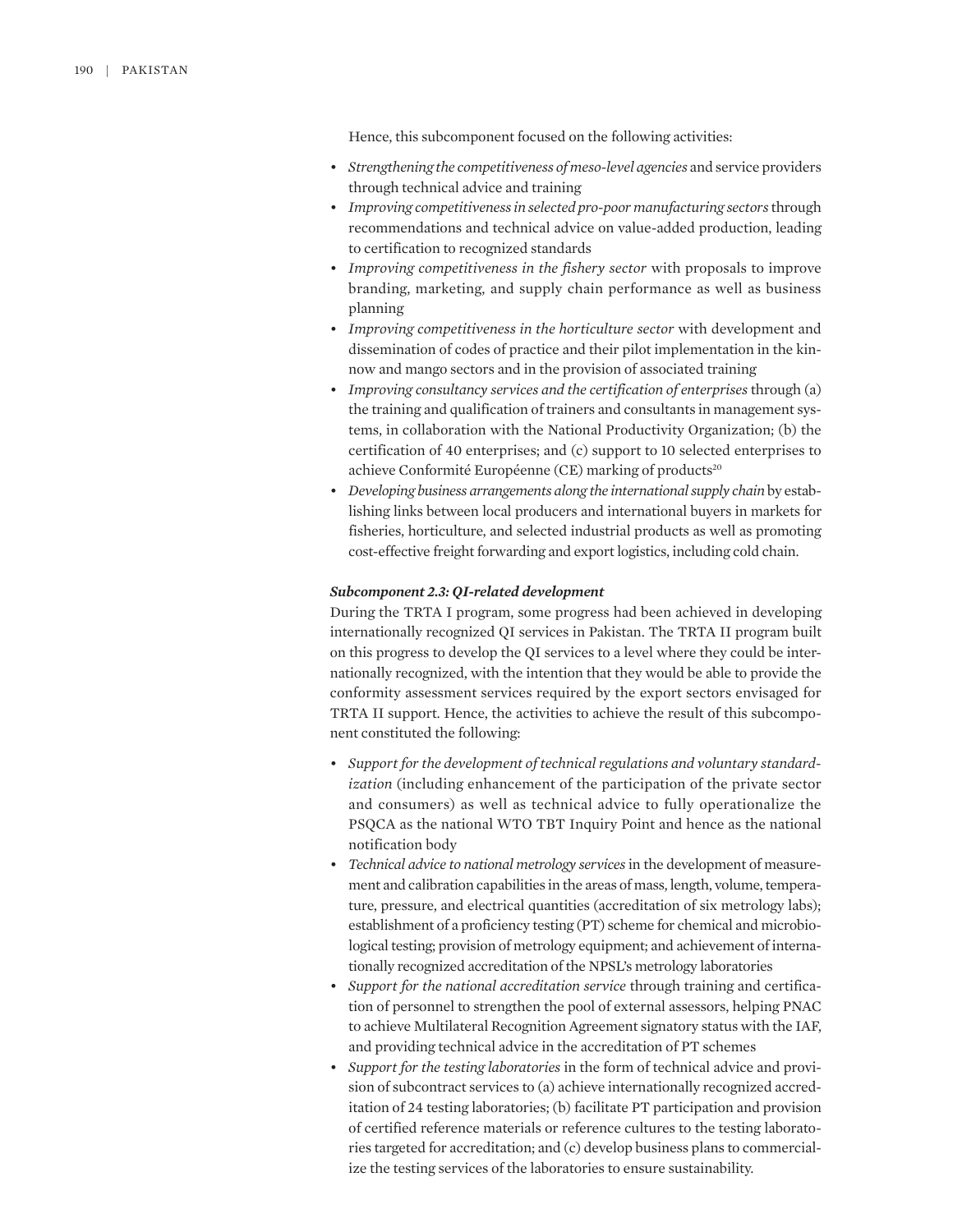#### *Component 3: Intellectual property rights system*

Although Pakistan had established its Intellectual Property Organization (IPO-Pakistan) in response to its obligations under the WTO TRIPS Agreement, IPO-Pakistan's effectiveness was constrained by a lack of human resources and expertise as well as the inefficient, paper-based nature of its work methods and procedures. In addition, Pakistan had not acceded to certain international agreements and had failed to develop laws to protect geographical indications and plant breeders' rights, which could add value to local export products.

Enforcement mechanisms needed to be strengthened, especially by enhancing the capacity of enforcement agencies to train their IP-related officials on their own in a sustained manner. Most importantly, measures needed to be taken to enable businesses to leverage IP for increased innovation and competitiveness. These measures included promoting the commercialization of the outputs of Pakistan's research and higher-education infrastructure. Furthermore, the business sector's and other stakeholders' involvement in IP policy exercises needed to be strengthened.

Hence, the activities to achieve the goals of this subcomponent entailed

- Strengthening the IP institutions;
- Strengthening the IP legislative and policy framework;
- Improving the enforcement of IP rights; and
- Increasing the use of IP systems by businesses and research institutions.

## **Stakeholders and their roles**

Many stakeholders were involved in the development of the Pakistani QI and the development of selected industrial sectors. The principal stakeholders were the MoC, MoST, Ministry of Food and Agriculture, Ministry of Livestock and Dairy Development, Ministry of Industries and Production, and IPO-Pakistan, as well as the technological institutions and Competent Authorities operating under the aforementioned ministries. The MoC was the main counterpart because of the trade focus of the interventions, but other ministries also played important roles; for example, MoST was the line ministry of the three pinnacle QI organizations (the PSQCA, the NPSL, and PNAC).

At the institutional level, the three pinnacle QI institutions received much of the development support, but others, such as the PCSIR, benefited as much if not more regarding laboratory development, and it was the home of the NPSL. All of these QI organizations played meaningful roles in the development of the National Quality Policy under the leadership of MoST, especially in developing the draft implementation plan. As for the draft food safety legislation, NAPHIS was one of the main stakeholders involved in the process; and for the fisheries-related projects, the Marine Fisheries Department and the Karachi Fish Harbour Authority were the main regulatory authorities involved.

Private sector associations concerned with fisheries, horticulture, produce, and industrial clusters were also identified as beneficiaries of implementation activities. Of specific note was the involvement of the Fishermen Cooperative Society, which cooperated in getting the fishermen, boat owners, auction hall operators, and mole holders involved and motivated.

The MoC initiated a trade-related donor coordination that was largely facilitated by UNIDO as one of the major development agencies in this sector. Information was collected and analyzed on the 21 major donors in trade, and the first donor coordination meeting was held in February 2013, chaired by the secretary of the MoC and the EC delegation. Donors decided to establish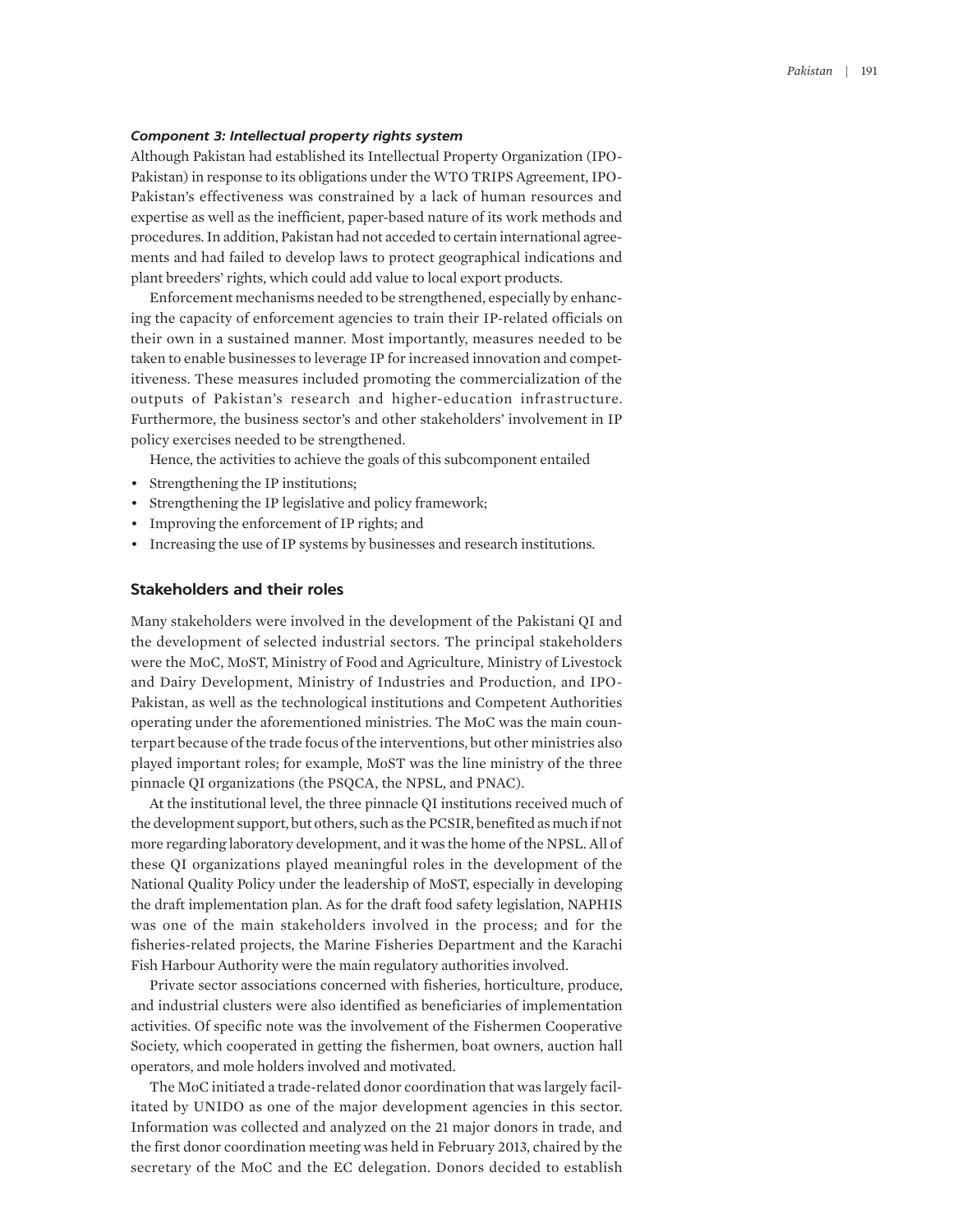regular coordination meetings and specific focus groups. Direct collaborations were also organized through the TRTA II program with the Australia–Pakistan Agriculture Sector Linkages Program in the horticulture sector, the Centre for the Promotion of Imports (Netherlands) in the surgical industry, and the FAO in animal health legislation (UNIDO 2013a).

## **RESULTS ACHIEVED**

The results and outcomes of the two programs—TRTA I and TRTA II—are not presented individually (for each of the programs) but in totality because many interventions of the one flowed into the other.

## **Identifying TBT and SPS constraints faced by exporters**

Three surveys relating to TBT and SPS constraints faced by Pakistani exporters were conducted during the TRTA I program. All of these reports were used by UNIDO and other development agencies as input to development project planning. The TRTA II program in particular benefited from the QI-related needs quantified in these reports.

**Technical barriers to trade (TBT)**. A survey identified compliance challenges that 157 Pakistani exporting firms faced in complying with TBT and SPS requirements. The sectors covered in this survey included textiles, leather, agroprocessing, and fisheries. The survey report—"Trade Related Challenges Facing Exporters in Pakistan"—was published and widely disseminated to government departments, exporters, industry, and public and private sector institutions, including the donor and international community in Pakistan (PIDE 2007).

**Sanitary and phytosanitary (SPS) compliance**. A study of SPS compliance was conducted jointly by the World Bank and UNIDO, covering the horticulture, livestock, meat, and fisheries sectors. The survey findings were reported in "Pakistan's Agro-Based Exports and Sanitary and Phytosanitary (SPS) Compliance" (World Bank and UNIDO 2006). The report included a detailed action matrix for enhancing trade-related SPS management capacity in Pakistan to address the SPS constraints and shortcomings identified by the study. The report was published and widely disseminated to federal and provincial government departments, industry, and public and private sector institutions in Pakistan.

**Compliance issues affecting enterprise clusters**. A survey covering 195 Pakistani enterprises was conducted on compliance issues affecting the enterprise clusters in Punjab province, namely textiles and textile garments, sporting goods, cutlery, fans, and tangerine and mango clusters. The survey results were reported in "Compliance Issues Affecting Enterprise Clusters in Punjab Province of Pakistan" and were widely distributed to federal and provincial government departments, industry, exporters, and public and private sector institutions in Pakistan (UNIDO 2010a).

## **Developing a national QI**

A national QI consists of institutions engaged in standardization, metrology, testing, inspection, certification, and accreditation. If such infrastructures and services are not available in the country, or are not internationally recognized for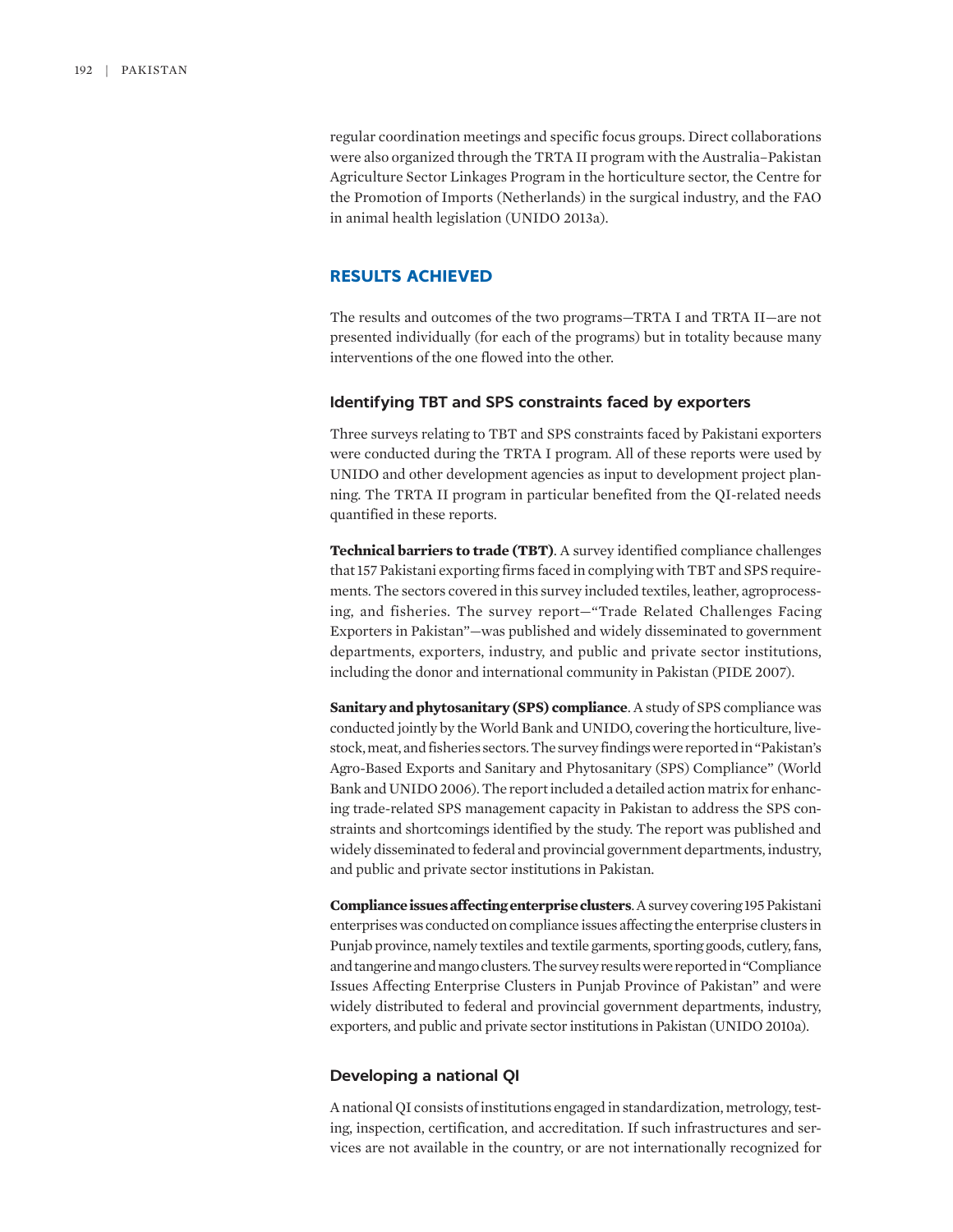their accuracy, companies are obliged to source such services (product testing, equipment calibration, and certification against ISO or other standards) abroad. This process is usually expensive, time-consuming, and complicated, and hence often excludes SMEs from the use of such services.

On the other hand, having such infrastructures and services locally established—provided they are internationally recognized for their accuracy and considered equal to such services as provided abroad—allows a broad base of companies (but also local governments, consumer protection actors, and so on) to quickly access cheaper, more reliable services. The development of the Pakistani national QI made great strides in the years 2005–13, but there were also failures and persistent challenges, as detailed below.

#### *Pakistan Standards and Quality Control Authority (PSQCA)*

During the initial TRTA I program, the PSQCA received a fair amount of technical support to streamline its standardization activities, including better online networking with the ISO's activities and information system. The establishment of a Consumer Liaison Office and the national WTO TBT Inquiry Point are specifically noteworthy.

The establishment of a System Certification Centre (SCC) under PSQCA auspices started well, with agreement and financial support from government based on a sound business plan developed with technical support from TRTA experts. Unfortunately, personnel movements within the PSQCA and the lack of interest of the newly appointed CEO of the SCC led to major holdups in the development of procedures and the appointment of personnel. Consequently, the planned training of auditors, development of quality documentation, implementation of sound procedures, and preparation for accreditation during TRTA I did not take place (UNIDO 2008b). The SCC did not recover from these setbacks and was dissolved before the end of TRTA II.

The PSQCA was not really the focus of the TRTA II program, even though some further training of the WTO TBT Inquiry Point personnel took place. The PSQCA's organizational structure was evaluated in the context of the development of the national quality policy (NQP), but no further action was taken to address its shortcomings because the NQP had not been approved by the end of TRTA II.

#### *Pakistan National Accreditation Centre (PNAC)*

One of the main achievements of providing support to PNAC was the development of a master plan early during the program for PNAC's international recognition. This was based on in-depth evaluations of its organizational structures, practices, and future business opportunities. All other interventions were based on this master plan and included the training of 35 assessors and 28 lead assessors from both PNAC and various laboratories, providing practical training to 16 of these assessors through attachments as observer assessors with Norwegian Accreditation (NA) assessors during the assessment of Pakistani laboratories as well as training of PNAC staff in ISO/IEC 17020 and ISO/IEC Guide 43 ("Conformity Assessment—General Requirements for Proficiency Testing")21 (UNIDO 2014a).

PNAC finally achieved Mutual Recognition Arrangement signatory status with the Asia Pacific Laboratory Accreditation Cooperation (APLAC) and ILAC for testing and calibration laboratories (ISO/IEC 17025) in May 2009 and was also successfully reevaluated in 2013 for continued recognition in this regard.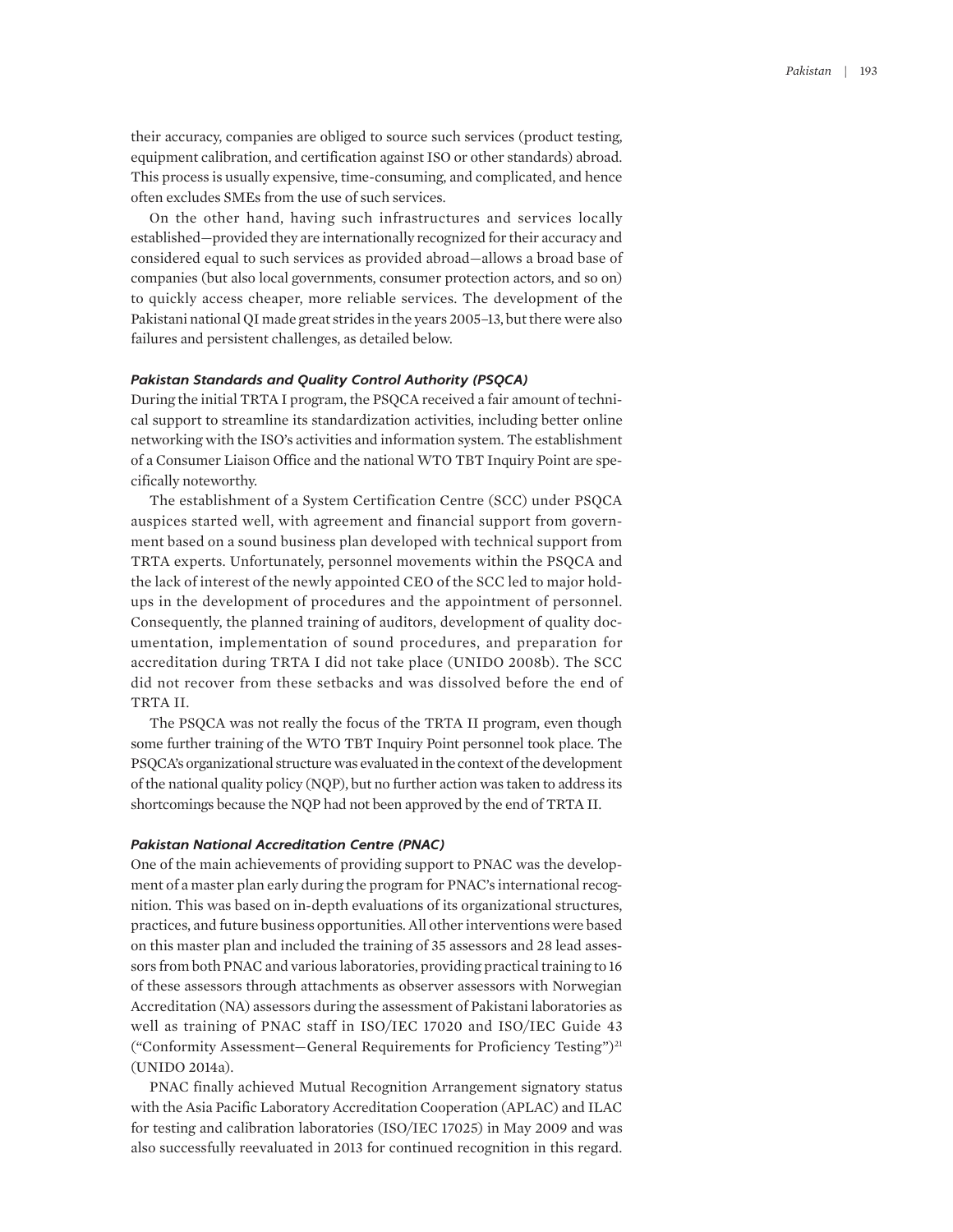In the same year, it achieved signatory status with the IAF Multilateral Recognition Agreement for its ISO 9001 and ISO 14001 ("Environmental Management Systems—Requirements with Guidance for Use") accreditation systems.<sup>22</sup>

After obtaining its international accreditation in 2009, PNAC started accrediting laboratories on its own. By the end of 2013, it had successfully accredited 56 laboratories in Pakistan at a considerably lower cost to the laboratories compared with accreditation from abroad. Another 20 were in process. The number of laboratories in Pakistan that could be accredited was estimated at about 400 (UNIDO 2008a, 2010c, 2011, 2013a, 2014b, 2015).

#### *National Physical and Standards Laboratory (NPSL)*

In 2004, no national accredited on-site calibration capacity was available to calibrate laboratory equipment (balances, incubators, autoclaves, furnaces, and so on) in the approximately 400 laboratories of the country. The main TRTA partner to develop the metrology system has been the third pillar of the federal QI, the NPSL. TRTA I first provided support to the NPSL for the necessary hardware and upgrading of civil works and started developing the human resources through exposure trips and specialized training.

After successfully mastering all conformities, six NPSL labs were accredited by PNAC in 2012 with the support of the TRTA II program. By the end of 2013, the NPSL offered 55 internationally recognized on-site calibrations to laboratories and had calibrated more than 120 different types of equipment, and the cost to industry for these services had decreased by around 80 percent (UNIDO 2008a, 2010c, 2011, 2013a, 2014b, 2015).

The NPSL has participated in the International Committee for Weights and Measures (CIPM) Mutual Recognition Arrangement since July 2011, but no CMCs had been listed on the KCDB of the BIPM. The NPSL had recorded several supplementary comparisons in the KCDB, and a few KCDB entries have been approved for equivalence, but they have not yet been published as CMCs.<sup>23</sup>

Organizationally, the NPSL is still under the PCSIR. However, to become a fully-fledged NMI, as in other countries, the NPSL should become organizationally independent.

#### **Formulating a national quality policy**

During the TRTA I program as well as the subsequent TRTA bridging phases, it became increasingly clear that Pakistan lacked overall coordination of QI-related matters. The TRTA II Program Steering Committee (PSC) consequently initiated the development of a NQP to replace the discredited 2005 version, even though an NQP had not been included in the TRTA II program document (UNIDO 2014b).

The broad objectives of the new NQP were

- To provide a clear demarcation of the responsibilities for metrology, standards, and accreditation and the consequent government commitments;
- To ensure that conformity assessment can be provided by both public and private organizations in a market-related environment as long as they are shown to be technically competent;
- To provide for the development of a technical regulation framework to ensure a common, effective, and efficient approach to their development and implementation across all relevant ministries and their agencies; and
- To apply measures supportive of the preceding objectives.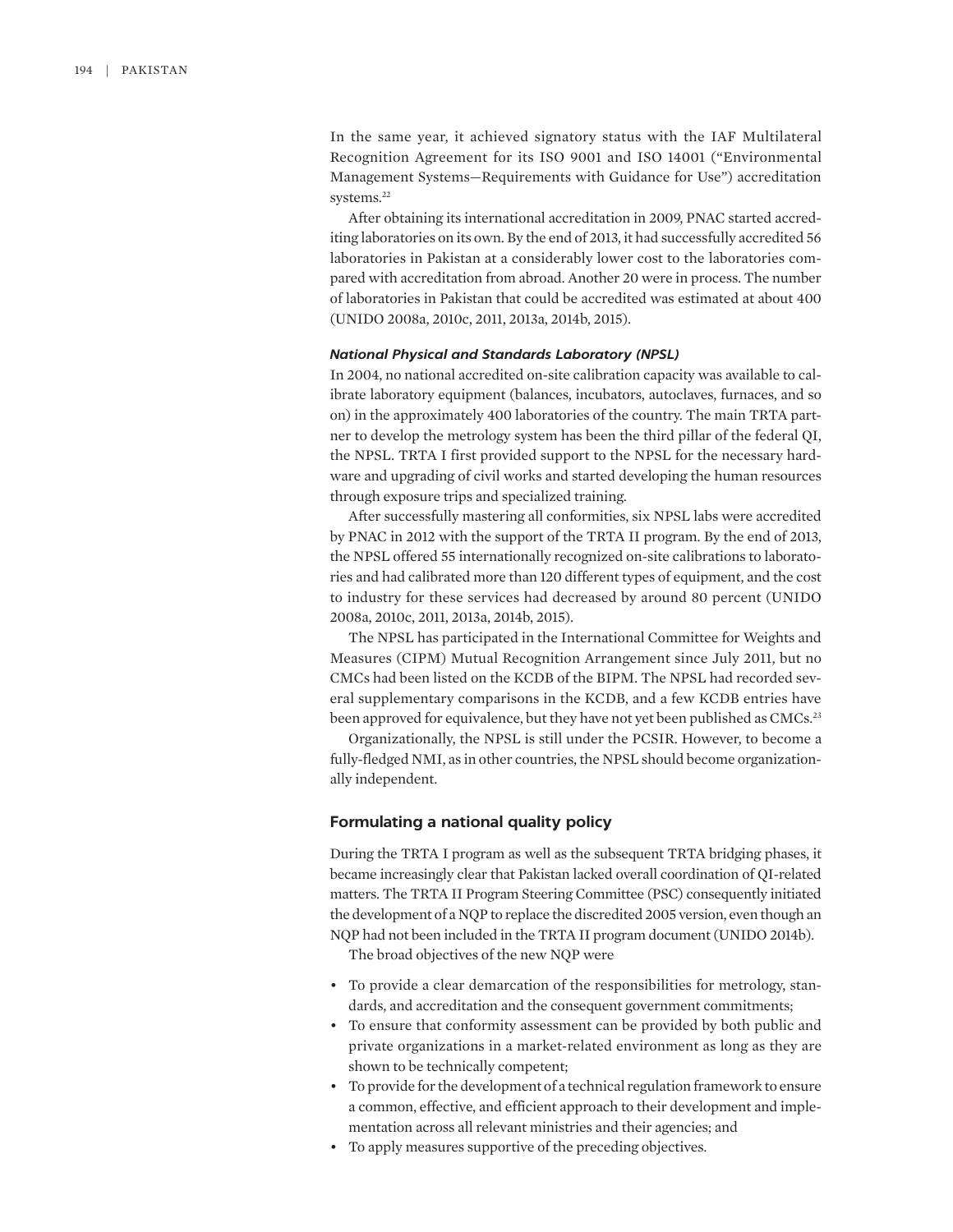To develop the NQP, a road map with four main steps was designed and followed under the leadership of MoST and with the support of international experts:

- *Step 1: An appraisal and stock-taking exercise* identified major shortcomings of the current situation.
- *Step 2: Options were developed and presented*, based on a benchmarking exercise with the QIs of Malaysia, Turkey, and Vietnam (UNIDO 2013b), as well as in-depth discussions at workshops involving both the public and private sectors in Lahore, Karachi, and Islamabad. The workshops with the private sector were held without public sector participation to gain an understanding of the private sector's needs without the proceedings being overshadowed with public-private sector sensitivities.
- *Step 3: A working draft of the NQP was formulated in technical workshops and* circulated for comment.
- *Step 4: A National Quality Forum was established* with all relevant stakeholders, including the private sector, to discuss the draft and provide recommendations for further improvement.

The final draft of the NQP was to be submitted to MoST for consideration at the political level and, finally, promulgation, which was planned for 2014. Preparatory work was also undertaken with a working group selected by the National Quality Forum on a detailed implementation plan, including budget requirements. The implementation of the NQP would be a key element of Pakistan's national QI and technical regulation system and would represent a contribution to its sustainability (UNIDO 2016).

#### **Working toward an SPS management system**

During TRTA I, the program produced the basic analyses that identified the TBT- and SPS-related conformity problems and deficits then existing in the country. Subsequently, a SPS compliance study was undertaken in collaboration with the World Bank. The study identified serious deficits in food safety, plant health, and animal health control systems and led to the plan to develop an integrated SPS management system with effective food safety control measures (World Bank and UNIDO 2006). The main result of these efforts was that the government of Pakistan formulated, with technical assistance from TRTA II, the National Food Safety Bill. By the end of 2013, the bill had still not been approved at the political level and by parliament.

As a consequence, the National Animal and Plant Health Inspection Service (NAPHIS) continued to operate as a government of Pakistan project, which ended in June 2014. As such, NAPHIS had no regulatory powers, which it would only gain once the National Food Safety Bill was passed in the parliament. Accordingly, the (provincial) Punjab Food Authority, for example, did not formally recognize NAPHIS and had not been interested in collaborating. Because of the delay in establishing NAPHIS as a federal authority, important issues remained pending, and sadly cooperation between the Punjab Food Authority and NAPHIS, but also with TRTA II, stalled despite earlier good collaboration in trainings for SPS management and food safety officers.

Taking a commendable medium- and long-term perspective for building up the SPS regime, TRTA II had successfully initiated and supported postgraduate diploma courses in food safety and control at three universities. A total of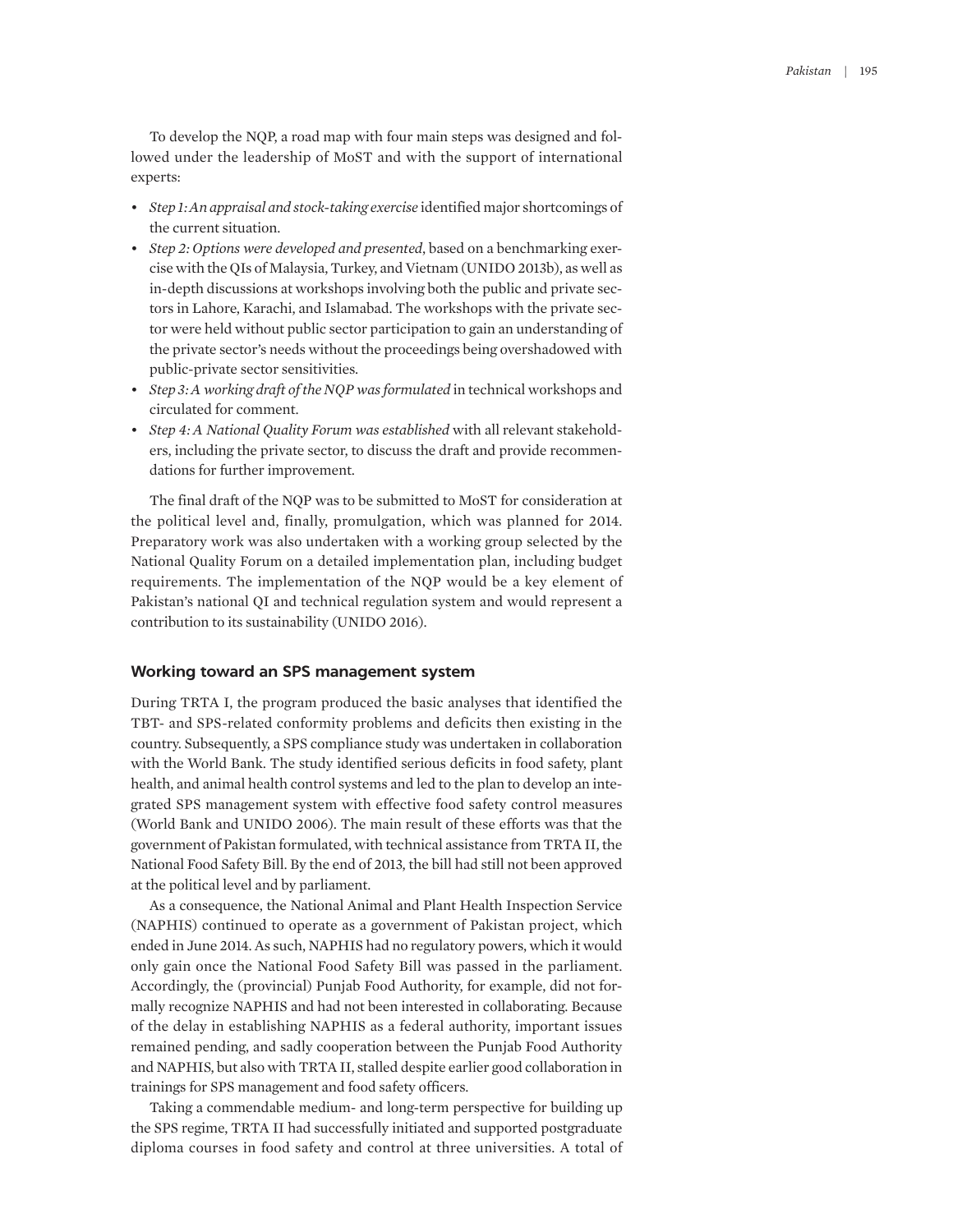85 students participated in the initial intake, with the first 32 students graduating from the University of Veterinary and Animal Sciences in Lahore (UNIDO 2014b). The university planned to upgrade its course to the MPhil level and to have it accredited by the Royal Environmental Health Institute of Scotland.

## **Upgrading and accrediting laboratories**

Since 2004, 49 laboratories (19 under TRTA I and 30 under TRTA II) had been assisted to obtain ISO 17025 accreditation. The laboratories were initially accredited by the NA and subsequently by PNAC. The upgraded laboratories were in the areas of chemical and microbiological testing, calibration, electrical testing, mechanical and materials testing, and sector-specific textile and leather testing. The performance of the laboratories was evaluated by looking at the volume of tests conducted, their income generated, and the satisfaction of customers in the export sector (UNIDO 2014a).

Data were collected from a total of 30 laboratories in nine institutions that were supported by the TRTA initiative. The institutions and the number of laboratories, and their scopes, were as follows:

- Grain Quality Testing Laboratory, Pakistan Agricultural Research Council (1 laboratory)
- Grain Quality Testing Laboratory, National Agricultural Research Centre (2 laboratories)
- Leather Research Centre (2 laboratories)
- Marine Fisheries Department (2 laboratories)
- National Physical and Standards Laboratory (NPSL) (1 laboratory)
- National Reference Laboratory for Poultry Disease (1 laboratory)
- Pakistan Council of Scientific and Industrial Research (PCSIR), Lahore (10 laboratories)
- Pakistan Council of Scientific and Industrial Research (PCSIR), Karachi (10 laboratories)
- Pakistan Council of Research in Water Resources (1 laboratory).

The performance of the laboratories supported by the TRTA I program before and after their accreditation was recorded—performance being measured by the number of tests performed and revenue generated in 2006 and 2008. The performance of the laboratories supported during TRTA II underwent a more detailed analysis. The number of tests carried out and the revenue generated from such tests within the scope of TRTA II during 2009, 2011, and 2013 were obtained from the laboratories. In addition, the gains to the export sector were determined via a survey or questionnaire to regular customers of the laboratories. A direct comparison of the performance of laboratories under the TRTA I and TRTA II projects would therefore be a bit questionable, but general trends can be observed, as described below.

#### *Performance of laboratories under TRTA I*

A survey of 19 accredited laboratories was conducted for 2006 (one year before accreditation) and 2008 (one year after accreditation) within the TRTA I project. The results reflected an increase in number of tests as well as revenue following accreditation. Overall, the number of tests conducted more than doubled during the two years under observation, while revenues from accredited labs in totality tripled by 2008 (UNIDO 2014a).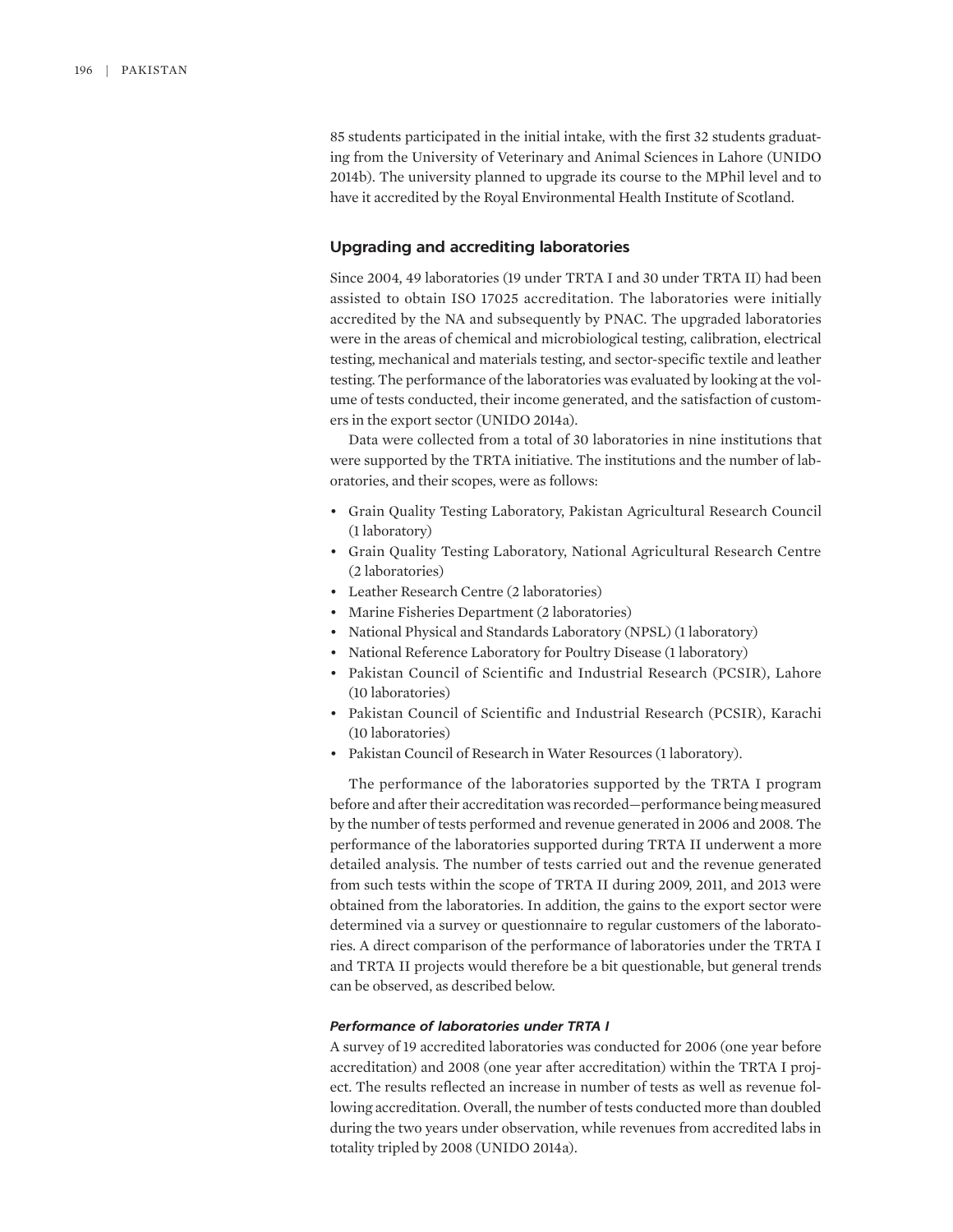## *Performance under TRTA II: testing volumes*

The total number of tests carried out increased by 20 percent during 2009–13 (UNIDO 2014a). The largest volumes of laboratory services were in the food processing sector, with test volumes increasing by 46 percent for microbiology testing by and 5 percent for chemical testing during 2009–13 (figure 3).

Over the same period the number of services provided for electrical testing recorded a 72 percent increase; and for calibration, a 150 percent increase (figure 4). This is a significant reward for laboratory accreditation, where the need for precision measurements has been recognized by the export sector.

The leather-testing services increased by 40 percent (for physical testing) and by 33 percent (for chemical testing), indicating that a substantial number of exporters or producers have used the locally available, accredited testing services (figure 5).

The textile test count, on the other hand, was just short of a 20 percent increase (figure 5). This increase could be attributed to the increase in demand



## **FIGURE 3 Tests in food laboratories, Pakistan, 2009–13**

*Source:* UNIDO 2014a.





*Source:* UNIDO 2014a.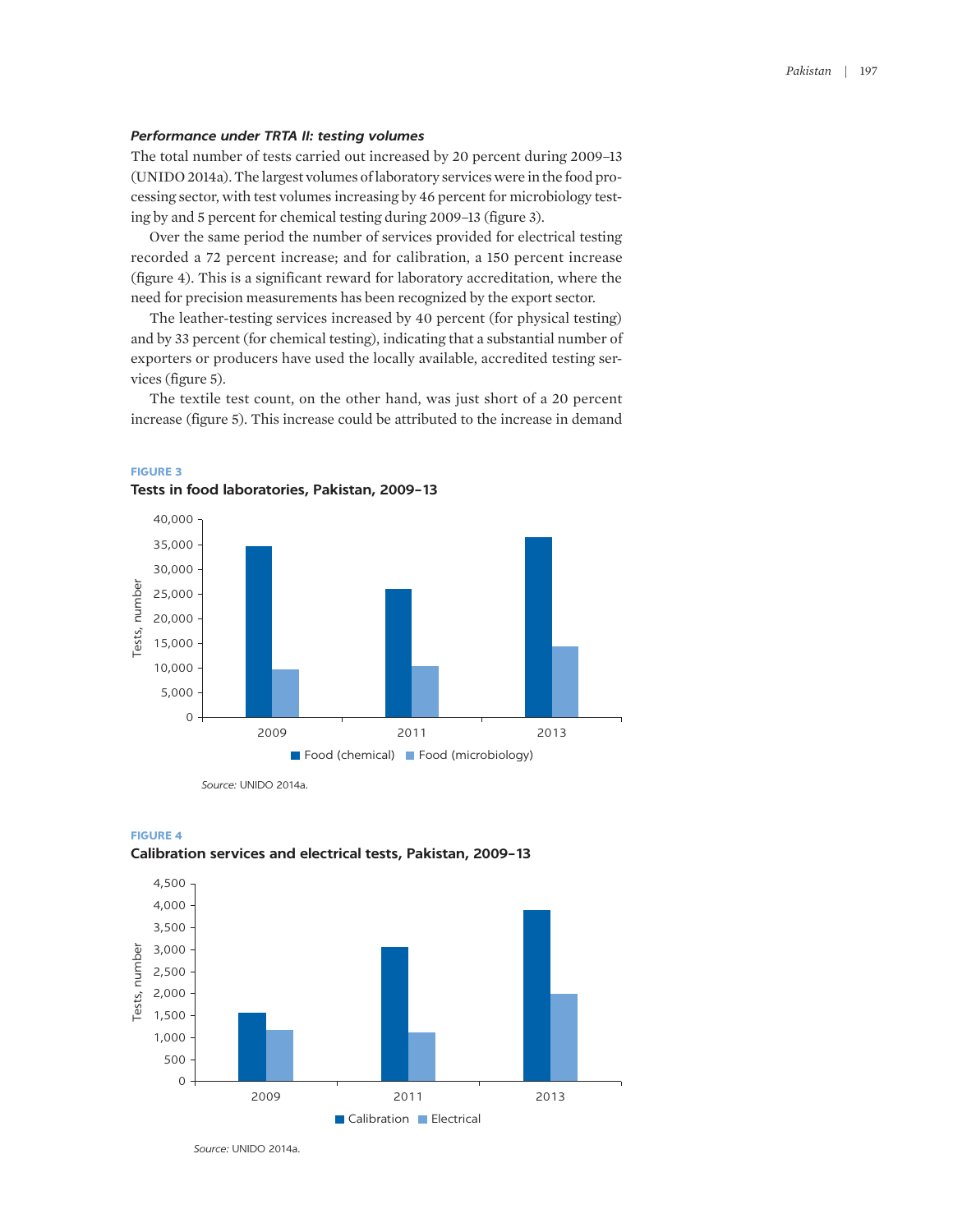## **FIGURE 5**





for textile testing to meet export market requirements. However, private sector competition emerged from laboratories offering accredited textile-testing services, such as TTI (Textile Testing International). These laboratories are linked with international buyers and textile associations, have a strong marketing strategy, and are serious competitors of the public sector laboratories. The leather and textile sectors are two of the five leading export sectors of Pakistan.

The mechanical and materials testing services recorded an increase of 10 percent from 2011 to 2013, with accreditation achieved in 2013 (figure 5). This was an improvement, given the 13 percent decrease that the laboratory had experienced in 2011 before accreditation.

## *Performance under TRTA II: revenue generated*

The revenue generated from the tests carried out recorded a 60 percent increase from 2009 to 2013 (UNIDO 2014a).

In the food sector, the demand for microbiology testing services rose significantly and recorded more than a 50 percent increase in revenue from 2009 to 2013, while chemical testing displayed a 33 percent increase (figure 6). In fiscal year 2012/13, food exports increased by 4.82 percent, and accredited testing services may have played a role in this increase.

The income from calibration services more than doubled for all three providers, which affirms the benefit to local producers and laboratories and promises future lucrative returns (figure 7). Detailed analysis shows that the laboratories may need to scale up their services to match increasing demands in the sector. Revenue from electrical testing services also more than doubled in 2013, after witnessing only a marginal rise in 2011 (figure 7).

Physical testing of leather products recorded a revenue increase of 55 percent, while chemical testing recorded a 35 percent increase (figure 8). Mechanical and materials testing revenue increased by almost 10 times from 2009 to 2011, and another 8 percent increase was recorded in 2013 after accreditation.

Revenue from textile testing plunged in 2011 by 50 percent owing to a marked decrease in demand for costlier tests such as colorfastness, determination of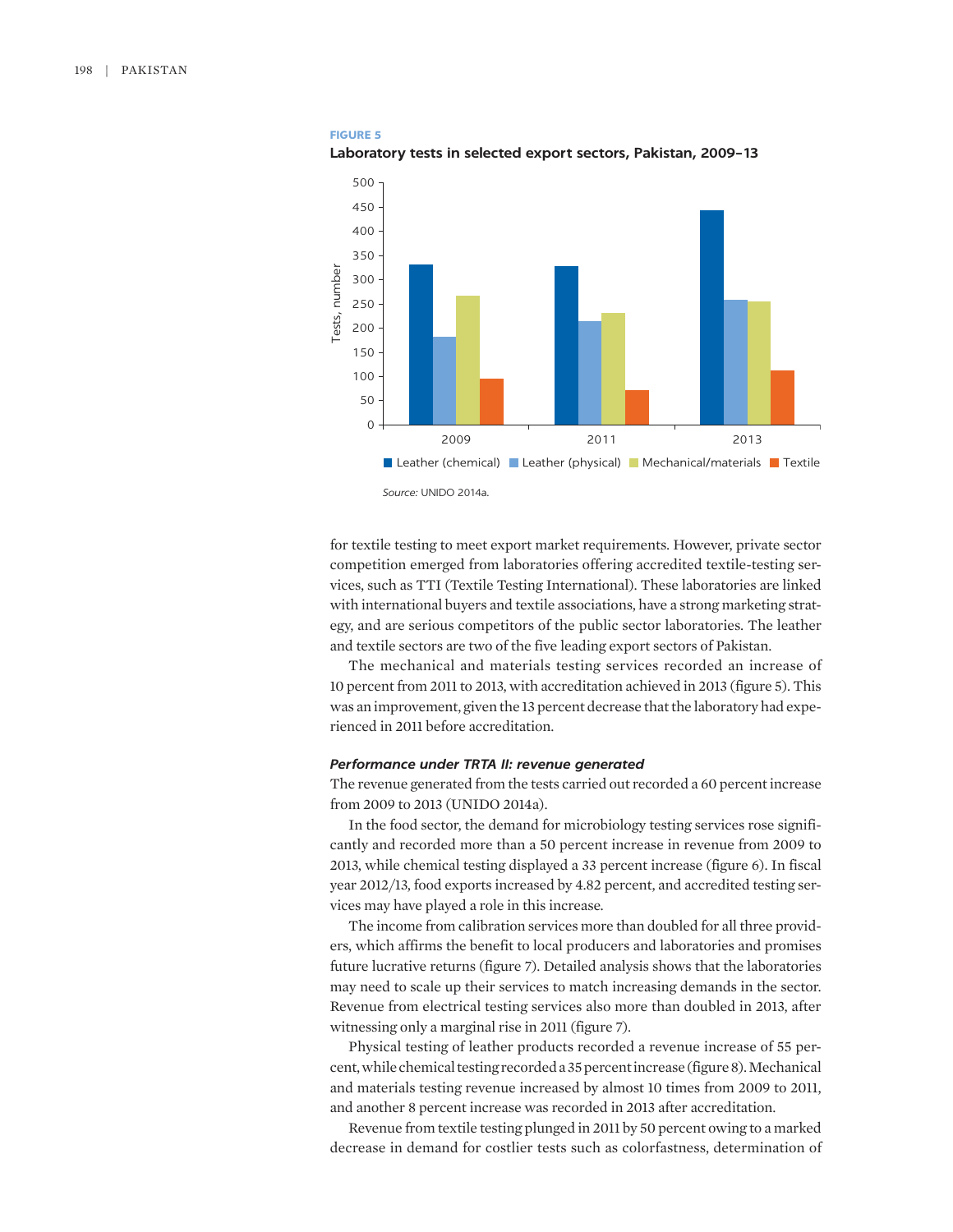

**Revenue for food laboratories, Pakistan, 2009–13**



*Source:* UNIDO 2014a.



**Revenue for calibration and electrical laboratories, Pakistan, 2009–13**



*Source:* UNIDO 2014a.



**Revenue for physical testing in selected export sectors, Pakistan, 2009–13**



*Source:* UNIDO 2014a.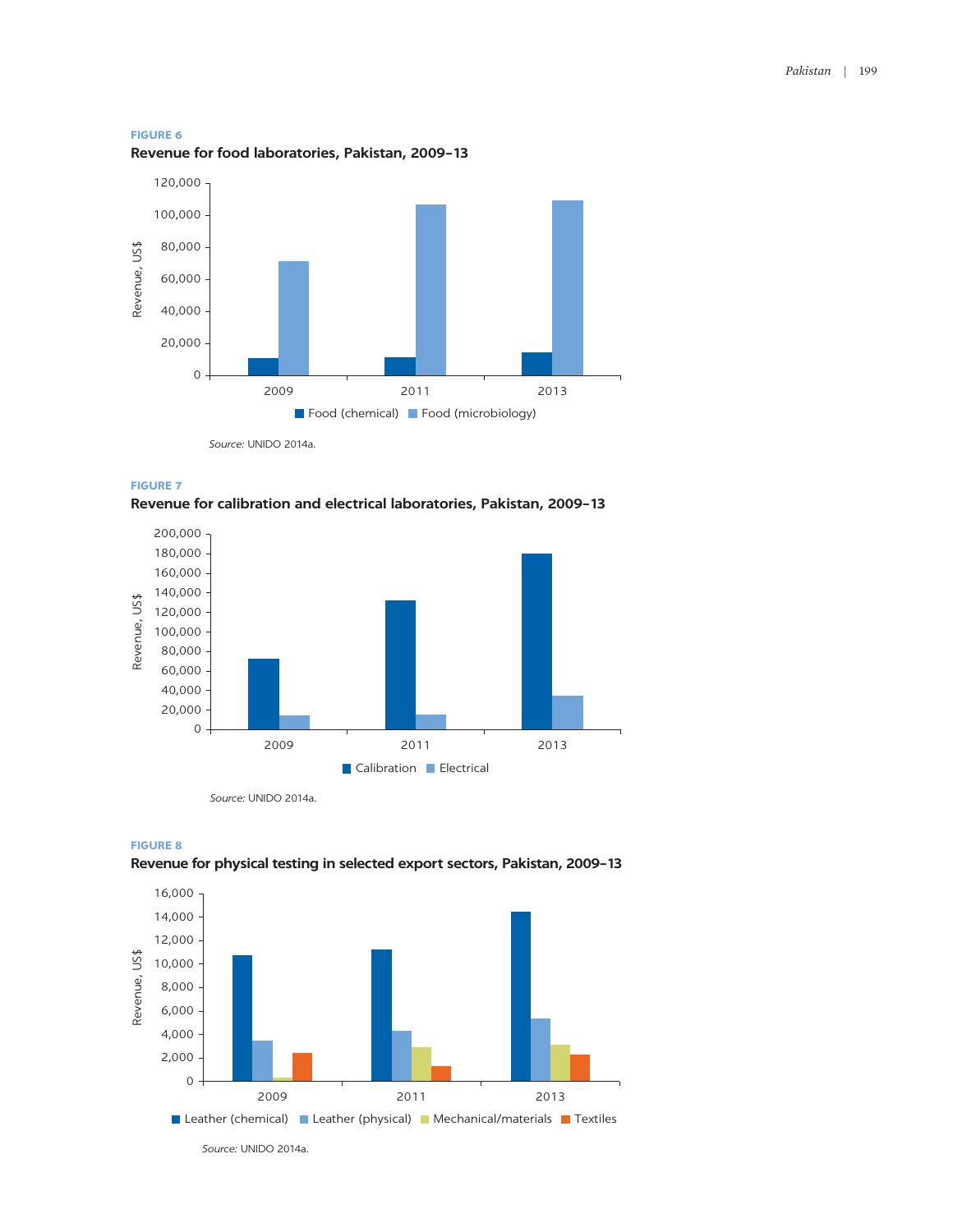fabric propensity, and determination of linear density of yarn by the skein method. By 2013, revenues were back up, boasting a 75 percent increase in income generation since 2011 (figure 8). China, one of Pakistan's largest trading partners, increased imports of textiles, textile articles, and leather goods from Pakistan, and if the same trend is maintained, the reliability and quality of these products will remain of utmost priority.

#### **Promoting exports in three sectors**

During TRTA I and the subsequent bridging phases, the program had only been active in the fisheries sector. During TRTA II, given its overall pro-poor orientation, horticulture and manufacturing industries were also included as laborintensive sectors with good export potential.

Within the horticulture sector, the mango and kinnow value chains were selected, based on pragmatic feasibility considerations and export potential, while apricots and dates, for instance, were excluded as being too challenging. In the industrial sector, electric fans, protective gear, and cutlery were selected as nontraditional products with good export potential; however, textiles were ruled out for already receiving sufficient support. During the inception phase in 2010, the program then conducted extensive sector and value chain analyses, which served as sound bases for designing interventions in each value chain (UNIDO 2010b).

The following brief analysis deliberately separates the different sectors treating fisheries, horticulture, and industry individually. Challenges and activities in the three sectors were quite different, as were issues of sustainability and impact.

#### *Fisheries*

Fisheries is the only sector where activities had already started during TRTA I in 2004, when Pakistan imposed a self-ban to avoid the imminent threat of an EU ban on Pakistan fish exports. Nevertheless, the EU ban remained in effect in 2007 after a check by the Food Veterinary Office of the EC Directorate-General Health and Food Safety identified continued quality deficits, including poor inspection practices and poor hygienic conditions and control practices of fish packers and exporters. In total, 13 critical points were identified that had to be addressed before exports could be resumed (UNIDO Evaluation Group 2014).

The three main players in the Karachi fisheries sector included, first, the Marine Fisheries Department (MFD) under the Federal Ministry of Ports and Shipping. The other two were the Karachi Fish Harbour Authority (KFHA) under the provincial government and the Fishermen Cooperative Society (FCS), a powerful lobbying organization with some 11,000 fishermen members that was founded in 1945, representing nearly all fishermen along Pakistan's 1,200-kilometer coastline.

Collaboration between the three main actors was not particularly smooth, especially between the KFHA (as provincial body and owner of the Karachi port infrastructure) and the FCS (as operator and contractor of the fishing harbor). There were long-standing issues between the KFHA and the FCS related to harbor ownership and lease agreements, which were financed by a 3.5 percent excise tax on each fish catch brought into the harbor. On the other hand, the KFHA also saw itself, as a consequence of the devolution of powers to the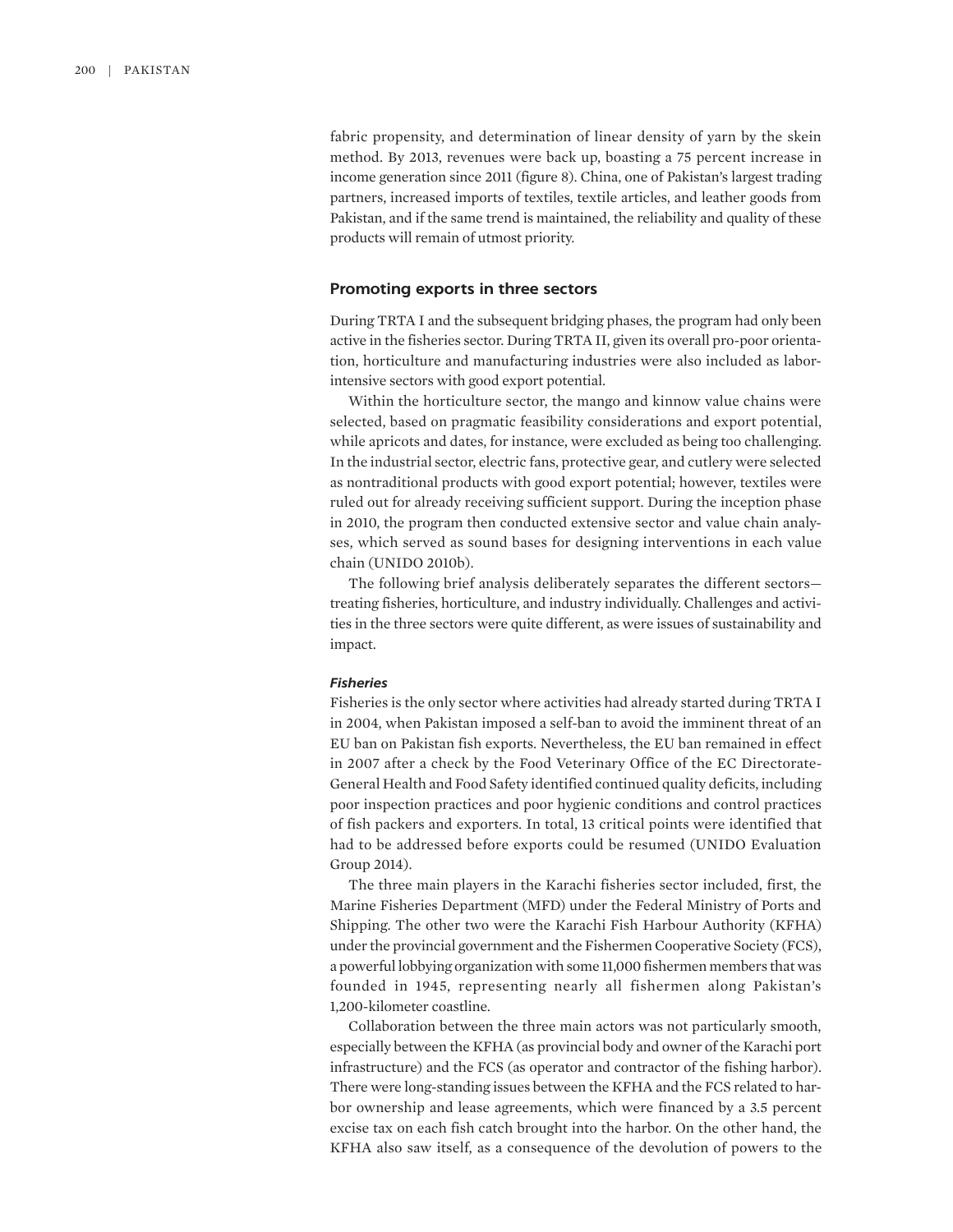provinces, as owner of the facilities and insisted that the MFD, as a central government body, should pay rent for the premises it occupied in the harbor.

During TRTA I, the MFD was strengthened as Competent Authority and converted into the technical champion of the sector. Its microbiology and chemical laboratories were accredited to ISO/IEC 17025. Two fish auction halls were renovated. The staffs of 17 processing plants were trained, along with the KFHA and MFD staffs, in hazard analysis and critical control points (HACCP). Information technology (IT)–based traceability instruments were also installed. The HACCP trainings were certified by the Royal Institute of Public Health of the United Kingdom. In all, 1,500 fishermen were trained in standard operating procedures (UNIDO Evaluation Group 2014).

Overall, the TRTA I and TRTA II programs leveraged around €2 million of government contributions and investments, particularly for the PCSIR and MFD labs, fishing boat upgrading, and the renovations of the two fish auction halls. A prominent success story was the equipping of 1,400 fishing boats with fiberglass hulls. TRTA I paid for the first five boat renovations as demonstrations. Later the provincial government financed the rehabilitation of 500 units, and by the end of 2013 around 900 boat owners had self-financed the renovation of their vessels out of a total 1,800 boats in the Karachi harbor. Government funding of approximately  $\epsilon$ 24,000 was mobilized to establish testing facilities for dioxins, PCBs, and PAHs in fish and fish products at the PCSIR Karachi laboratories.24 At the end of 2013, foreign third-party laboratories were performing these tests, but the PCSIR laboratories would take over as soon as they were accredited (UNIDO Evaluation Group 2014).

After the EU had lifted the ban on fish exports in March 2013, exports were resumed on a pilot basis. Two processor/exporters had been cleared for exporting to the EU. One of these, however, preferred to continue catering to the less demanding markets in China and the Middle East. By the end of 2013, 10 trial seafood shipments from the second cleared exporter had reached European markets without rejection.

Overall, the TRTA programs since 2004 had a major impact on the fisheries sector in the main production site in Karachi. By the end of 2013, the preconditions in terms of infrastructure and know-how were in place for the sector to increase its volumes and exports to the EU and other markets. The next challenges would be (a) to expand the improved Karachi "system" to other major fishing sites like Korangi, (b) to increase value addition by exporting processed products, and (c) to ensure that the carrying capacity of the Pakistani seas are respected. For the latter challenge, the FAO was conducting a thorough investigation.

The UNIDO evaluation mission in 2014 suggested that after some 10 years of intensive support, the time had come to let the sector take care of itself; more hand-holding would hardly lead to proactive private sector development, which ultimately would be the only sustainable growth path for the fisheries sector (UNIDO Evaluation Group 2014).

### *Horticulture: Mango and kinnow*

Mango and kinnow are two of the major horticulture crops in Pakistan. An in-depth analysis of the sector in 2010 highlighted a number of challenges, including a disconnect between the research institutes specifically created for the improvement of these crops (the Mango Research Station in Multan and the Citrus Research Institute in Sargodha) and the Extension Wing of the Provincial Agriculture Department responsible for these sectors; for example, research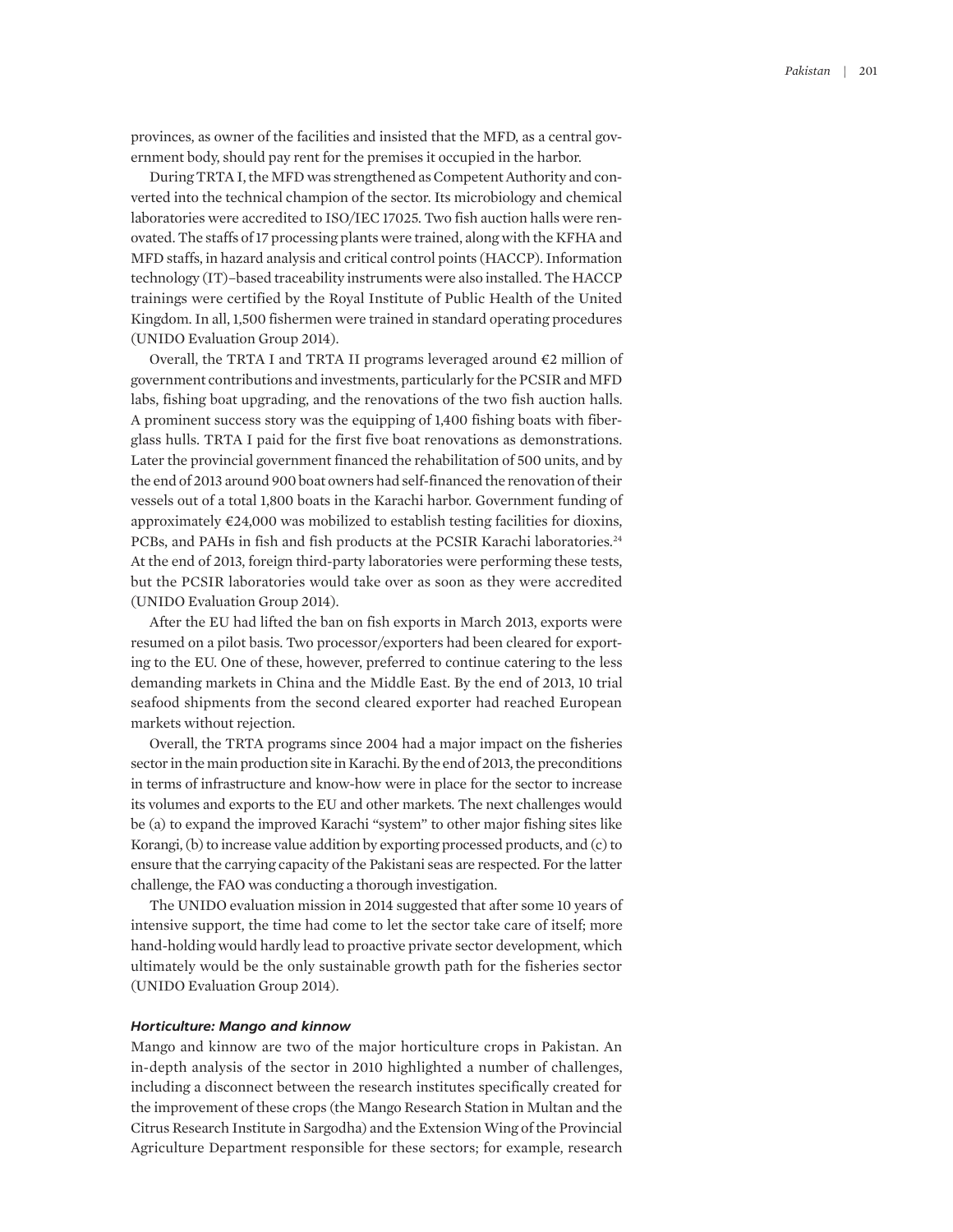results were not being effectively communicated to farmers (UNIDO Evaluation Group 2014).

Although agriculture was a provincial responsibility, the Pakistan Horticulture Development and Export Company, a federal corporate body under the MoC, was mandated with improving the horticultural supply chains and increasing exports. It planned the establishment of a Pakistan certification system (PakGAP) to be benchmarked against the Global G.A.P. certification process for exports. But it saw its role as more of a coordinator to whom others reported than as the implementer of activities.

In selecting the mango and kinnow sectors for further support, the TRTA program linked up with two other programs: the Australia-Pakistan Agriculture Sector Linkages Program and the USAID projects. Even so, the implementation of the kinnow and mango support program was delayed; contracts with the research institutions were only signed in February and March 2012—a delay owing to lengthy bureaucratic procedures for concluding an agreement with the government of Punjab as well as with the research institutes that were delivering the support to the growers.

#### *Forms of support*

The support program was provided in a several steps (UNIDO Evaluation group 2014):

**Step 1: Instituting a Code of Practice and Farmer Field Schools.** The disconnect between the research institutes and the farmers was addressed by developing the Code of Practice for the farmers and training them through the influential Farmer Field Schools. The Code of Practice—a joint effort between TRTA II and the Australia-Pakistan Sector Linkages Program—dealt with the critical points on the supply chain (from farm to market). A further result from the joint effort was the identification of markets for Pakistani produce.

Experts from the research institutions thereafter managed an instruction program through Farmer Field Schools with pilot trials for 10 (rather large) participating mango farmers (in clusters of 4 to 5 smaller farms each) and 10 kinnow farmers (again in clusters of 4 to 5 smaller farms), involving in total around 100 producers. Participants in the Farmer Field Schools were selected based on their resources, capacities, and in particular their willingness to apply what they learned in the pilot trials to their own production.

The direct impact of the program on the poor was expected to become visible once better working conditions and more work became available for laborers involved in applying inputs (water, fertilizer, and pesticides) as well as in the harvest, transport, and storage tasks. The longer-term plan was for the Provincial Agriculture Department to play the dissemination role across the whole sector once the trials had been completed, because it had the necessary staff and mandate to do so.

**Step 2: Training the trainers.** The second step in establishing a permanent and effective extension system was still under development by the end of 2013. The concept foresaw the scientists of the research institutions as master trainers who were to train the agriculture officers and field assistants of the Extension Wing as trainers, who in turn were to train farmers and other actors of the supply chain, following the Farmer Field School concept and using the Code of Practice.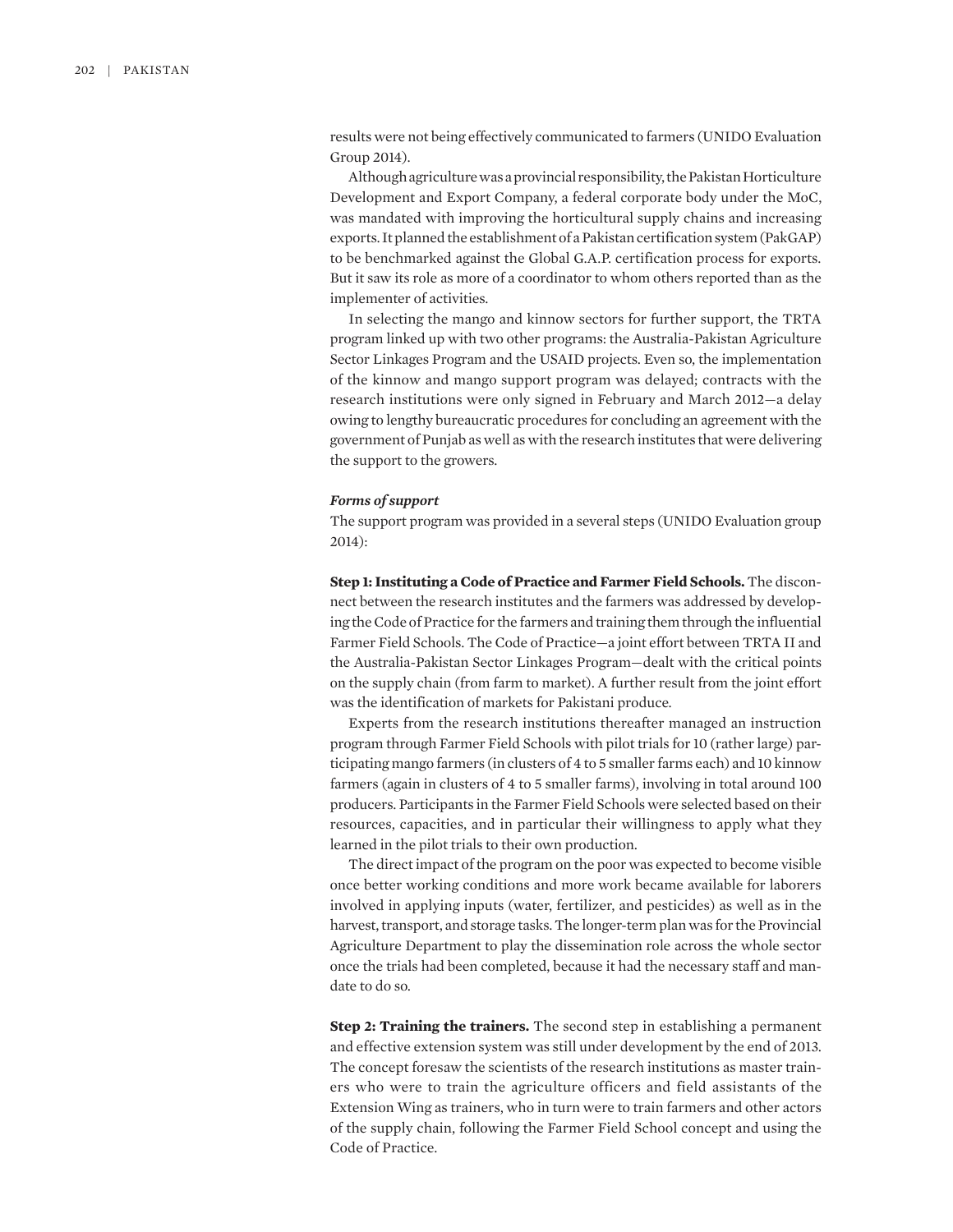**Step 3: Building trade links.** To establish market links with international buyers, several activities were undertaken. First, two focus group meetings were held in Multan and Sargodha for the mango and kinnow sectors, respectively, on how to best link Pakistani exporters with buyers, resulting in a road map to develop trade corridor links. Second, training workshops were conducted on marketing and trade links for kinnow and mango exporters and processors in Sargodha. Experts from the Centre for Promotion of Imports (CBI, Netherlands) were sourced to support this training.

In collaboration with the Trade Development Authority of Pakistan, which had the mandate of promoting all export products including horticulture, seven mango and kinnow growers embarked on a study tour of the EU and the United Kingdom to establish trade links. Support was also sought from commercial counselors in Pakistani embassies to promote exports to their respective countries.

#### *Program outcomes and challenges*

As a result of these activities, 65 tons of mangoes (worth €150,000) had been shipped to Asda, a Walmart subsidiary in the United Kingdom, by the end of 2013; other shipments went to a Malaysian supermarket chain. One early shipment to Asda in the United Kingdom had to be sourced in Sindh province (and thus not from Farmer Field School participants) because the Multan crop ripened too late for the early-season export market. Unfortunately, the Sindh shipment had a fruit fly infestation; however, the issue could be resolved, and the prospects for the next season exports were said to remain good but would need to be monitored. No kinnow exports could be organized by the end of 2013. The necessary testing was conducted by the accredited laboratories in Pakistan.

Several challenges remained. On the production side, a functioning extension system still needed to be built up with the Provincial Agriculture Department (a task where many projects have failed over the years in Pakistan). Upscaling and mainstreaming of the Farmer Field Schools and Code of Practice are only possible through the Extension Wing of this department because only this organization has the mandate and necessary "field army" to increase coverage. This would continue to require intensive efforts of the master trainerscum-scientists, particularly after the TRTA program financial support would end. For postharvest handling and export, grading has to be mainstreamed, and the specific SPS requirements for different countries have to be disseminated and followed.

On the institutional side, government structures will need to play their envisaged roles more proactively and effectively than they were doing at the time. Also, PakGAP had failed to progress any further than the planning stage by the end of 2013.

#### *Industries: Electric fans, protective gear, and cutlery*

Ten companies were identified in the fan and protective gear sectors and were supported on a cost-sharing basis to enable them to affix the CE marking to their products.

The TRTA strategy was based on preparing pilot companies for compliance and then allowing for scaling-up or replication to have a tangible impact on the entire spatial clusters and sectors. In addition, local consultants were trained (twinned with supporting international experts) for the development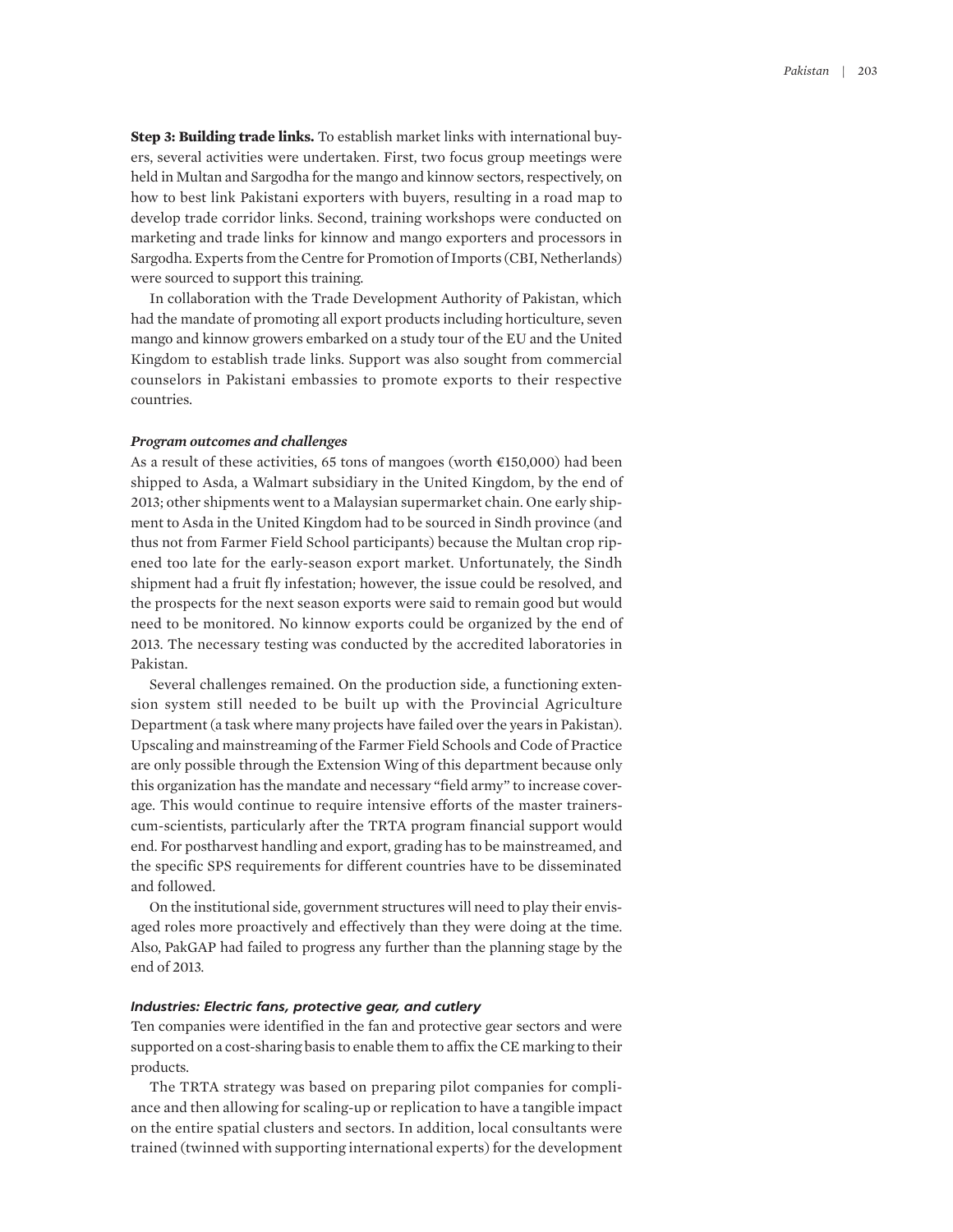of local expertise in these areas (CE marking and so on). However, it remained to be seen whether these consultants—who were supposed to introduce lean manufacturing and to support the CE marking application process—would be able to make a business out of it and thus achieve the envisaged scaling-up.

Guidelines were developed for the manufacturers on how to obtain the CE marking for electric fans and protective gear, and a simplified list of steps for CE marking was prepared. The technical files were completed, and the products had been sent to EU notified bodies for testing by the end of 2013. The companies were not overly enthusiastic regarding their chances of entering the EU markets, however, because they claimed that Chinese companies could supply fans at about half the cost. Their main export markets remained Africa, the Middle East, and South Asia.

The effectiveness of these interventions was therefore a bit debatable, especially because manufacturers considered the Electric Fan Manufacturers Association to be politicized and ineffective, and the competitors were said to be generally disinterested in changes, particularly when investments would be required.

## **PROBLEMS ENCOUNTERED**

#### **Federal versus provincial responsibilities**

The Pakistani government started a process to deal with excessive presidential power, culminating in the passage of the 18th Amendment to the Constitution in April 2010. Among other important legislative changes, the hallmark of the constitutional amendment was devolution of powers to the provinces, involving transfer of a number of federal-level ministries and functions to the provinces. Overall, around 17 federal-level ministries were targeted for devolution and have been transferred to the provinces. The transition process was complex, unclear, and slow. Hence, it negatively affected the work of development agencies.

Most of these bilateral and multilateral agencies had dealt with the federal ministries and institutions as their national partners or counterparts in the past. With devolution of many of these ministries or functions to the provinces, however, the planning and implementation practices of international agencies became further complicated and cumbersome, because they then needed to deal with various departments of six provincial administrations separately to work in the respective provinces. If such a transition is known from the start, it is one challenge, but if it happens halfway through the programs—as in the case of TRTA and others—it became in some instances an unsolvable headache.

#### **Sustainability**

The sustainability of the efforts made in the horticulture value chains is uncertain. Realistic strategies are needed on issues like the further promulgation by the involved government organizations of the Farmer Field School concept and the Code of Practice, without any third-party budget support. The same applies, for instance, to the fan sector, where a scaling-up and mainstreaming strategy is required to disseminate the innovations beyond the 10 currently participating companies.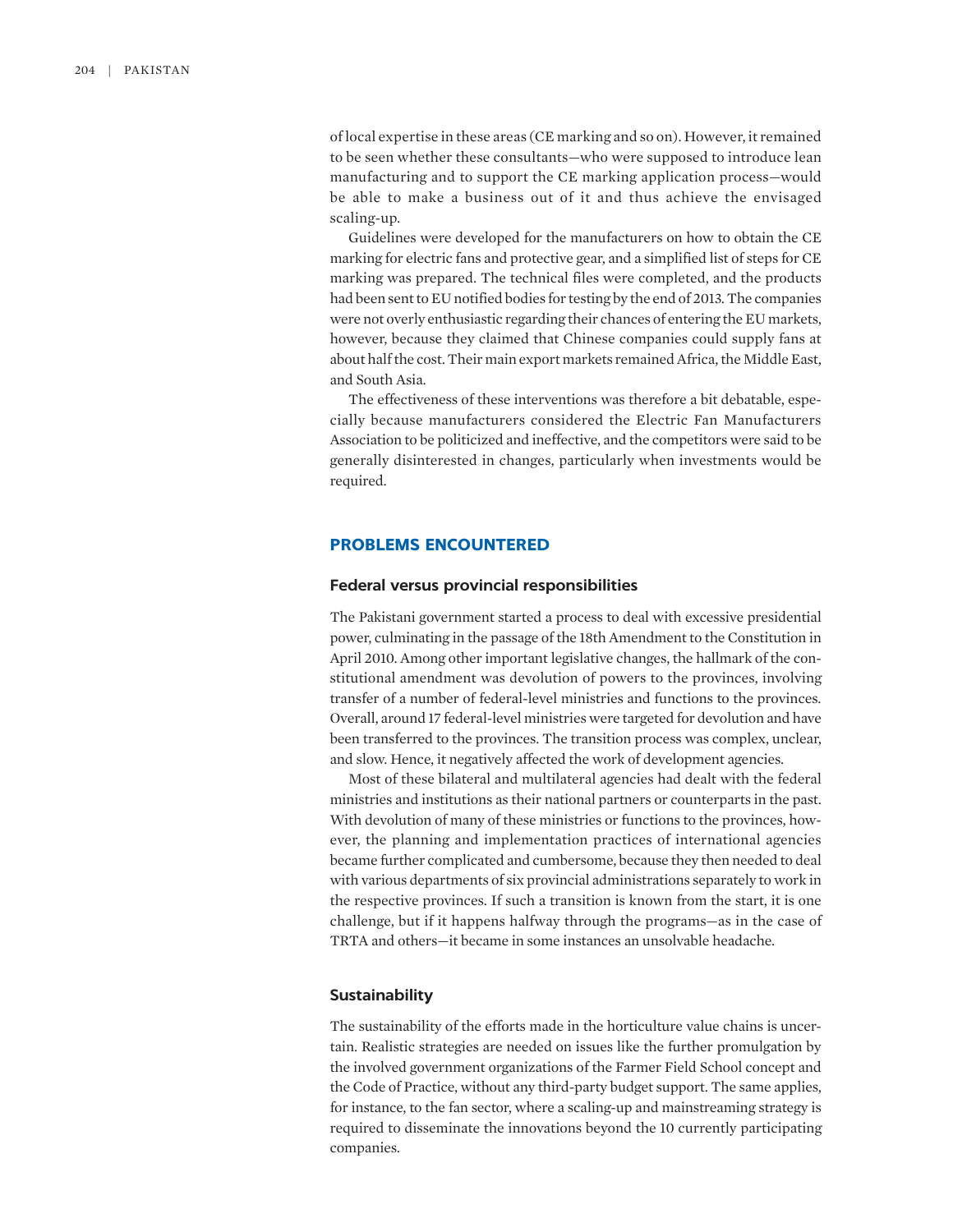#### **Federal and provincial government cooperation on food safety**

With the messy implementation of the 18th Amendment to the Constitution and the devolution of responsibilities, coordination between the provincial governments and the federal government became an issue. The food safety legislation was a prime example, where the Punjab government refused to accept any directives from the federal level and unilaterally started establishing its own food safety system. This had negative consequences for the development of the federal food safety legislation supported by the development agencies, whose final progress, after five years of work, was still stalled by the end of 2013. UNIDO, for example, was also caught in between: it provided the Punjab provincial authorities with technical support, and it also supported the development of the federal food safety legislation.

A similar dynamic was experienced during the upgrading of the fishing industry. The mistrust and lack of cooperation between the federal ministry (that is, the Marine Fisheries Department), the provincial authorities, and the industry nearly ended the development project on more than one occasion, and a lot of energy, persuasion, and sensitivity regarding the political power play was required to smooth out an otherwise bumpy environment.

## **The PSQCA and mandatory standards**

The PSQCA, like similar agencies in many low- and middle-income countries, was a body responsible for standards development, inspection, testing, and certification as well as the implementation of mandatory standards. About 50 percent of the mandatory standards were related to food safety. Over the years, the mandatory standards scheme inevitably became the main income generator for the PSQCA by far. Hence, separating the implementation of mandatory standards from the PSQCA—as good international practice would require—was not welcomed at all.

Neither was the notion that the food safety–related mandatory standards should be transferred to NAPHIS as the designated federal agency for food safety. The PSQCA therefore did everything possible to maintain the status quo, even slowing down the passage of the food safety legislation at the federal level by raising issues against it through its parent ministry (MoST).

## **KEY SUCCESS FACTORS AND LESSONS LEARNED**

Several key success factors and lessons learned can be derived from the 10 years of QI-related development in Pakistan (figure 9):

- *An in-depth needs assessment of industrial and government sectors*, before major projects are initiated, provides important information on designing meaningful interventions. These were especially important to highlight the QI service needs of the industries destined for technical support for the export markets.
- Ownership of the development program in QI institutions is of paramount importance. Where this was experienced (in PNAC and, to a lesser extent, the NPSL), positive results were evident. Where it was not as pronounced (for example, in the PSQCA), the results were less positive. The continuous movement of senior personnel in such organizations is a danger sign that should be heeded.
- *A strong alliance between the government, the private sector, and development agencies*, working together toward common and clear objectives, yields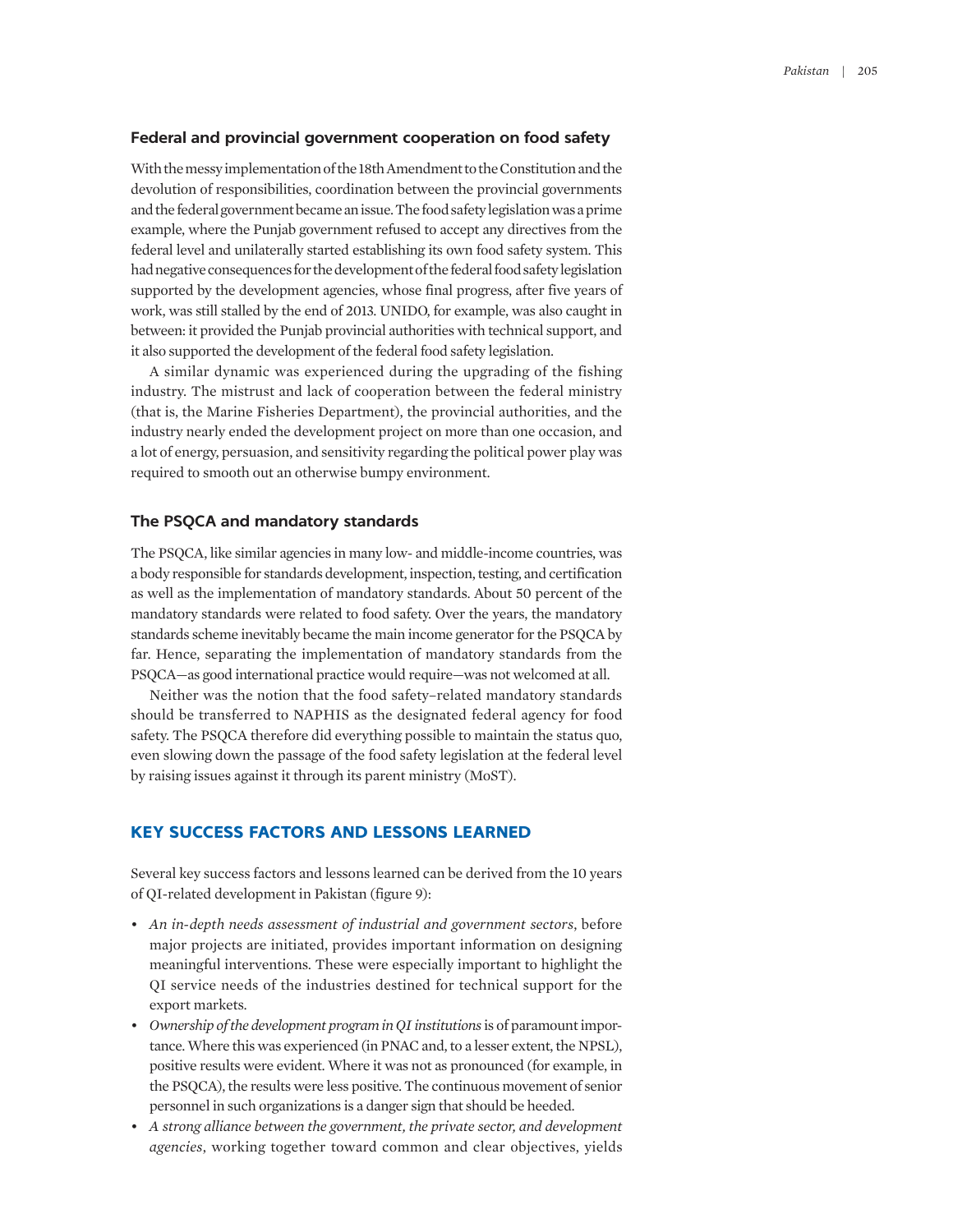## **FIGURE 9**



## **Timeline of main QI reengineering events in Pakistan, 2005–14**



*Note:* EU = European Union; IAF = International Accreditation Forum; ILAC = International Laboratory Accreditation Cooperation; MLA = Multilateral Recognition Agreement (IAF); MRA = Mutual Recognition Agreement (ILAC); NQP = national quality policy; PNAC = Pakistan National Accreditation Council; PSQCA = Pakistan Standards and Quality Control Authority; TRTA = Trade Related Technical Assistance (UNIDO); UNIDO = United Nations Industrial Development Organization.

> positive results. Private sector and beneficiary ownership and commitment were particularly evident in projects working with the leather sector in Sialkot and Kasur.

- *A holistic approach to sector development* (including environmental sustainability, skills development, export promotion, and technology upgrading) was seen as a most successful approach.
- *Collaboration with universities* (for example, three universities approved curricula for a postgraduate diploma in food safety and control) adds value to interventions using sustainable local partners and for access to additional funding and resources. The same applies for working with technical vocational training centers operated within clusters. They provide customized solutions and training services and have a good prospect for sustainability.
- A high level of ownership regarding the new quality regime among different government organizations and bodies produced evident commitment to further develop and strengthen what was started when the government of Pakistan began to allocate regular budgets instead of project-based budgets. A particular benefit was that two-thirds of the increasing incomes from testing, calibrations, and so on could remain with the laboratories.
- *The ongoing process to develop an overall national quality policy* (originally not foreseen in the program design) was a good investment to ensure the sustainability of what was introduced by QI development programs.
- *Directly approaching, and expanding the involvement of, private sector laboratories* could further safeguard the sustainability of the quality regime. Commercializing the testing beyond government laboratories introduces more competition and expands coverage by further bringing down costs for exporters.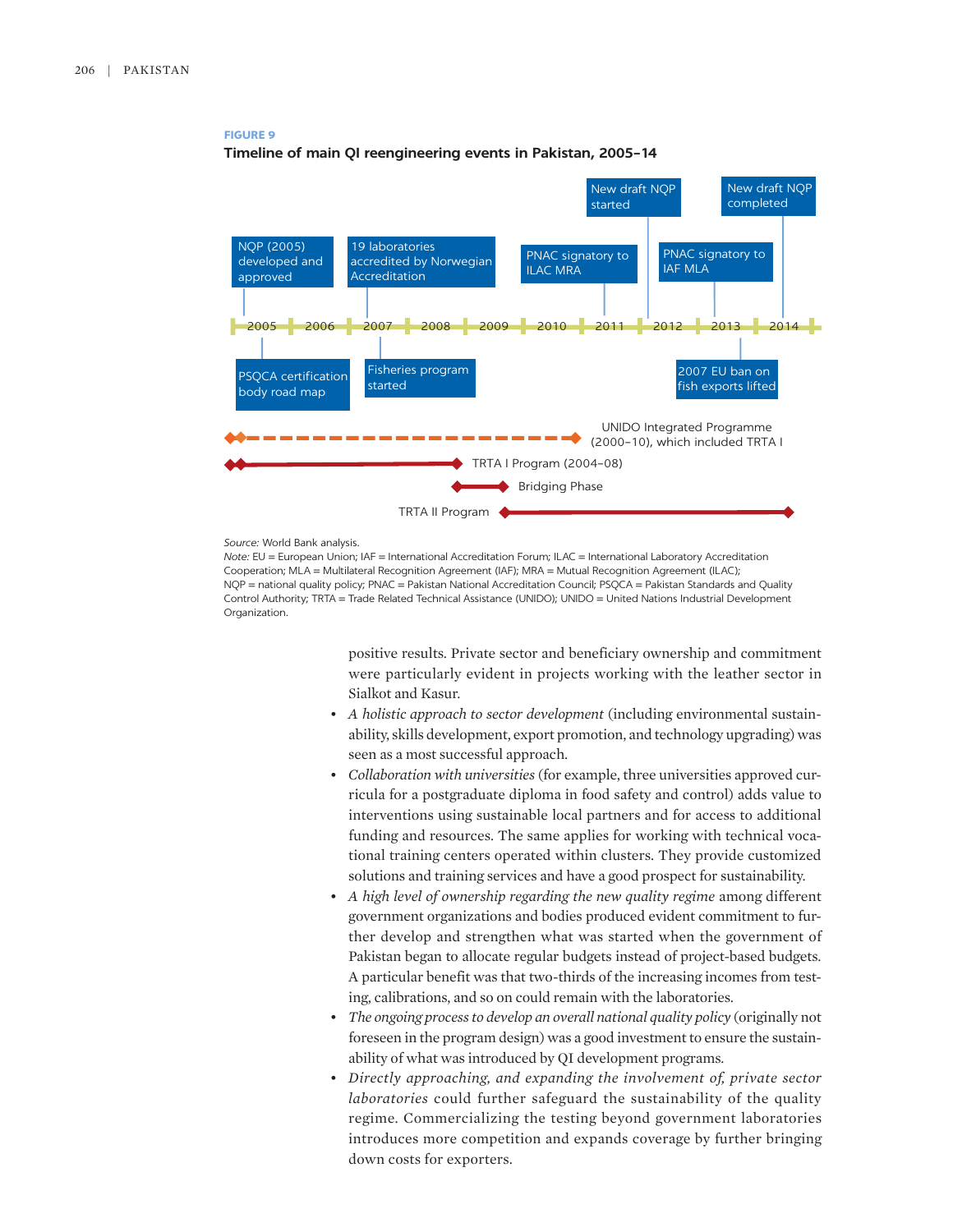## **CONCLUSION**

The broad-based programs of a decade had a major impact on the Pakistani QI, upgrading it to international standards, gaining international recognition for its accreditation and metrology services, and establishing recognized testing services required by exporters. At the same time, major industrial sectors were developed, namely fisheries and horticulture, to the point where small and medium producers met international standards and could export successfully to the major markets of the world.

The programs showed how important it is to take a longer view when establishing a QI that complies with international standards and needs to be formally recognized. In the case of Pakistan, the pinnacle QI organizations had been established, but it still took about eight years to gain international recognition.

The programs also highlighted once again how difficult it is to separate work on mandatory standards from the NSB when this is the NSB's main income source. In this program, no gains could be reported even though the concept was included in the National Quality Policy.

## **NOTES**

- 1. The World Trade Organization (WTO) Technical Barriers to Trade (TBT) Inquiry Point is an official or office in a member government designated to deal with inquiries from other WTO members and the public on technical barriers to trade.
- 2. ISO/IEC 17025:2005 has been superseded by ISO/IEC 17025:2017, "General Requirements for the Competence of Calibration and Testing Laboratories": https://www.iso.org/standard /66912.html.
- 3. The Ministry of Food, Livestock and Agriculture is now the Ministry of National Food Security & Research.
- 4. The Australia-Pakistan Agriculture Sector Linkages Program was an 2007–15 initiative funded by the Australian Centre for International Agricultural Research (ACIAR) and the Australian Agency for International Development (AusAID).
- 5. For the current 2019 fiscal year, low-income economies are defined as those with a gross national income (GNI) per capita of US\$995 or less (converted from local currency using the World Bank Atlas method).
- 6. Poverty headcount data from the World Bank's PovcalNet database: https://data.worldbank .org/indicator/SI.POV.DDAY.
- 7. Growth, inflation, and IMF program data from the IMF's "Pakistan: Country Data" web page: https://www.imf.org/en/Countries/PAK.
- 8. See "Pakistan: Financial Position in the Fund as of April 30, 2019" from the IMF's "Pakistan: Country Data" resources: https://www.imf.org/external/np/fin/tad/exfin2.aspx?member Key1=760&date1key=2099-12-31.
- 9. Much of the data for the "National QI" subsection come from UNIDO 2013.
- 10. ISO 9001:2015, "Quality Management Systems—Requirements": https://www.iso.org /standard/62085.html.
- 11. A Competent Authority generally is an organization that has the legally delegated or invested authority, capacity, or power to perform a designated function. In this specific case, the Competent Authorities were the entities designated to ensure that the requirements for the safety and quality of specific products to be exported to the EU were implemented and maintained by suppliers and producers.
- 12. ISO/IEC 17011:2004 has since been revised as ISO/IEC 17011:2017, "Conformity Assessment—Requirements for Accreditation Bodies Accrediting Conformity Assessment Bodies": https://www.iso.org/standard/67198.html.
- 13. ISO/IEC Guide 62:1996, "General Requirements for Bodies Operating Assessment and Certification/Registration of Quality Systems," has been superseded by ISO/IEC 17021:2006, "Conformity Assessment—Requirements for Bodies Providing Audit and Certification of Management Systems": https://www.iso.org/standard/29343.html.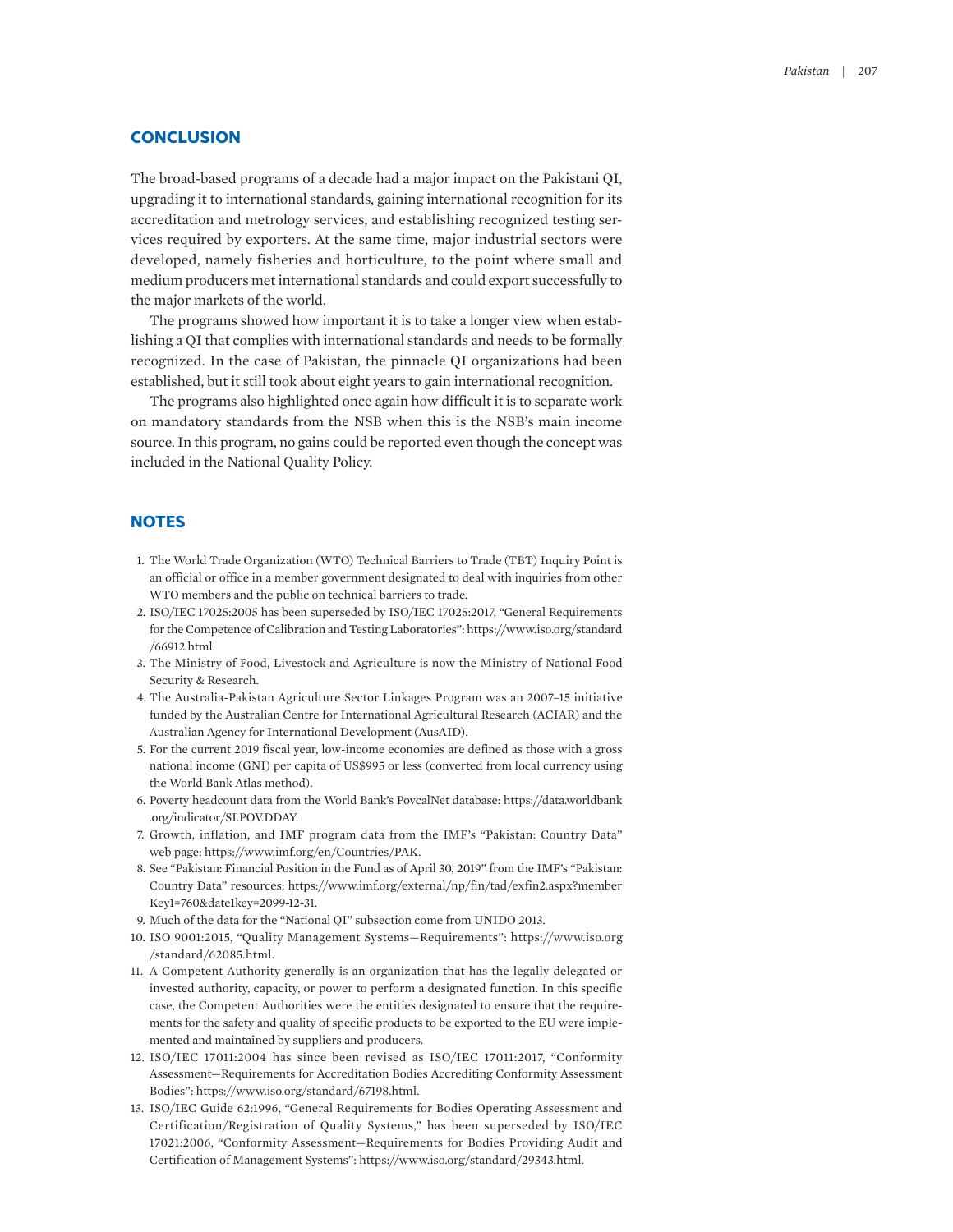- 14. The cross-frontier policies of ILAC and the IAF endeavor to limit competition between accreditation bodies that could be detrimental to the quality of accreditation (IAF 2016; ILAC 2012).
- 15. ISO/IEC 17020:2012, "Conformity Assessment—Requirements for the Operation of Various Types of Bodies Performing Inspection": https://www.iso.org/standard/52994.html.
- 16. See ISO 9001:2015, "Quality Management Systems—Requirements": https://www.iso.org /standard/62085.html; and ISO 14001:2015, "Environmental Management Systems— Requirements with Guidance for Use": https://www.iso.org/standard/60857.html.
- 17. ISO 22000:2005 has been superseded by ISO 22000:2018, "Food Safety Management Systems—Requirements for Any Organization in the Food Chain": https://www.iso.org /standard/65464.html.
- 18. SA 8000:2014, "Social Accountability: International Standard": http://sa-intl.org /\_data/n\_0001/resources/live/SA8000%20Standard%202014.pdf.
- 19. Hilla boats are a type of wooden fishing boat. The upgrades were to line them with fiberglass in order to enable proper cleaning for hygiene reasons.
- 20. The CE marking is a regulatory product mark that demonstrates compliance of a product with the relevant EU Directive in terms of standards and conformity assessment procedures. In principle, it denotes the manufacturer's acceptance of responsibility for the integrity of the product. It is not a product certification mark licensed by a certification body.
- 21. ISO/IEC 17020:2012, "Conformity Assessment—Requirements for the Operation of Various Types of Bodies Performing Inspection": https://www.iso.org/standard/52994.html. ISO/IEC Guide 43-1:1997 and Guide 43-2:1997 have been superseded by ISO/IEC 17043:2010, "Conformity Assessment—General Requirements for Proficiency Testing": https://www.iso.org/standard/29366.html.
- 22. ISO 9001:2015, "Quality Management Systems—Requirements": https://www.iso.org /standard/62085.html. ISO 14001:2015, "Environmental Management Systems— Requirements with Guidance for Use": https://www.iso.org/standard/60857.html.
- 23. The CIPM Mutual Recognition Arrangement (CIPM MRA) is the framework through which NMIs demonstrate the international equivalence of their measurement standards and the calibration and measurement certificates they issue. The outcomes of the CIPM MRA are the internationally recognized (peer-reviewed and approved) CMCs of the participating institutes. Approved CMCs and supporting technical data are publicly available from the CIPM MRA Key Comparison Database (KCDB), managed by the BIPM. For more information about the KCDB, including information on CIPM key and supplementary comparisons, see the KCDB website: https://kcdb.bipm.org/.
- 24. Polychlorinated biphenyl (PCB) is an organic chlorine compound once widely deployed as dielectric and coolant fluids in electrical apparatus, carbonless copy paper, and heat transfer fluids. The International Research Agency on Cancer (IRAC) rendered PCBs as definite carcinogens in humans. Polycyclic aromatic hydrocarbons (PAHs) are organic compounds containing only carbon and hydrogen. They have been linked to skin, lung, bladder, liver, and stomach cancers in well-established animal model studies.

## **REFERENCES**

- EC (European Community). 2007. "Pakistan–European Community Country Strategy Paper for 2007–2013." EC, Brussels.
- IAF (International Accreditation Forum). 2016. "Accreditation Assessment of Conformity Assessment Bodies with Activities in Multiple Countries." Mandatory Document MD 12:2016, IAF, Cherrybrook NSW, Australia.
- ILAC (International Laboratory Accreditation Cooperation). 2012. "Cross-Frontier Accreditation—Principles for Cooperation." Guidance Document G21:09/2012, ILAC, Rhodes, Australia.
- IMF (International Monetary Fund). 2004. "Pakistan: Poverty Reduction Strategy Paper." IMF Country Report No. 04/24, IMF, Washington, DC.
- MoC (Ministry of Commerce). 2009. "Strategic Trade Policy Framework 2009–12." Ministry of Commerce, Government of Pakistan, Islamabad.